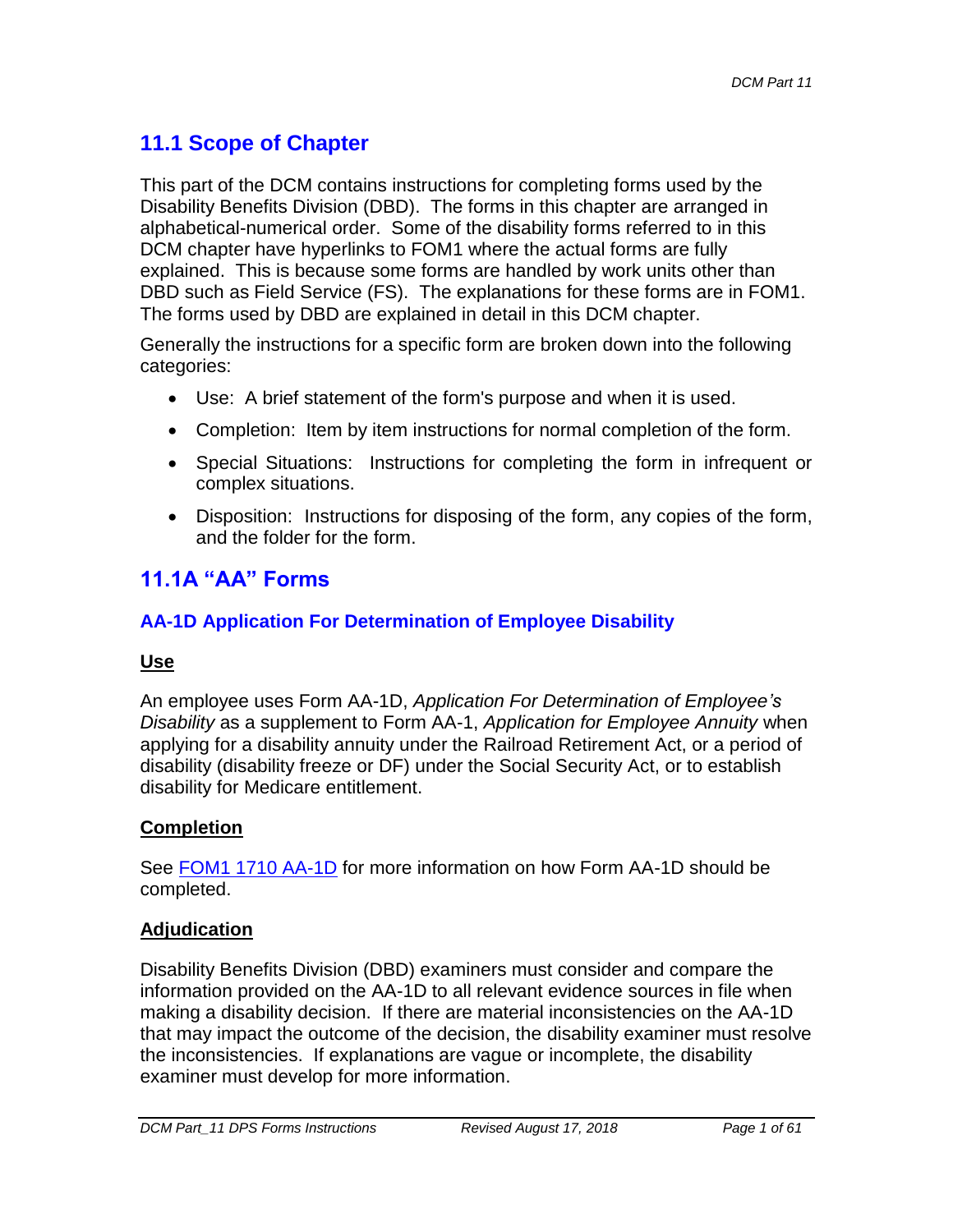The disability examiner should pay particular attention to changes in job duties and non-work activities, educational achievement, special training, as well as the applicant's description of how the condition has affected his/her daily activities. Changes in job duties include, but are not limited to, hours worked and how the job was performed. This consideration also applies to forms as part of the adjudication process. See DCM [3.4.301](http://rrbsharepoint/sites/Pub/DisMan/DCM/Documents/DCM_Part_3.pdf#search=3.4.301) and [3.4.302](http://rrbsharepoint/sites/Pub/DisMan/DCM/Documents/DCM_Part_3.pdf#search=3.4.302) for more information.

**NOTE:** If any suspicious patterns or inconsistencies are noted, such as use of technical/descriptive terms or copied dialogue, that cannot be resolved while examining the disability claim, the disability examiner should notify his/her lead examiner or supervisor as soon as possible. See [DCM 8.8](http://rrbsharepoint/sites/Pub/DisMan/DCM/Documents/DCM_Part_8.pdf#search=8.8) for more information.

**Section 1,** *General Instructions***,** contains the instructions and information that the applicant must read prior to completing the form.

### **Section 2,** *Identifying Information***,** will prefill from RRAILS.

**Section 3,** *Information About Your Medical Condition***,** contains information about the applicant's medical condition. These items are not purely medical in nature, but can assist in the determination as to whether a physical or mental condition exists that prevents the performance of work. The disability examiners should consider the factors relevant to assessing the nature, intensity, persistence, and the limiting effects of the individual's symptoms. In addition, the disability examiner should:

 Consider if the primary and secondary conditions are consistent with and supported by the medical evidence in file:

For example: Due to alleged knee pain, an individual alleges extreme symptoms that limit his or her ability to stand and walk; however, the medical evidence does not contain objective medical evidence of a medically determinable knee impairment from an acceptable medical source that could reasonably be expected to produce the alleged symptoms.

- Consider dates when the condition began to affect the individual's ability to perform work and whether the medical evidence sufficiently show that the disability began before the dates when the individual states he/she could no longer perform work. This may include any work attempts. See [DCM 3.4.9,](http://rrbsharepoint/sites/Pub/DisMan/DCM/Documents/DCM_Part_3.pdf#search=3.4.9) [DCM 3.4.200,](http://rrbsharepoint/sites/Pub/DisMan/DCM/Documents/DCM_Part_3.pdf#search=3.4.200) and [DCM 10.5.3](http://rrbsharepoint/sites/Pub/DisMan/DCM/Documents/DCM_Part_10.pdf#search=10.5.3) for more information;
- Check if there is an Activities of Daily Living (ADL) in file if psychological or neurological impairments are listed. If an ADL is not in file, contact the field office to develop one.

**Section 4,** *Information About Your Medical Care***,** contains information about the applicant's medical care, examinations, treatment, and testing. The disability examiner should check to see that medical evidence was requested from all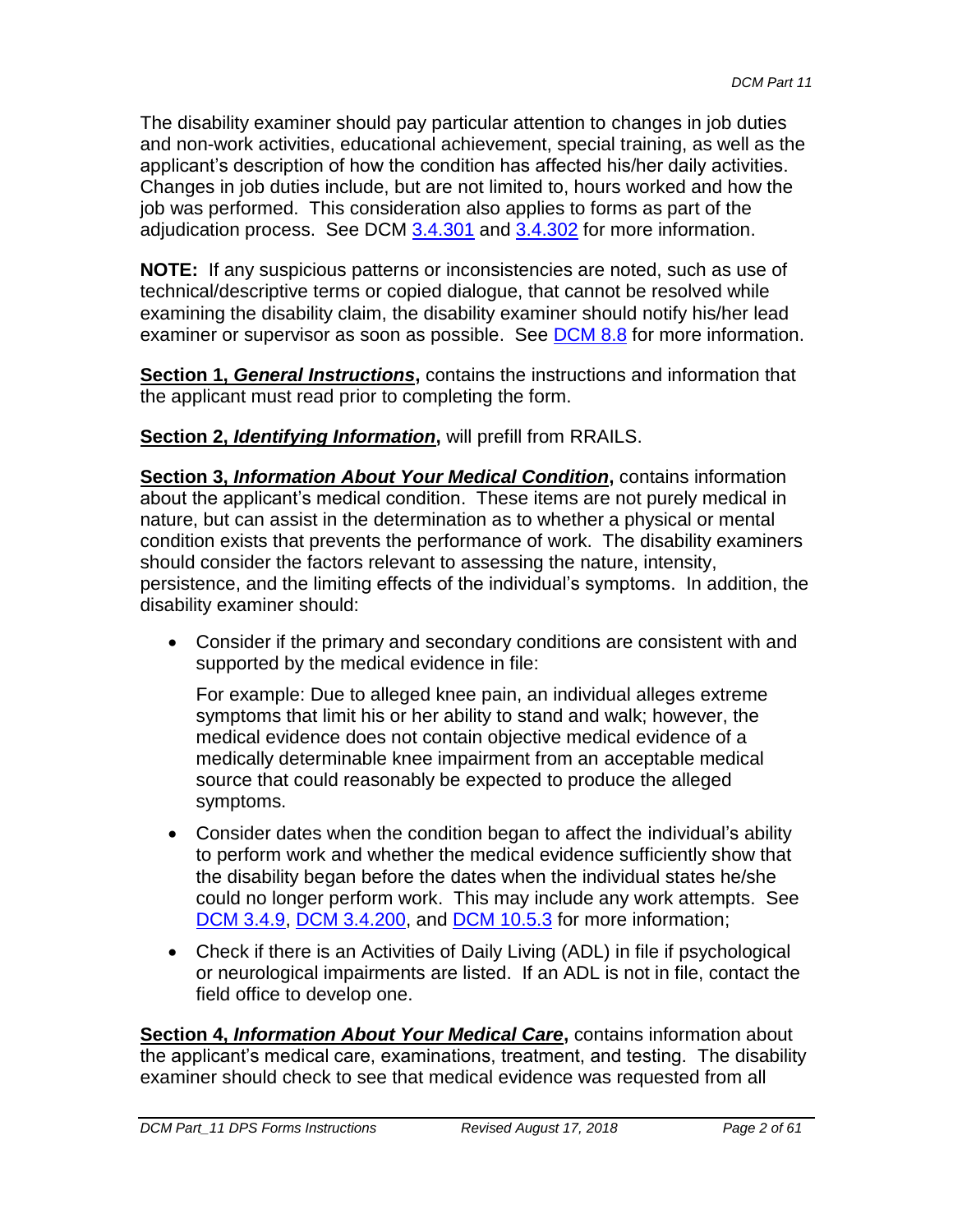hospitals, clinics, and treating physicians listed in this section. In addition, the disability examiner should:

- Consider if the claimant documented recent or future surgeries as this may indicate a persistence and intensity of symptoms. Evidence for 3 months post-operative may be necessary;
- Review all medical sources listed. Determine if medical evidence has been received from the source and is sufficient for a determination. If all source medical has not been received and the medical evidence in file is not sufficient to make a determination, contact the field office to develop the additional medical sources;
- In Occupational cases where the individual claims disqualification by his/her railroad employer, note if there is a Form G-3EMP, *Report of Medical Condition by Employers,* or similar notice in file. If so, it is sufficient to make a rating with the medical evidence in file that confirms the impairment. If Form G-3EMP is not in file, contact the field office to develop for the form. See [DCM 13.7](http://rrbsharepoint/sites/Pub/DisMan/DCM/Documents/DCM_Part_13.pdf#search=13.7) and [DCM 4.10.1](http://rrbsharepoint/sites/Pub/DisMan/DCM/Documents/DCM_Part_4.pdf#search=4.10.1) for more information;
- Identify any claimed restrictions by a medical doctor;
- Review the type and dosage of all prescribed medications listed and consider their effects on the individual;
- Consider treatment, other than medication, that the individual receives or has received for relief of pain or other symptoms; and
- Consider any indication of non-compliance and the reasons given for noncompliance.

**Section 5,** *Information About Your Education And Training***,** asks the applicant to enter the highest grade of school completed, and indicate if he/she is currently attending any technical, specialized, vocational schools to include online courses, or receiving any educational services, etc. The applicant's education will be considered with the residual functional capacity, age, and work experience at step 5 of the sequential evaluation. See [DCM 3.6.1](http://rrbsharepoint/sites/Pub/DisMan/DCM/Documents/DCM_Part_3.pdf#search=3.6.1) for more information. When considering education and recent vocational training, the disability examiner should consider education level, illiteracy, as well as the ability to communicate in English. See [DCM 5.2](http://rrbsharepoint/sites/Pub/DisMan/DCM/Documents/DCM_Part_5.pdf#search=5.2) and [DCM 5.4](http://rrbsharepoint/sites/Pub/DisMan/DCM/Documents/DCM_Part_5.pdf#search=5.4) for more information. The disability examiner should also consider:

• If the education provides for direct entry into skilled or semiskilled work (whether skills can transfer to other work);

**NOTE:** The shorter the period of education and the lesser the skill of the occupation it prepared the claimant for, the shorter time lapse we should consider that the education could provide for direct entry into that occupation.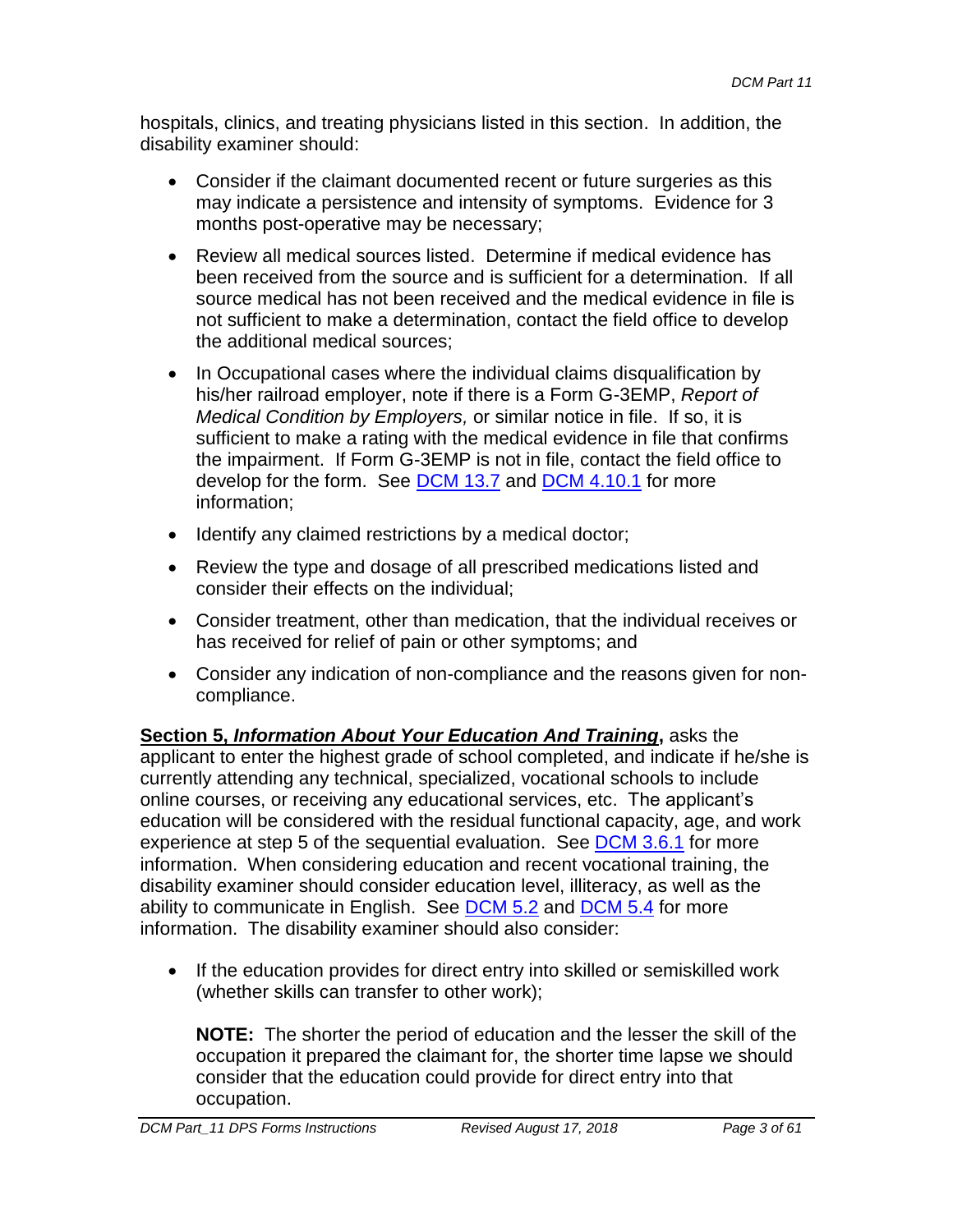The longer the period of education and the higher the skill of the occupation it prepared the claimant for, the longer time lapse we should consider that the education could provide for direct entry into that occupation.

Example: An applicant who completed a registered nurse bachelor's degree program two years ago would be more likely to have an education that provided for direct entry than a claimant who completed a six-month travel agent training course two years ago.

- The recency of education and the amount time that has passed between the completion of the education and the date of the adjudication; and
- When direct entry into skilled or semiskilled work is material to the disability determination or not.

**NOTE:** If any recent education is listed and direct entry into skilled or semiskilled work is material to the case, the disability examiner must develop and resolve any direct entry issues before making a decision. All findings must be documented in the rationale. Remember to cite the corresponding specific skilled or semiskilled occupation.

Rationale documentation example: 58-year-old applicant with a high school education completed an 18 month program for medical coding one year prior to filing and received a medical record coder certification. The RFC permits a full range of light work. The applicant retains the ability to perform light work and is denied by medical vocational rule 202.05. The applicant retains the ability to perform work as a medical record coder.

**Section 6,** *Information About Your Daily Activities***,** asks the applicant about his/her daily activities, volunteer work, and social or recreational activities. This description from the applicant is an account of his/her current daily activities and how they have changed due to the individual's medical condition. During adjudication, the disability examiner should consider:

- If changes in the activities indicated are due to the applicant's medical condition;
- If the activities precipitate or aggravate the symptoms. For example, the applicant indicates that the activity cause them to be fatigued or suffer constant pain;
- If limitations in the daily activities are consistent with alleged impairment. For example, the applicant alleges an injured rotator cuff, but claims ADL limitations in walking; or the applicant lists playing racquet ball or golfing as a recreational activity, but alleges ADL limitations in standing or walking; and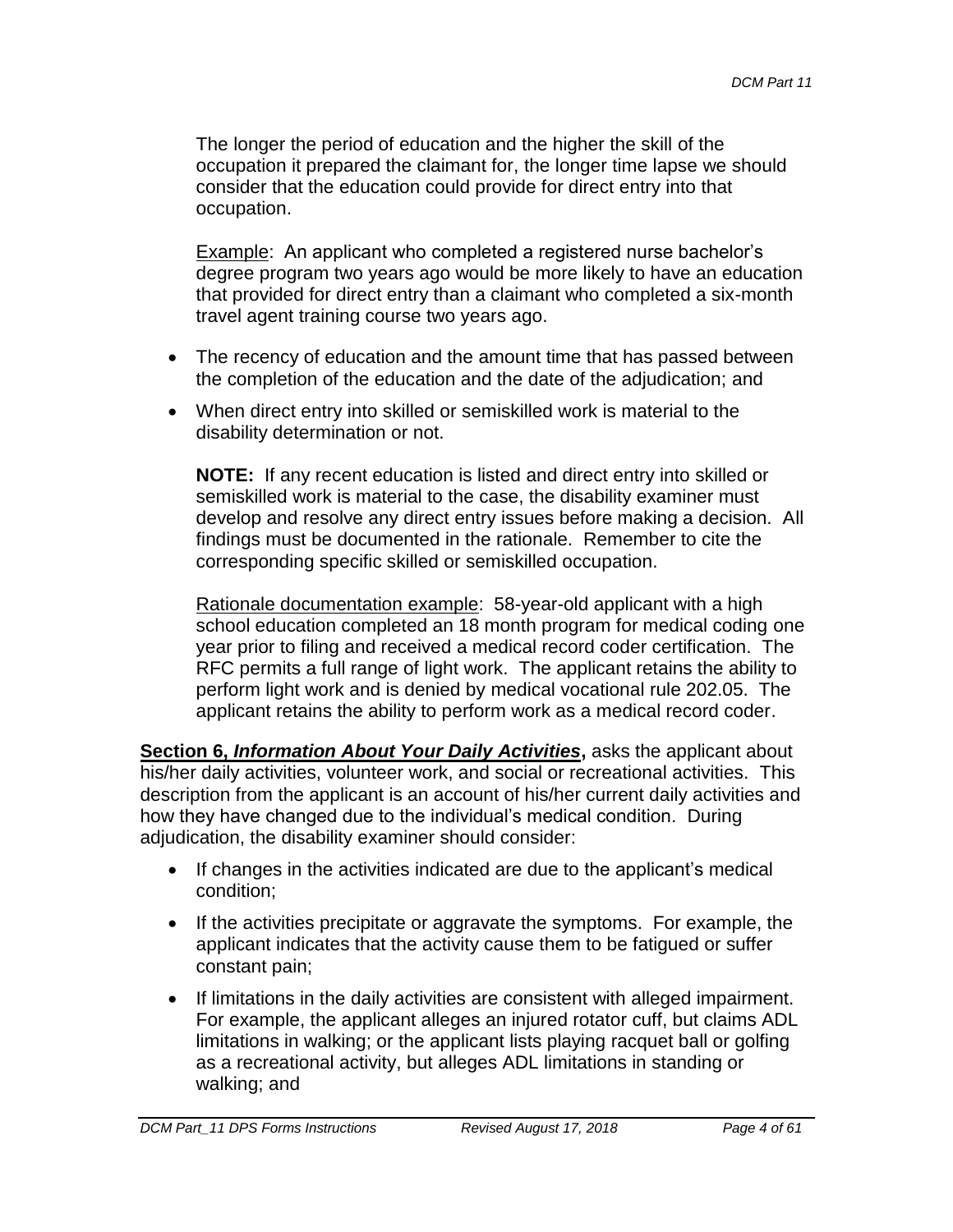• If reduced or structured activities minimize the symptoms.

**Section 7,** *Information About Your Work And Earnings***,** asks the applicant for information on current work and earnings in addition to the previous year and next 12 months. The disability examiner should compare the information given with the applicant's date last work. If earnings are reported after the applicant's date last work, reconcile the earnings by contacting the employee and/or employer and reviewing the DEQY, SEQY or The Work Number. The disability examiner should also closely review the reported earnings and note:

- Whether there have been large earnings up until the time of the alleged onset date of disability, which may indicate a sudden traumatic injury;
- Cases where chronic impairments lasting over extended periods of time exist, but there is no indication that the applicant lost time or earnings during this chronic disease period;
- If self-employment is Substantial Gainful Activity. If so, use the three earnings test, NOT just gross/net earnings. See [DCM 10.4.5](http://rrbsharepoint/sites/Pub/DisMan/DCM/Documents/DCM_Part_10.pdf#search=10.4.5) for more information; and
- If an AA-4, *Self-Employment Questionnaire* and/or G-252, *Self-Employment/Corporate Officer Work and Earnings Monitoring* forms are in file in cases where self-employment is indicated. If forms are not in file, develop with field service, if needed. See [DCM 8.5.14](http://rrbsharepoint/sites/Pub/DisMan/DCM/Documents/DCM_Part_8.pdf#search=8.5.14) for more information.

**Section 8,** *General Information***,** asks the applicant about Self-Employment, Worker's Compensation, Public Disability Benefits, Social Security Benefits, and Criminal Offenses. Examiners should consider statements made in connection with claims for other types of disability, such as private insurance benefits and develop for medical evidence from these sources, if needed.

**NOTE:** If the applicant is filing an AA-1 at the same time as filing the AA-1D, questions about "Self-Employment", "Worker's Compensation", "Public Disability Benefits", and "Social Security Benefits" will be skipped on the AA-1D. The disability examiner must review the AA-1 to determine if the applicant reported self-employment and verify that an AA-4 is in file. If an AA-4 form is not in file, ask the field office to develop for the form. The disability examiner should also review the AA-4 to determine if the applicant indicated that he/she was a corporate officer or owner/operator. If the applicant indicated corporate officer or owner/operator, verify that a form G-252 is in file. If the G-252 form is not in file, develop for the form. See **DCM 8.5.14** for more information.

If the applicant indicates on the AA-1 that he/she has filed or plans to file an application for social security benefits, the disability examiner should check the Social Security Administration's (SSA) queries to determine if the applicant is receiving any type of SSA benefits, including SSI, and release Form RR-5, *Request for SSA Medical Evidence*. See [DCM 11.4, RR-5](http://rrbsharepoint/sites/Pub/DisMan/DCM/Documents/DCM_Part_11.pdf) for more information.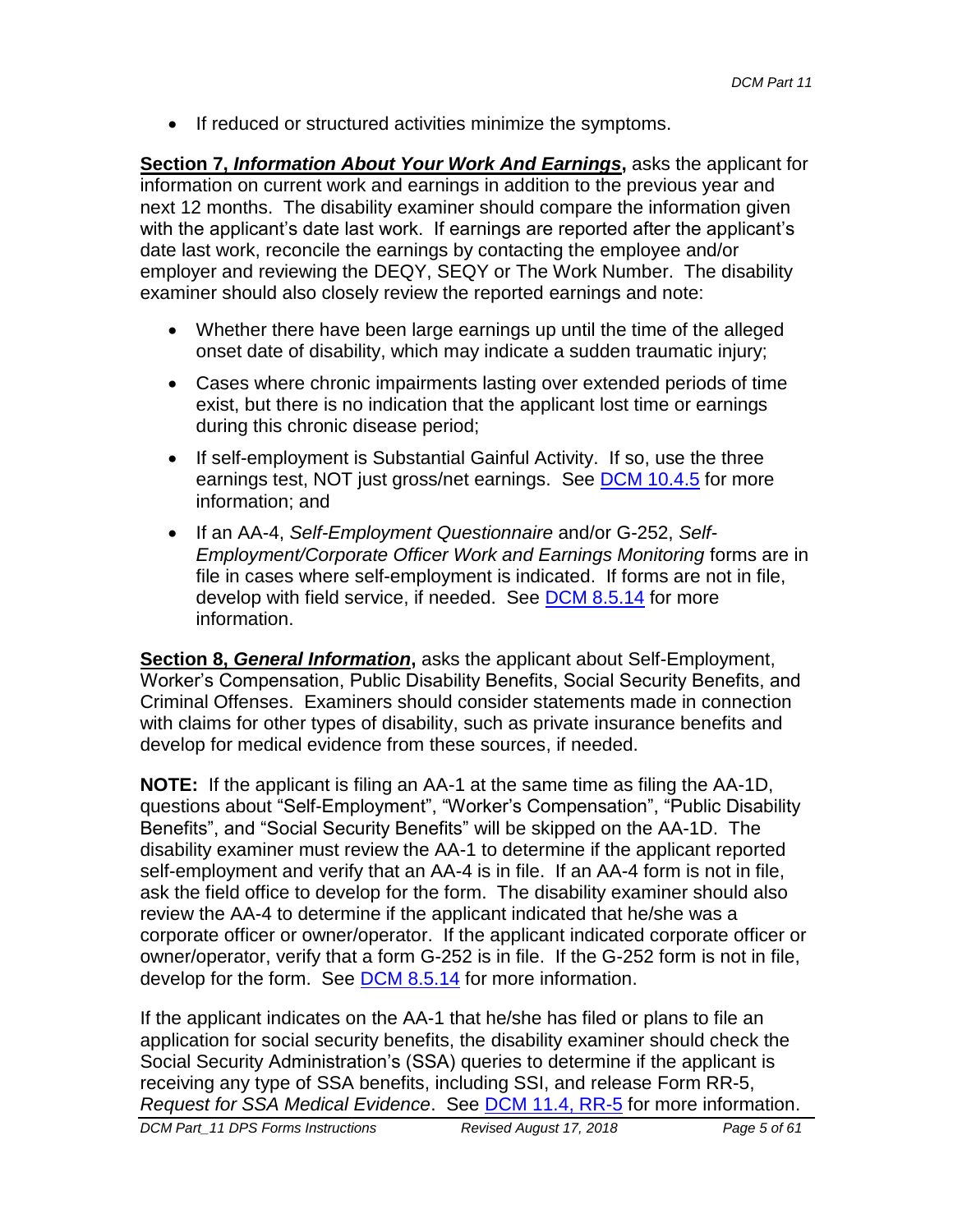If the applicant has indicated that he/she has been imprisoned or given a sentence of confinement due to a conviction for a criminal offense, and answered 'Yes' that his/her disability is related to confinement, then disability examiner must follow the felony conviction provisions in [DCM 6.4.5](http://rrbsharepoint/sites/Pub/DisMan/DCM/Documents/DCM_Part_6.pdf#search=6.4.5) in considering conditions that were worsened or newly acquired during the commission of a criminal offense and/or confinement.

**Reminder**: In an effort to control, prevent, and deter fraud, disability examiners must become familiar with the best practices to consider when examining disability claims that show particular elements outlined in [DCM 8.8.2.](http://rrbsharepoint/sites/Pub/DisMan/DCM/Documents/DCM_Part_8.pdf#search=8.8.2) Examiners must note and attempt to resolve any responses that appear vague, generic, not specific, or otherwise suspicious or inconsistent when adjudicating claims. The presence of any one element may not necessarily be an indication of fraud, but should serve as a flag to the disability examiner that greater care is needed in adjudicating the disability claim.

**Section 9,** *Remarks***,** is used for the continuation of answers to other items. Disability examiners should review for additional information that may be relevant to the disability determination.

**Section 10,** *Relinquishment Of Rights***,** contains information advising that disability applicants are not required to relinquish rights to return to the his/her railroad employer prior to full retirement age.

**Section 11,** *Certification***,** asks the applicant if an attorney or non-family member assisted him/her in completing the application and whether the applicant paid a fee for that assistance. The disability examiner should verify that a USTAR work item for *Facilitator Physician Tracking* (PPT-FPT**)** has been created. If a USTAR work item has not been completed notify the supervisor or lead. The disability examiner should consider if additional interview of the applicant is needed. See [DCM 8.7.2](http://rrbsharepoint/sites/Pub/DisMan/DCM/Documents/DCM_Part_8.pdf#search=8.7.2) for more information.

If the applicant indicates that he/she has or will have a guardian sign the application, check to see there is a Form AA-5, *Application for Substitution of Payee* in file. If no form is in file, have the FS develop for the form. See [FOM1](http://rrbsharepoint/sites/Pub/FOM/Art17/Documents/FOM1_1710.pdf)  [1710 AA-5](http://rrbsharepoint/sites/Pub/FOM/Art17/Documents/FOM1_1710.pdf) for more information.

**NOTE:** In cases where the examiner cannot reach or is not getting a response from the applicant, please note if the applicant has a guardian/representative signing the form for the applicant, before denying a claim for failure to comply.

**Section 12,** *How To Return Your Application*, explains how to return the application to the RRB field office.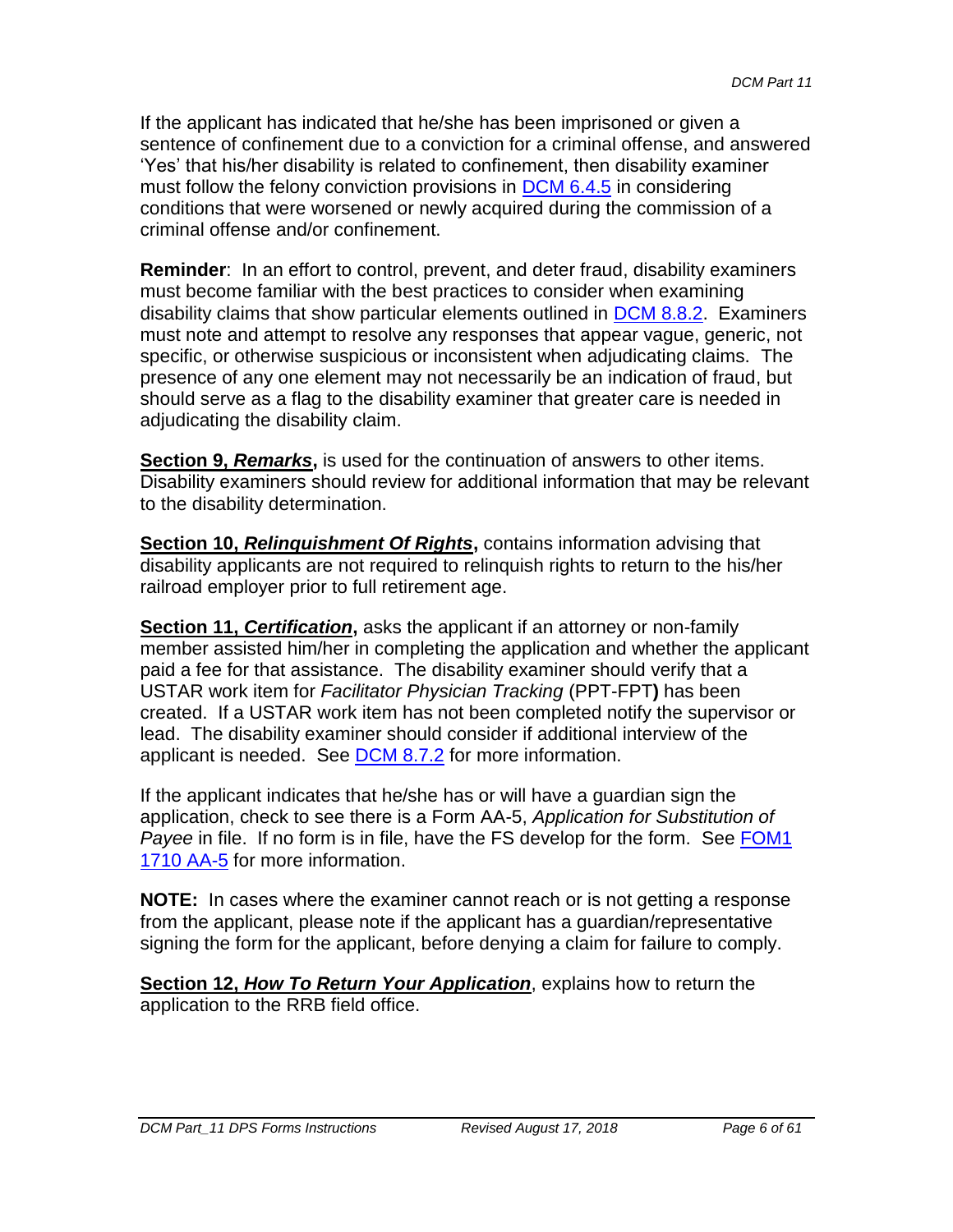#### **Disposition**

The disability examiner will use information collected on the AA-1D, along with other relevant information in file, to determine how the applicant functions on a day-to-day basis and make a disability determination. If the outcome of the decision is impacted by material discrepancies found on the AA-1D, an explanation as to how the conflicting information was resolved should be indicated in D-Brief. See **DCM 12.5** for information on D-Brief. The form should be imaged.

### **Receipt For Your Claim**

The *Receipt For Your Claim* page of the Form AA-1D is detached and given to the applicant when the claim is officially filed. The text of the detached portion is appropriate only if a completed application has been received. FS will only date and release this receipt for an initial disability retirement claim after the employee's Form AA-1 is received.

# **11.2 "G" Forms**

### **G-3EMP, Report of Medical Condition By Employer**

See FOM1 1720, G-EMP.

### **G-26F, Disability Coordination Material**

#### **Use**

Disability examiners use the Form G-26F when transmitting documents to SSA. The form should be attached on top of all medical and non-medical documents being forwarded to SSA.

#### **Access**

The form can be found on RRAILS.

#### **Completion**

Complete as follows:

| <b>Item</b>          | <b>Entry</b>                                     |  |
|----------------------|--------------------------------------------------|--|
| RR Claim Number      | Enter the railroad claim number of the applicant |  |
| RR Employee's SS No. | Enter the RR employee's social security number   |  |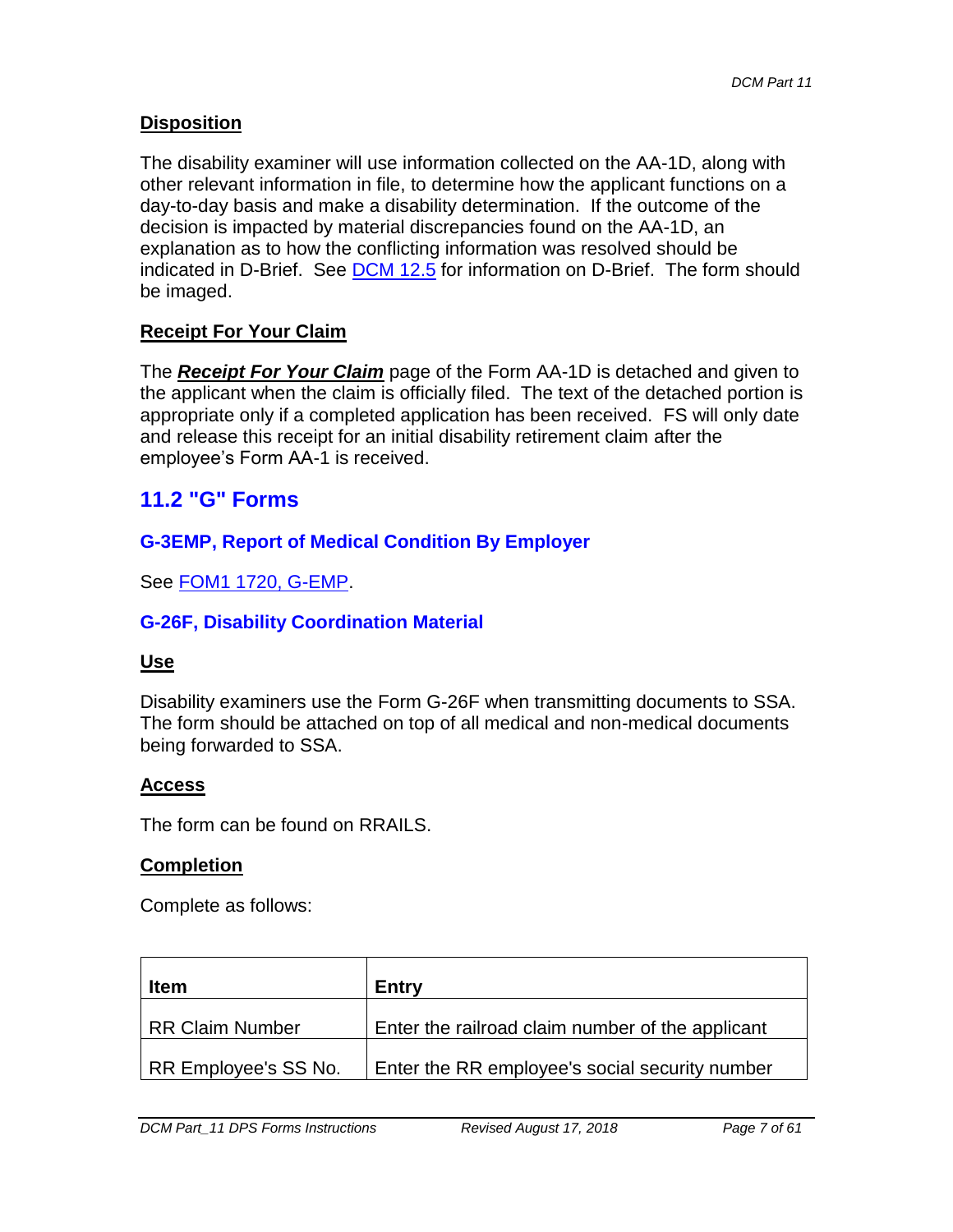| Wage Earner's SS No.                               | Enter the social security number of the person<br>whose wage record the applicant is filing under at<br><b>SSA</b> |
|----------------------------------------------------|--------------------------------------------------------------------------------------------------------------------|
| <b>RR Employee's Name</b>                          | Enter the name of the railroad employee                                                                            |
| <b>Wage Earner's Name</b>                          | Enter the name of the person whose wage record<br>the applicant is filing under at SSA.                            |
| <b>Disabled Person's Name</b><br>and Date of Birth | Enter the name of the disabled applicant and that<br>person's date of birth                                        |
| <b>Remarks</b>                                     | Enter any information that is pertinent to this<br>transmittal                                                     |

#### **Disposition**

**1. Email the G-26F document to SSA.** For instructions on scanning and sending the form by email to SSA, click here How To Scan and Email Documents .

## **2. Send the G-26F document to IMAGING.**

### **G-26t (02-15) - DPS Route Slip**

### **Use**

Form G-26t is a white color form and is used by disability examiners to route folders in the Disability Post Section (DPS) of DBD. This form is attached to a claim folder or folder packet. This is a stocked form and is not in RRAILS. For a copy of this form, contact DBD.

### **Completion**

The following will describe when and how the items should be completed:

| <b>ITEM</b>          | <b>ENTRY AND WHEN USED</b>                                                                                                                                                                                                   |  |
|----------------------|------------------------------------------------------------------------------------------------------------------------------------------------------------------------------------------------------------------------------|--|
| "Medical Consultant" | Enter an "X" in this box if the folder is being<br>forwarded to the medical consultant's office. Check<br>the "Physical" and/or "Mental" box as appropriate.<br>Also, fill in the filing date of the disability application. |  |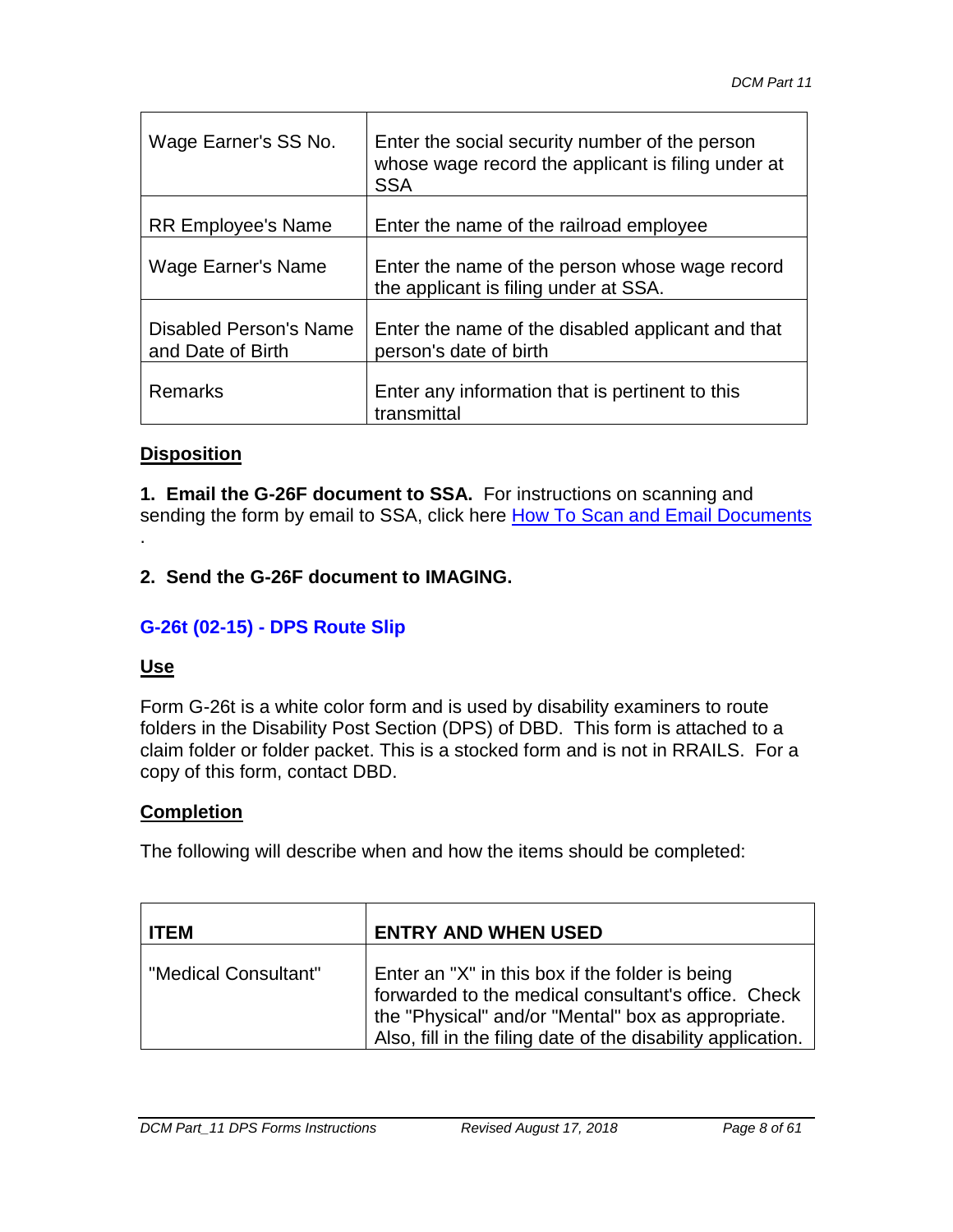÷,

| "Single Freeze"                      | Enter an "X" in this box when the folder is being<br>referred to the medical consultant and the case<br>involves a single freeze disability determination.                                                                                                                            |  |
|--------------------------------------|---------------------------------------------------------------------------------------------------------------------------------------------------------------------------------------------------------------------------------------------------------------------------------------|--|
| "Dual Freeze"                        | Enter an "X" in this box when the folder is being<br>referred to the medical consultant and the case<br>involves a dual freeze disability determination.                                                                                                                              |  |
| "Widow(er)"                          | Enter an "X" in this box when the folder is being<br>referred to the medical consultant and the case<br>involves a widow(er) disability determination.                                                                                                                                |  |
| "Child"                              | Enter an "X" in this box when the folder is being<br>referred to the medical consultant and the case<br>involves a child disability determination.                                                                                                                                    |  |
| "Continuance/Cessation"              | Enter and "X" in this box when the folder is being<br>referred to the medical consultant for a continuing<br>disability review determination.                                                                                                                                         |  |
| "Previously reviewed by<br>Dr."      | Enter an "X" in this box when the folder is being<br>referred to the medical consultant for a<br>reconsideration disability determination and the<br>case was previously reviewed by a medical<br>consultant. Also, enter the name of the doctor who<br>previously reviewed the case. |  |
| "Additional M/E<br>requested by Dr." | Enter an "X" in this box when the folder is being<br>referred to the medical consultant and additional<br>medical evidence was obtained per a medical<br>consultant. Enter the name of the medical<br>consultant who requested the additional medical<br><u>evidence.</u>             |  |
| "Reconsideration"                    | Enter and "X" in this box when the folder is being<br>referred to the medical consultant and the case<br>involves a reconsideration disability determination.                                                                                                                         |  |
| "OCC/T&P"                            | Enter an "X" in this box when the folder is being<br>referred to the medical consultant and the case<br>involves an Occupational or Total and Permanent<br>(T&P) disability determination.                                                                                            |  |
| "Urgent"                             | Enter an "X" in this box when the folder is being<br>referred to the medical consultant and the case                                                                                                                                                                                  |  |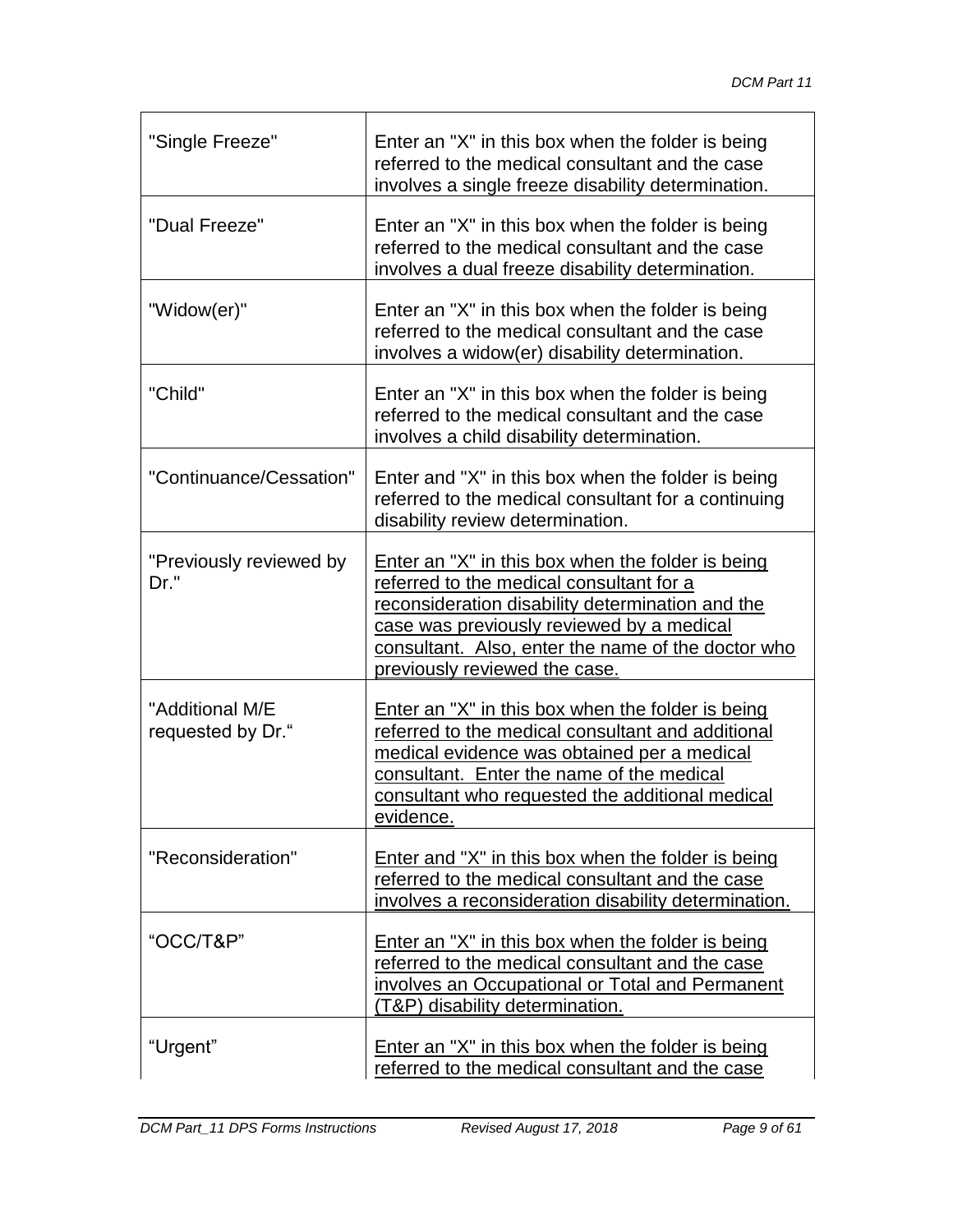|                    | involves a terminal illness (TERI), compassionate<br>allowance (CAL), or other special handling.                                                                                                                                                                  |
|--------------------|-------------------------------------------------------------------------------------------------------------------------------------------------------------------------------------------------------------------------------------------------------------------|
| "Reject Dr."       | Enter an "X" in this box when the folder is being<br>referred back to the medical consultant because the<br>examiner disagrees with the medical consultant.<br>Enter the name of the medical consultant who<br>previously reviewed the case.                      |
| "Routing Order"    | Enter an "X" in this box when the folder is being<br>routed to at least one of the destinations shown in<br>the column under this heading.                                                                                                                        |
| "Review"           | Enter a number in this box when the folder needs to<br>be reviewed for a disability rating determination.<br>The number should indicate the sequence of the<br>routing order.                                                                                     |
| "Senior Examiner"  | Enter a number in this box when you are routing the<br>folder to a senior examiner. The number should<br>indicate the sequence of the routing order. Also,<br>enter in the Automated Folder Control System<br>(AFCS) location of the senior examiner on the line. |
| "Claims Examiner"  | Enter a number in this box when you are routing the<br>folder to a disability rating examiner. The number<br>should indicate the sequence of the routing order.<br>Also, enter in the AFCS location of the rating<br>examiner on the line.                        |
| "Supervisor, DBD"  | Enter a number in this box when the folder is being<br>routed to the disability post and CDR unit<br>supervisor. The number should indicate the<br>sequence of the routing order. Enter in the AFCS<br>location of the supervisor on the line.                    |
| "Copying"          | Enter a number in this box when routing the folder<br>for copying. The number should indicate the<br>sequence of the routing order. Use a paperclip or<br>rubber band for the material to be copied.                                                              |
| "Medicare Section" | Enter a number in this box when the folder is being<br>routed to the Medicare section. The number should<br>indicate the sequence of the routing order.                                                                                                           |
| "Recon Section"    | Enter a number in this box when the folder is being<br>routed to the Reconsideration (RECON) section.                                                                                                                                                             |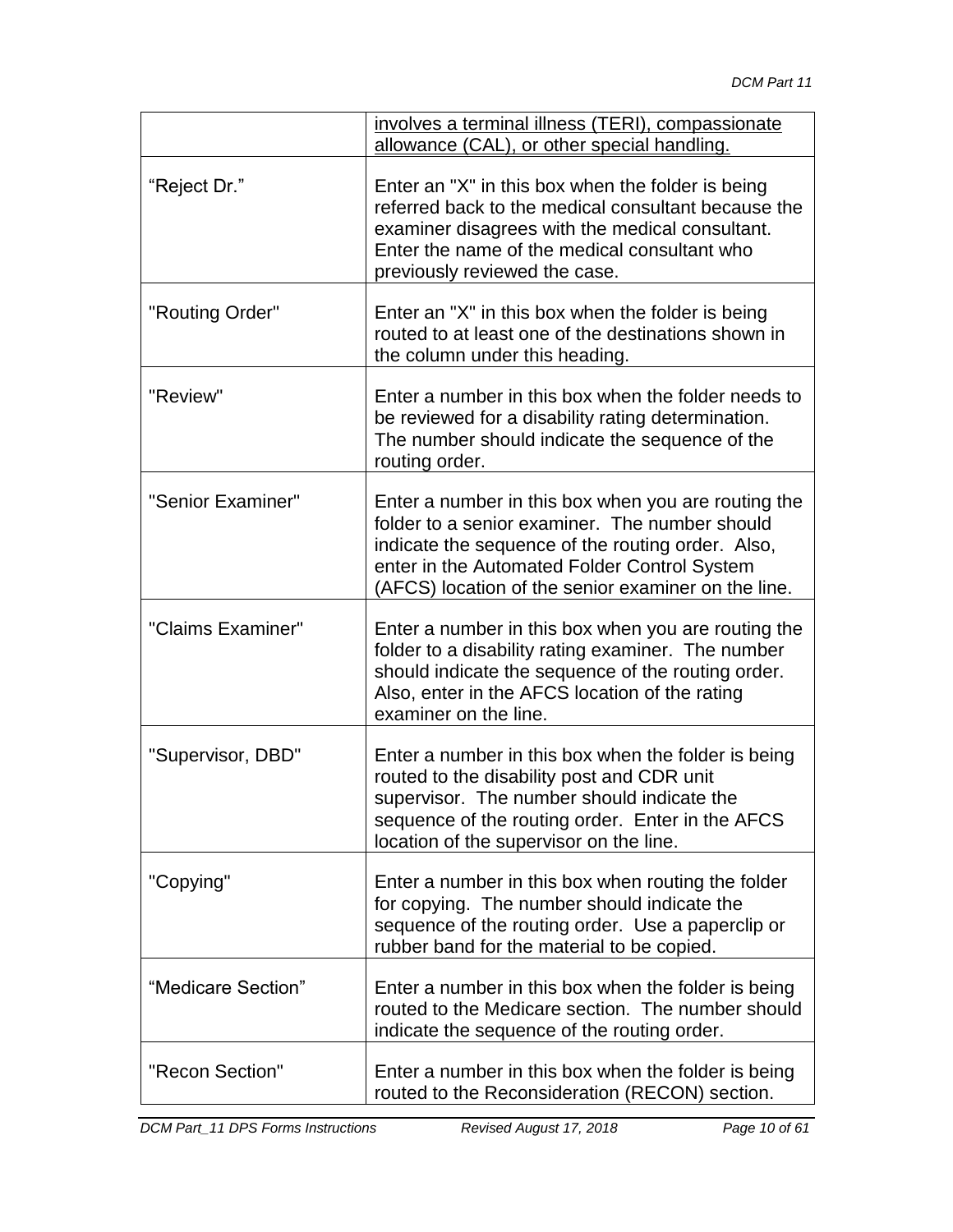|                      | The number should indicate the sequence of the<br>routing order.                                                                                                                                                                                          |
|----------------------|-----------------------------------------------------------------------------------------------------------------------------------------------------------------------------------------------------------------------------------------------------------|
| "Claim Files"        | Enter a number in this box when you are routing the<br>folder to claim files. The number should indicate<br>the sequence of the routing order.                                                                                                            |
| "Other"              | Enter a number in this box when you are routing the<br>folder to a location not listed on this form. Enter the<br>desired destination and the AFCS code of that<br>location on the line. The number should indicate<br>the sequence of the routing order. |
| "Dormant"            | Enter an "X" in this box when the folder is being<br>sent to the dormant cabinets. The call-up date and<br>charge to entries must be completed.                                                                                                           |
| "Call-up Date"       | Enter the date that the folder should be called up<br>from dormant. If the folder is returning to dormant,<br>cross out the date on the top line and enter the new<br>call-up date.                                                                       |
| "Charge To"          | Enter the Automated Folder Control System (AFCS)<br>code you want the folder charged to after the<br>dormant call-up date expires.                                                                                                                        |
| "Remarks"            | Enter any remarks, instructions, comments, etc. you<br>may have regarding this folder.                                                                                                                                                                    |
| "Examiner Name Date" | Enter you name and the current date.                                                                                                                                                                                                                      |

# **G-26t.1 (02-15) - DIS Route Slip**

### **Use**

Form G-26t.1 is a green color form and is used by disability examiners to route folders in the Disability Initial Section (DIS) of DBD. This form is attached to a claim folder or folder packet. This is a stocked form and is not in RRAILS. For a copy of this form, contact DBD.

### **Completion**

The following will describe when and how the items should be completed:

| <b>ENTRY AND WHEN USED</b> |
|----------------------------|
|                            |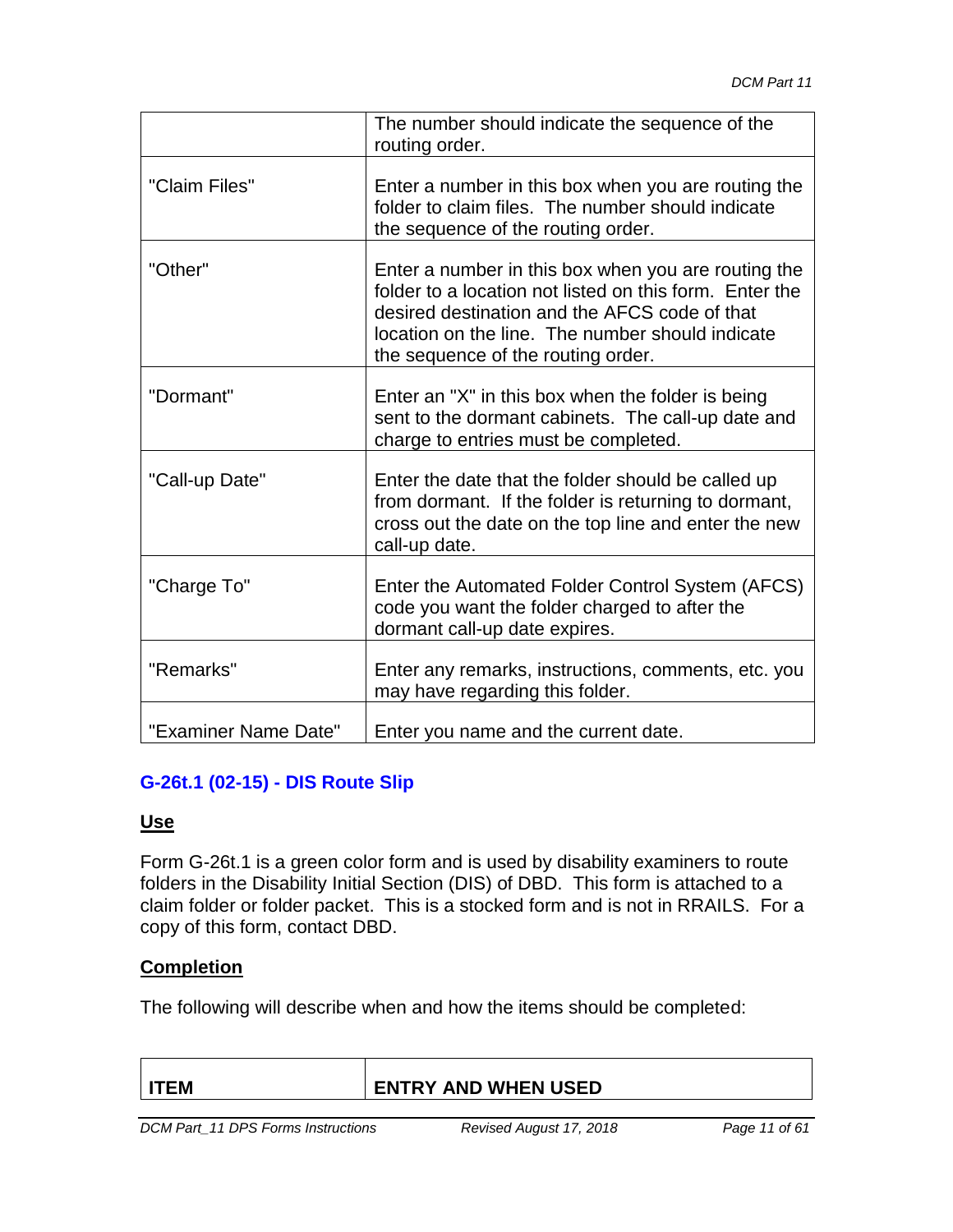| "Medical Consultant"                 | Enter an "X" in this box if the folder is being<br>forwarded to the medical consultant's office. Check<br>the "Physical" and/or "Mental" box as appropriate.<br>Also, fill in the filing date of the disability application.                                       |
|--------------------------------------|--------------------------------------------------------------------------------------------------------------------------------------------------------------------------------------------------------------------------------------------------------------------|
| "OCC"                                | Enter an "X" in this box when the folder is being<br>referred to the medical consultant and the case<br>involves an Occupational disability determination.                                                                                                         |
| "T&P"                                | Enter an "X" in this box when the folder is being<br>referred to the medical consultant and the case<br>involves a Total and Permanent (T&P) disability<br>determination.                                                                                          |
| "Widow(er)"                          | Enter an "X" in this box when the folder is being<br>referred to the medical consultant and the case<br>involves a widow(er) disability determination.                                                                                                             |
| "Child"                              | Enter an "X" in this box when the folder is being<br>referred to the medical consultant and the case<br>involves a Child disability determination.                                                                                                                 |
| "Divorced or Remarried<br>Widow"     | Enter an "X" in this box when the folder is being<br>referred to the medical consultant and the case<br>involves a Divorced or Remarried Widow disability<br>determination.                                                                                        |
| "Additional M/E<br>requested by Dr." | Enter an "X" in this box when the folder is being<br>referred to the medical consultant and additional<br>medical evidence was obtained per a medical<br>consultant. Enter the name of the medical<br>consultant who requested the additional medical<br>evidence. |
| "Urgent"                             | Enter an "X" in this box when the folder is being<br>referred to the medical consultant and the case<br>involves a terminal illness (TERI), compassionate<br>allowance (CAL), or other special handling.                                                           |
| "Reject Dr."                         | Enter an "X" in this box when the folder is being<br>referred back to the medical consultant because the<br>examiner disagrees with the medical consultant.<br>Enter the name of the medical consultant who<br>previously reviewed the case.                       |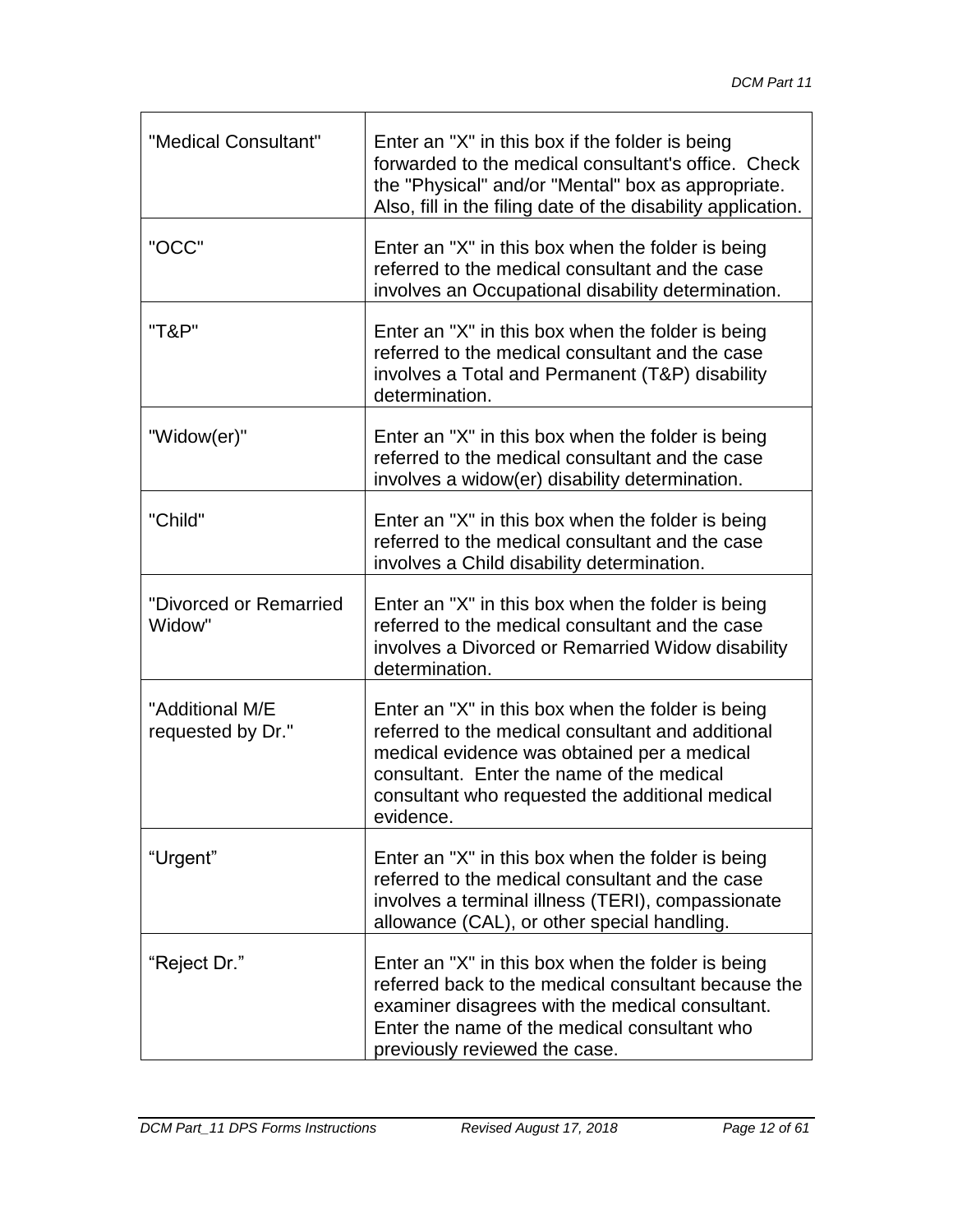| "Routing Order"       | Enter an "X" in this box when the folder is being<br>routed to at least one of the destinations shown in<br>the column under this heading.                                                                                                                     |
|-----------------------|----------------------------------------------------------------------------------------------------------------------------------------------------------------------------------------------------------------------------------------------------------------|
| "Review"              | Enter a number in this box when the folder needs to<br>be reviewed for a disability rating determination.<br>The number should indicate the sequence of the<br>routing order.                                                                                  |
| "Senior Examiner"     | Enter a number in this box when you are routing the<br>folder to a senior examiner. The number should<br>indicate the sequence of the routing order. Also,<br>enter the Automated Folder Control System (AFCS)<br>location of the senior examiner on the line. |
| "Claims Examiner"     | Enter a number in this box when you are routing the<br>folder to a disability rating examiner. The number<br>should indicate the sequence of the routing order.<br>Also, enter the AFCS location of the rating<br>examiner on the line.                        |
| "Supervisor, DBD"     | Enter a number in this box when the folder is being<br>routed to the disability initial unit supervisor. The<br>number should indicate the sequence of the routing<br>order. Enter in the AFCS location of the supervisor<br>on the line.                      |
| "Physicians Tracking" | Enter a number in this box when the folder is being<br>routed for physicians tracking. The number should<br>indicate the sequence of the routing order.                                                                                                        |
| "Copying"             | Enter a number in this box when routing the folder<br>for copying. The number should indicate the<br>sequence of the routing order. Use a paperclip or<br>rubber band for the material to be copied.                                                           |
| "Medicare Section"    | Enter a number in this box when the folder is being<br>routed to the Medicare section. The number should<br>indicate the sequence of the routing order.                                                                                                        |
| "Recon Section"       | Enter a number in this box when the folder is being<br>routed to the Reconsideration (RECON) section.<br>The number should indicate the sequence of the<br>routing order.                                                                                      |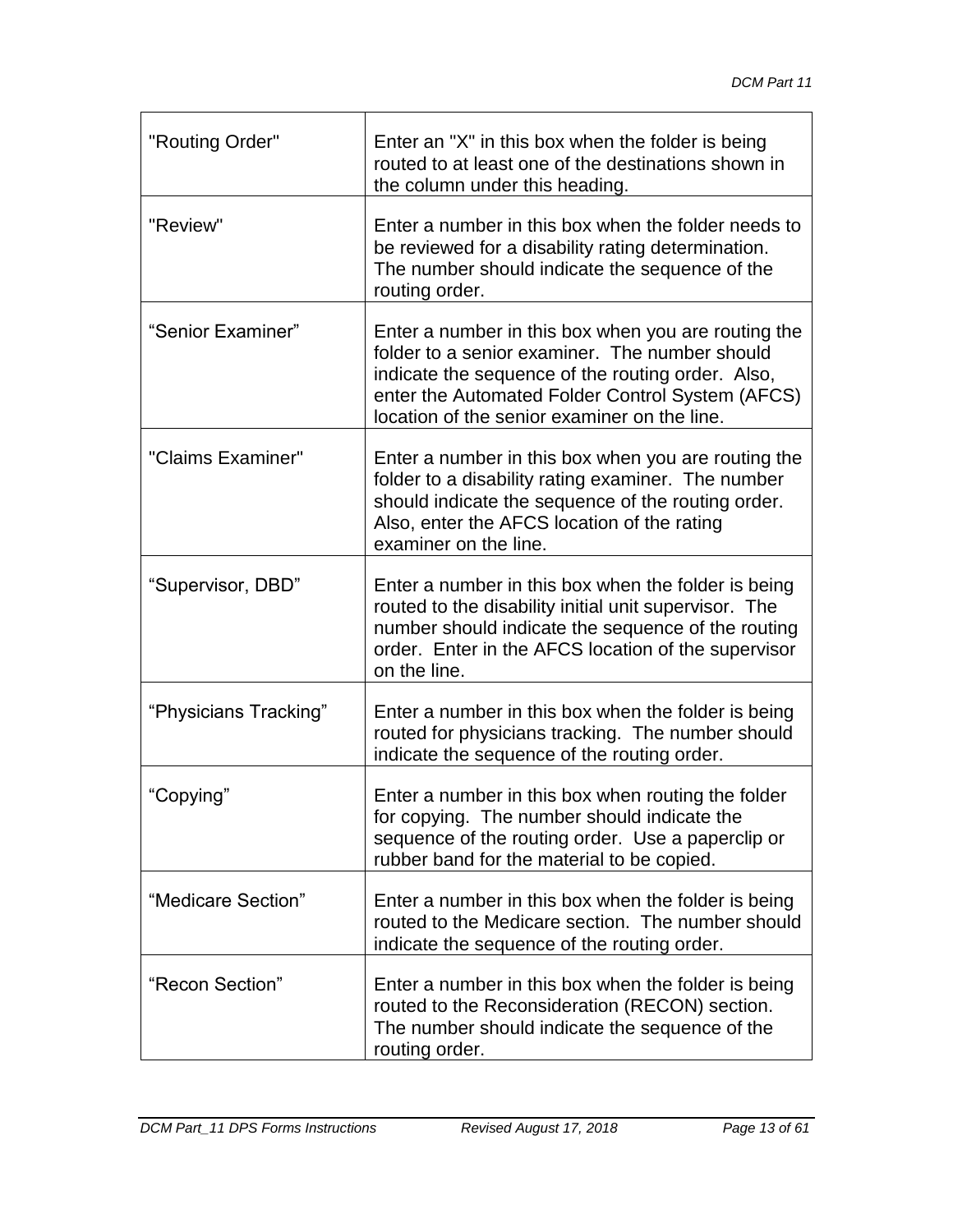| "Claim Files"        | Enter a number in this box when you are routing the<br>folder to claim files. The number should indicate<br>the sequence of the routing order.                                                                                                            |  |
|----------------------|-----------------------------------------------------------------------------------------------------------------------------------------------------------------------------------------------------------------------------------------------------------|--|
| "Other"              | Enter a number in this box when you are routing the<br>folder to a location not listed on this form. Enter the<br>desired destination and the AFCS code of that<br>location on the line. The number should indicate<br>the sequence of the routing order. |  |
| "Dormant"            | Enter an "X" in this box when the folder is being<br>sent to the dormant cabinets. The call-up date and<br>charge to entries must be completed.                                                                                                           |  |
| "Call-up Date"       | Enter the date that the folder should be called up<br>from dormant. If the folder is returning to dormant,<br>cross out the date on the top line and enter the new<br>call-up date.                                                                       |  |
| "Charge To"          | Enter the AFCS code you want the folder charged<br>to after the dormant call-up date expires.                                                                                                                                                             |  |
| "Remarks"            | Enter any remarks, instructions, comments, etc. you<br>may have regarding this folder.                                                                                                                                                                    |  |
| "Examiner Name Date" | Enter your name and the current date.                                                                                                                                                                                                                     |  |

# **G-137, Medical Consultant Opinion**

### **Use**

This form is currently used by Disability and RECON examiners (PEMS Staff) to refer disability cases to the medical consultant for an opinion.

# **Access**

The form is on RRAILS.

**NOTE**: In a case where a combined physical and mental RFC is requested, the examiner may either open the Form G-137 on RRAILS to type in *Physical and Mental* (alerting the medical consultant that two types of RFC's are requested), or simply write in the words *Physical and Mental*. This is done in the top right hand margin of the Form G-137. If the form is opened on RRAILS it must be closed after any typed entry is made to preserve the form identification.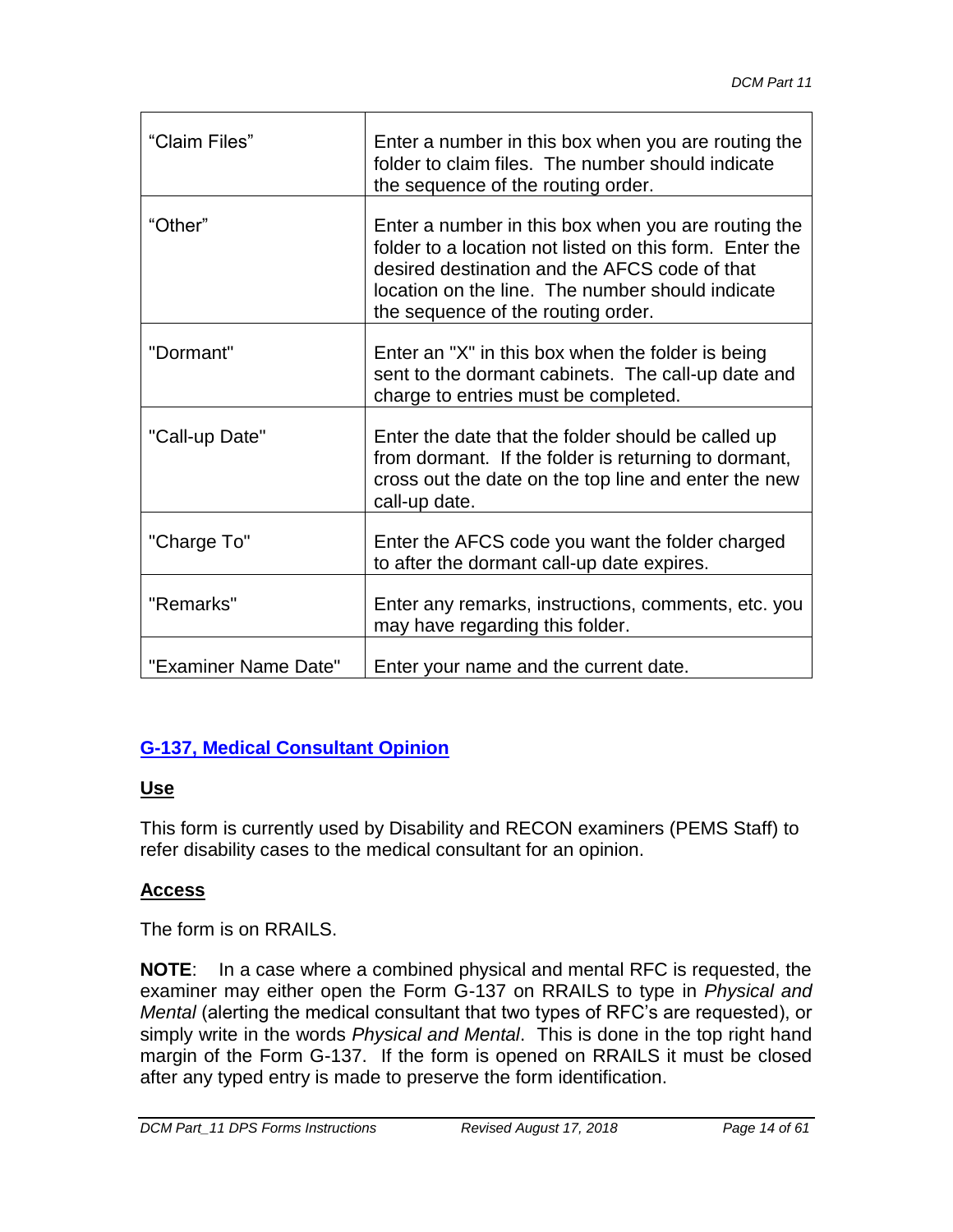#### **Completion**

RRAILS pre-fills the claimant's Name,Examiner name, and Claim Number.The examiner enters the current date and after the claim number enters the applicable two-digit code. The two-digit code uses a series of alpha characters from A to Z to represent the month in which the Opinion is ordered and another series of alpha characters from A to H to represent the annuitant type (i.e., DBD commonly refers to this as the "suffix codes"). Use the following chart as a guide:

| Use Code    |
|-------------|
| A           |
| $\mathsf B$ |
| $\mathsf C$ |
| D           |
| Е           |
| F           |
| G           |
| H           |
| I           |
|             |
| J           |
| Κ           |
| L           |
| Use Code    |
| M           |
| N           |
| $\circ$     |
| P           |
| Q           |
|             |

#### **First Digit**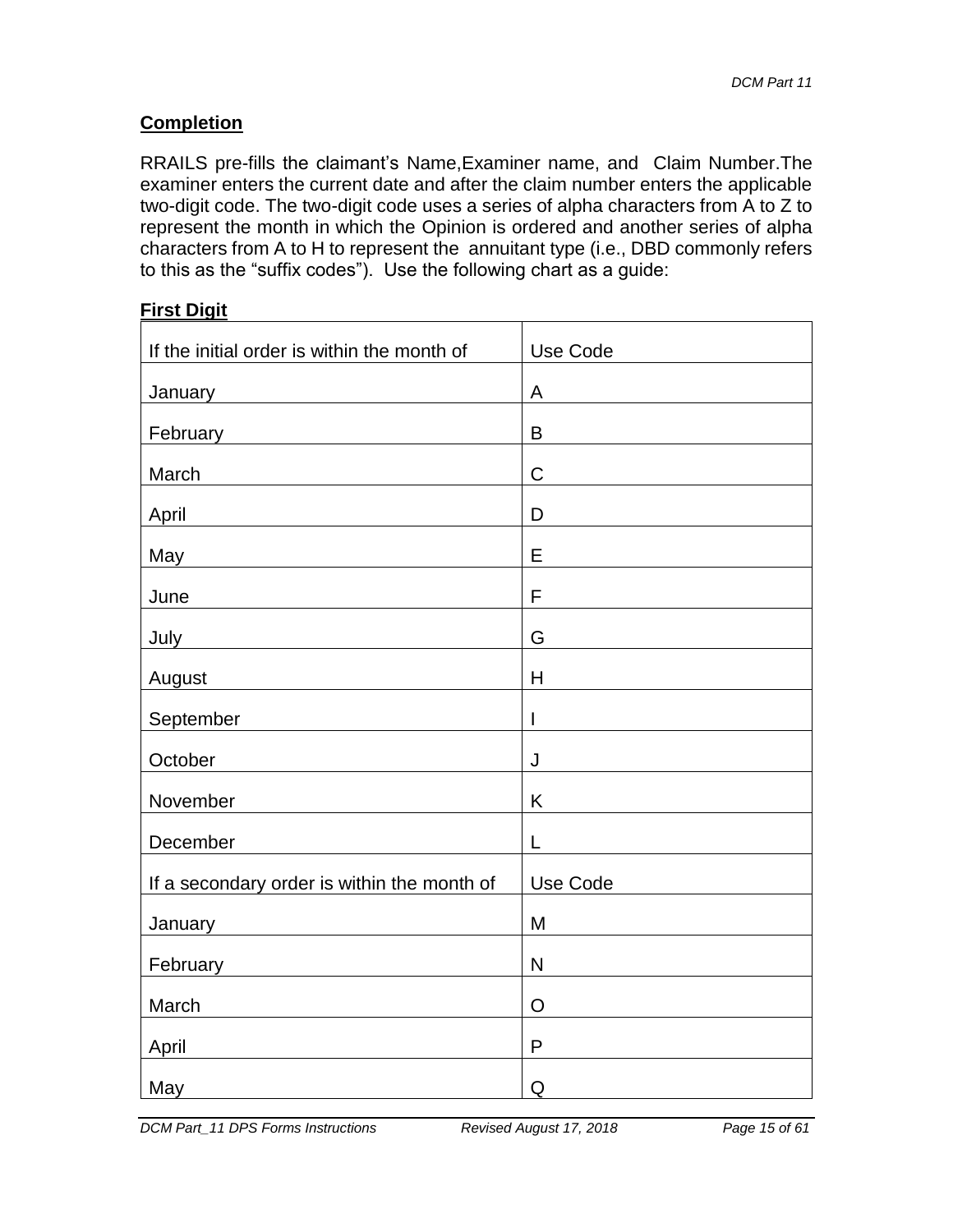| June                                                 | R |
|------------------------------------------------------|---|
| July                                                 | S |
| August                                               | Τ |
| September                                            | U |
| October                                              | V |
| November                                             | W |
| December                                             | X |
| If a third order is within a given month             | Y |
| If a fourth or more order is within a given<br>month | Z |

## **Second Digit**

| Use Code |
|----------|
| A        |
| B        |
| C        |
| D        |
|          |

### **Additional Code**

If a fifth order is within a given month, use the original code for the initial order for that particular month for the first digit.

|  |  | Use the following for the second digit: |  |
|--|--|-----------------------------------------|--|
|  |  |                                         |  |

| If the Annuitant Type is | Use Code |
|--------------------------|----------|
| Employee                 | Е        |
| Widow                    | F        |
| <b>Surviving Child</b>   | G        |
| <b>Retirement Child</b>  | Н        |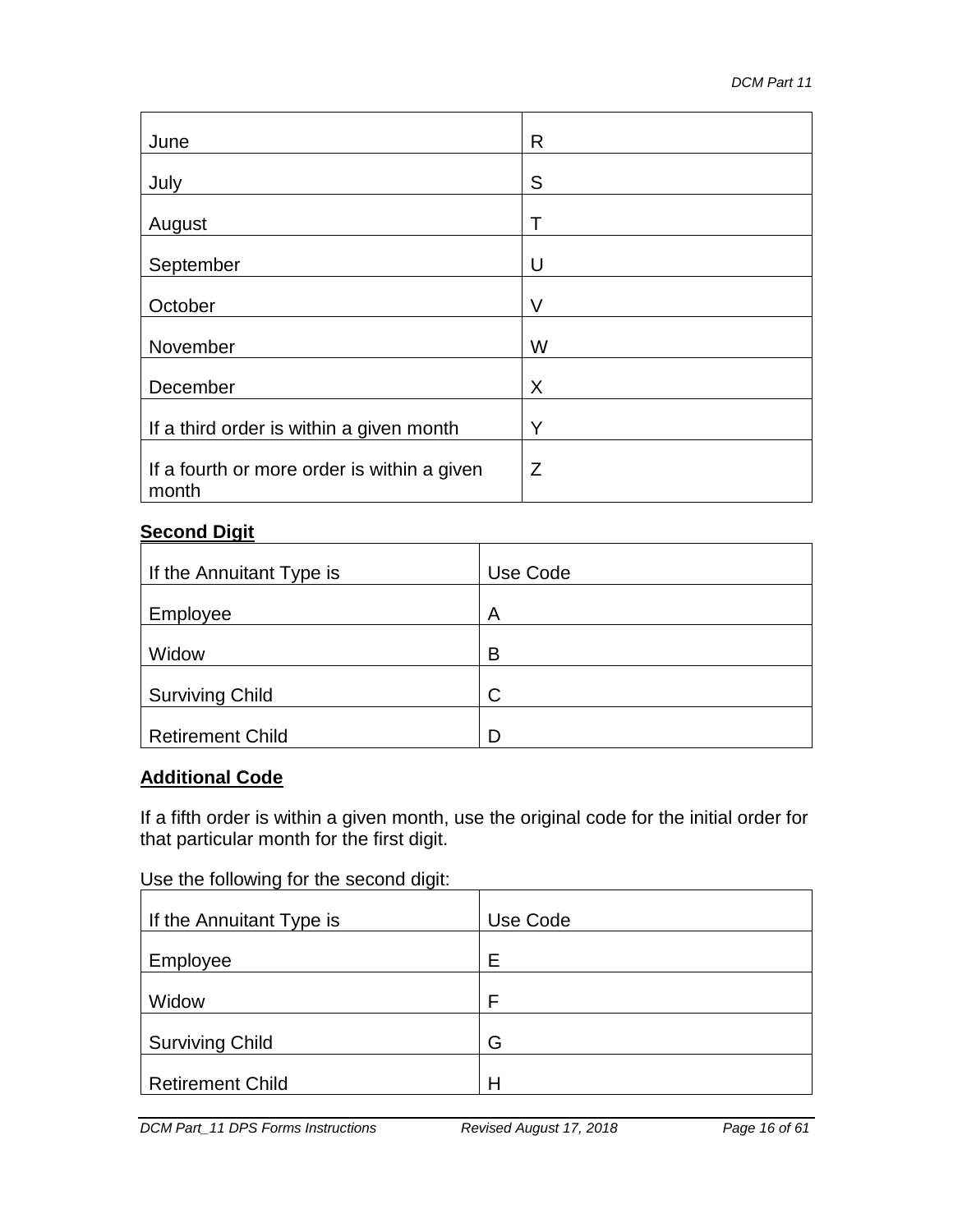The DBD clerk enters the Form G-137, *Medical Consultant Opinion,* into the Financial Management Integrated System (FMIS) and will verify that the pre-filled entries of NAME, Examiner Name, Claim Number and codes (i.e., suffix codes), and Date are correct, making any necessary adjustments.

#### **Sections A and C are self-explanatory**.

**Section B** - In section B, if an onset date is requested, usually the examiner will check two boxes. The first box checked will be for Severity Assessment & RFC. The second box checked will be Onset Date with an entry of the alleged onset date. This date will be the earliest date for which a medical evaluation is needed. In most instances, this will be the date in item 11 on the AA-1d, *Application for Determination of Employee's Disability*, or the date in item 12 of the AA-17b, *Application for Determination of Widow(er)s Disability*, or the date in item 12 of AA-19a, *Application for Determination of Child's Disability*. However, there may be situations where a different date would be appropriate, as decided by the examiner.

EXAMPLE 1: It may be possible to establish an unsuccessful work attempt prior to an actual date last worked. In this instance, a date earlier than claimed in items, 11 and item(s) 12 may be appropriate.

EXAMPLE 2: A child may allege disability from age 10, but the earliest medical evidence in file is from age 14. In this instance, a date later than that claimed may be appropriate since the later onset date would have no effect on the rate or beginning date of the annuity.

Section B of the G-137 is also used when the examiner must evaluate whether there has been significant medical improvement since the date of the last medical assessment. The examiner checks the box labeled Re-evaluation for Significant Medical Improvement. The medical consultant reviews all the medical submitted with the case and makes a determination on the G-137 SUP (citing the supporting medical records in Part II of the SUP). The medical consultant must state whether there has been 'significant medical improvement' (using the specific wording) or no medical improvement. The medical consultant may provide a Severity Assessment & RFC on the G-137 SUP and cite the supporting medical in Part II of the G-137 SUP. In cases where the Listing of Impairments is either met or equaled, no RFC will be provided in Part I. The Listing of Impairments will be identified in Part II, and the medical consultant provides the onset date of 'significant medical improvement' in Part II of the SUP.

**Section D** - In many cases the examiner may opt to leave this section blank, unless there is a need to highlight a specific piece of medical for review. The submission of the G-137 carries with it the implied request that all medical in the file is to be reviewed by the medical consultant. If the examiner opts to fill in this section, then the treating doctor's name and the date signed in Section 13 – Certification of any Form G-250, *Medical Assessment*, in the disability file may be entered.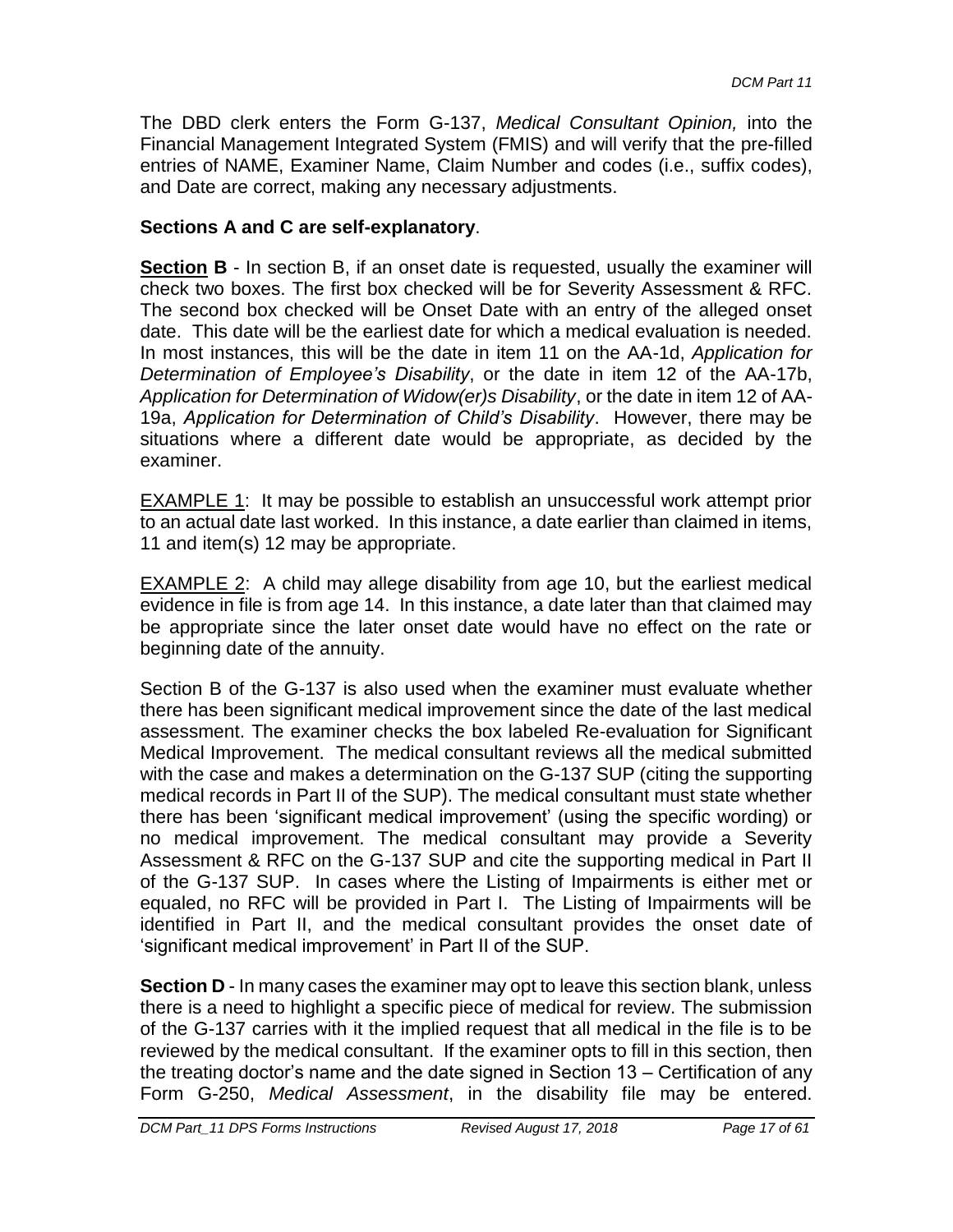Additionally, the examiner may enter any other treating doctor's RFC's in file by name and date signed. All references to the G-250 or other treating doctors must be signed by an acceptable medical source, such as the following:

- licensed physician,
- $\bullet$  osteopath,
- psychiatrist,
- licensed optometrist,
- licensed or certified clinical psychologist,
- and persons authorized to send copies or summaries of medical records from a hospital, clinic, sanitarium, mental institution or health care facility.

Examples of unacceptable medical sources may be those individuals not licensed to practice medicine or surgery (i.e., nurse practitioners, physician assistants, naturopaths, chiropractors, audiologists, and certain therapists). Their reports will be made part of the file and used to support the acceptable medical records.

**Section E** – In this section, list the doctor's name and the date of each consultative examination or Specialist Consultative Examination (SCE) for which a separate RFC has been provided by the doctor. If there is no separate RFC and the doctor has included the RFC in the written narrative, the examiner may direct the medical consultant to 'see the narrative for the RFC'.

### **Adjudication**

As stated in [IB 17-20,](http://rrbsharepoint/sites/Pub/IBIMPT/IB/_layouts/15/WopiFrame.aspx?sourcedoc=/sites/Pub/IBIMPT/IB/Documents/IB%2017-20%20Reminder%20Concerning%20Adjudicating%20Medical%20Opinions.docx&action=default) *Reminder Concerning Adjudicating Medical Opinions*, once the G-137SUP, Medical Consultant Determination Worksheet, has been received back from the doctor providing the medical opinion, review it in its entirety to determine if it is acceptable. It is acceptable if the following conditions are met:

- all statements have been completed and descriptions are provided;
- all cited medical evidence is current (most current twelve months), supports the onset date and claimed impairment, and does not conflict with non-medical evidence;

**Example** – EE alleges lumbar degenerative disc disease. A lumbar spine magnetic resonance imaging study (MRI) shows a lumbar fusion. Form AA-1D, *Application for Determination of Employee's Disability*, states difficulty walking with ongoing pain. A treating source exam from December 2015 shows decreased range of motion, straight leg raise positive, difficulty getting on/off exam table, and slow antalgic gait. A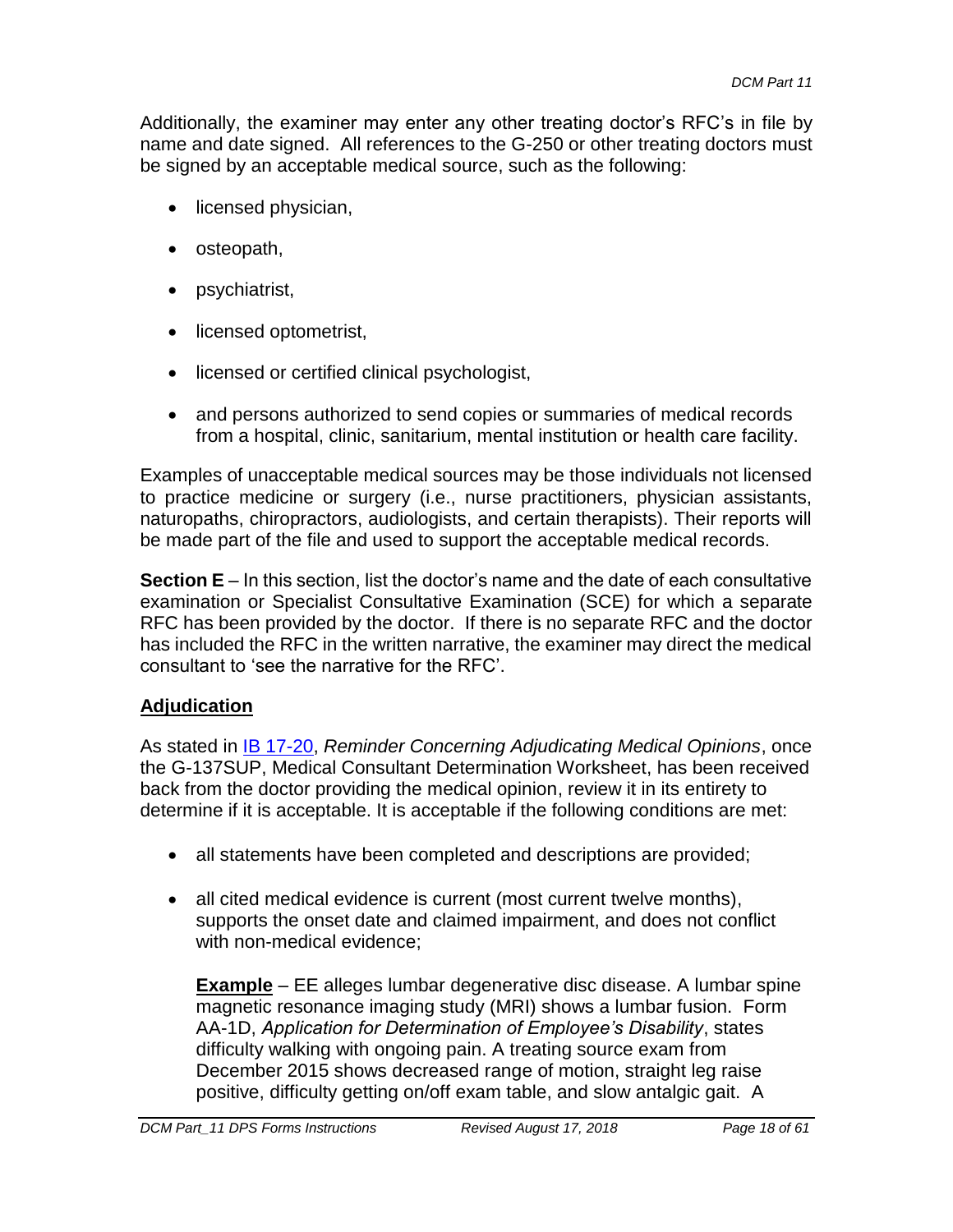specialized orthopedic consultative exam shows the same findings as the treating source exam of December 2015.

If the consultative medical opinion states that the EE is restricted to at least 2 hours of standing/walking, based on the MRI and treating source evidence, be sure the specialized consultative exam findings are also discussed and the objective findings from that report are listed.

- the referenced explanation is supported by the evidence, and is clear, legible and refers to the findings; and
- the medical opinion has been signed and dated on the appropriate form(s) by the consulting doctor.

When review has been completed, the DBD examiner must:

- indicate if the medical opinion is accepted or rejected in the "RRB Use" Only" box; and
- sign and date the form.

### **Disposition**

| <b>Step</b> | Action                                                                                                                                                                                                                                                                                                                                                                                                                                                  |
|-------------|---------------------------------------------------------------------------------------------------------------------------------------------------------------------------------------------------------------------------------------------------------------------------------------------------------------------------------------------------------------------------------------------------------------------------------------------------------|
|             | The examiner files Form G-137 on the right side of the folder on top of<br>all other documents in file.                                                                                                                                                                                                                                                                                                                                                 |
| 2           | The examiner attaches a completed Route Slip to the front of the folder<br>(G-26t white route slip for Post disability and RECON cases and G-26t.1<br>green route slip for Initial disability cases). If the medical opinion is being<br>requested on an urgent basis, the examiner writes the word "URGENT"<br>in the top margin of the G-137 and in the top margin of the route slip. The<br>AFCS folder location charge is not changed at this time. |
| 3           | The disability and RECON examiners place the file in the designated<br>pick up area in DBD for the DBD clerk. RECON examiners change the<br>AFCS charge to DBD.                                                                                                                                                                                                                                                                                         |
| 4           | The DBD clerk picks up the case and charges the case to AFCS charge<br>TOCE - Title DBD - Med Opin Contrtr (CEL) Offsite Vendor.                                                                                                                                                                                                                                                                                                                        |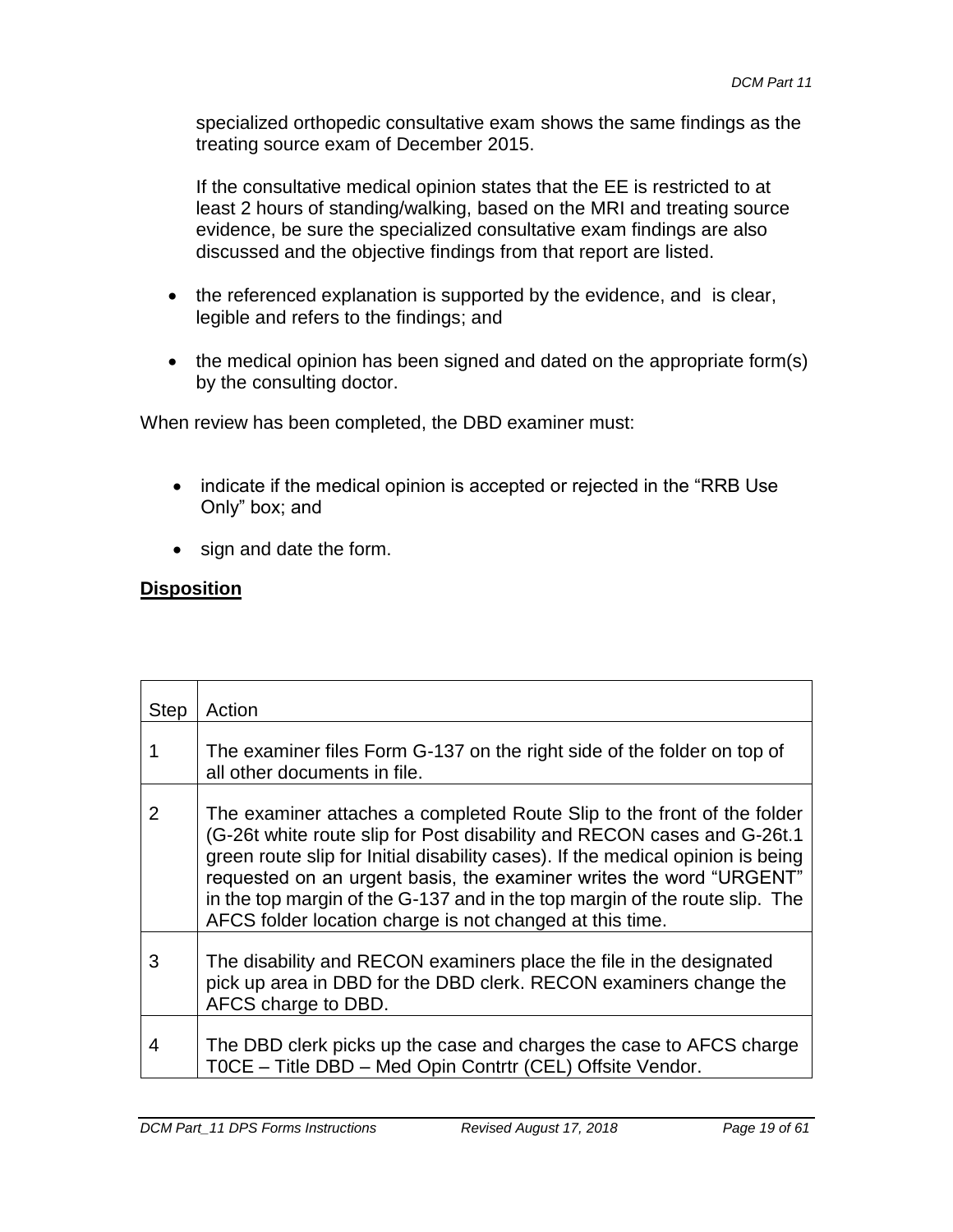| 5              | The DBD clerk will enter the form G-137 information into the Federal<br>Management Integrated System (FMIS), verifying that the month and<br>type suffix codes are correct. The DBD clerk will also enter the case<br>information into an in-unit tracking system to verify release and return of<br>the folder.                                                                                                                                                                                                                                                                                                                                                                                          |
|----------------|-----------------------------------------------------------------------------------------------------------------------------------------------------------------------------------------------------------------------------------------------------------------------------------------------------------------------------------------------------------------------------------------------------------------------------------------------------------------------------------------------------------------------------------------------------------------------------------------------------------------------------------------------------------------------------------------------------------|
| 6              | All files for the Med Opin Offsite Vendor are boxed and picked up by a<br>courier.                                                                                                                                                                                                                                                                                                                                                                                                                                                                                                                                                                                                                        |
|                | The same courier returns the completed disability cases usually within 3-<br>4 business days with the G-137 and G-137 SUP (for physical evaluation<br>cases only) filed inside each case. NOTE: In cases where the disability<br>examiner has requested a combined psychological (mental) and physical<br>evaluation or a singular psychological evaluation, additional forms may<br>be included with the G-137 and G-137 SUP. The additional enclosed<br>forms are the SSA-2506-BK, Psychiatric Review Technique, and the<br>SSA-4734-F4-SUP, Mental Residual Functional Capacity Assessment.<br>The psychological SSA forms are completed only by the consultative<br>doctors. (See DCM 11.5 SSA Forms) |
| $\overline{7}$ | The DBD clerk verifies the return of the folder using the DBD in-unit<br>tracking system and then passes the case on to the DBD examiner.<br>RECON cases are either directly delivered to the RECON examiner or<br>placed in the RECON bin in DBD for pick up by a RECON clerk.                                                                                                                                                                                                                                                                                                                                                                                                                           |
| 8              | The examiner reviews the form G-137 SUP received with the case and<br>if acceptable pays for the medical opinion on the FMIS system. On page<br>4 of the G-137 SUP, box labeled FOR RRB USE ONLY, the examiner<br>selects either box for M/O Accepted or M/O Rejected, and signs and<br>dates in this box. The signature of the examiner and the date signed<br>verify that the opinion was paid on FMIS. The FMIS screen showing set<br>up of payment of the medical opinion is not filed in the folder. NOTE:<br>There may be occasions when the examiner finds exception with the G-<br>137 SUP and may need to return the case as a REJECT for additional<br>review by the medical consultant.        |

# **G-137a, Medical Consultant Opinion – Continuation Sheet.**

### **Use**

This form is used by the medical consultant when completing the Form G-137 SUP. G-137a accompanies the G-137 SUP and functions as an extra page to the G-137 SUP if the medical consultant's comments extend beyond Part II on the SUP. On page 4 of the G-137 SUP the consultant will check the box labeled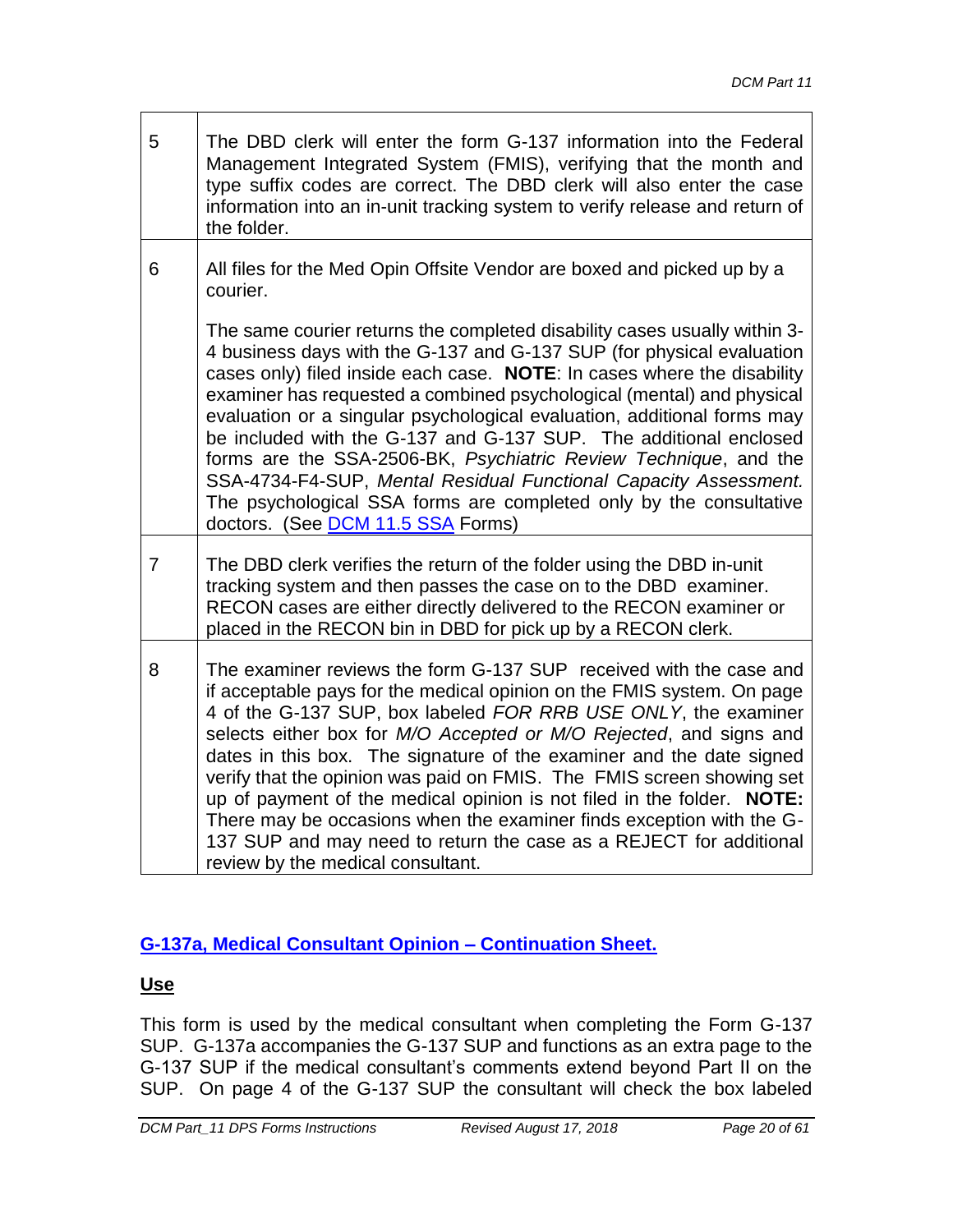"Check if additional pages are included" and attach the G-137a with all additional comments. (As such, this is an optional use form and only used when needed).

## **Access**

The form will be available on RRAILS. The medical consultant does not have access to RRAILS to obtain the G-137 SUP and G-137a. However, the consultant is provided with the current WORD versions of the G-137 SUP and G-137a for their use.

## **Completion**

Completion of the form is self-explanatory for the medical consultant. The consultant must sign and date the G-137a.

## **Disposition**

The form is filed on the right side of the disability folder below the G-137 SUP.

# **G-137 SUP - Medical Consultant Determination Worksheet -**

# **Use**

In response to the G-137, Medical Consultant Opinion, the medical consultant places a completed Form G-137 SUP (for evaluation of physical impairments only) in the file and returns it to DBD. The G-137 SUP must be signed and dated by the consultant, and the examiner must confirm that the signature is provided and the date signed is correct. **NOTE:** Additionally, examiners must verify that the evaluation provided by the medical consultant covers the entire time period from the alleged onset date of disability entered on G-137 to the present date.

# **Access**

The form is on RRAILS. The medical consultant does not have access to RRAILS to obtain the G-137 SUP and G-137a. However, the consultant is provided with the current WORD versions of the G-137 SUP and G-137a for their use.

# **Completion**

The medical consultant completes the form in accordance with standard medical procedure for providing residual functional capacity assessments and medical narratives. The examiner should also confirm that any question asked on the initiating G-137 was answered on the corresponding G-137 SUP or answered on other enclosed Form SSA-2506-BK, *Psychiatric Review Technique*, and the Form SSA-4734-F4-SUP, *Mental Residual Functional Capacity Assessment.*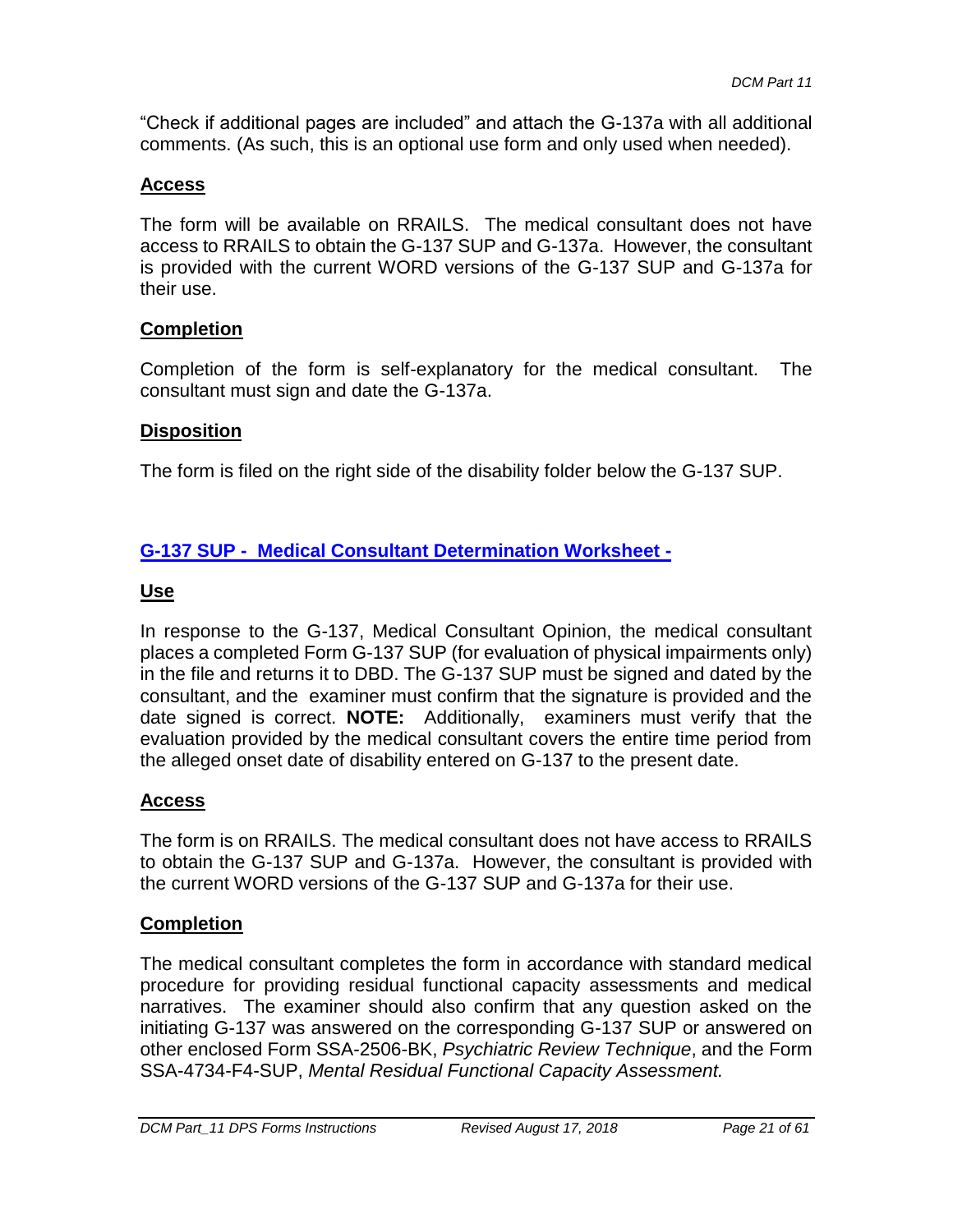### **Disposition**

The form is filed on the right side of the folder above the G-137.

NOTE: Note to File - During the onsite meeting between the disability or RECON examiner and the medical consultant, the medical consultant may write their opinion on a Note to File. The Note to File is filed on the right side of the disability folder.

#### **G-197, Authorization To Disclose Information to the Railroad Retirement Board**

See FOM1 1720, G-197.

#### **G-219, Simultaneous Processing Disability Decision and Disability Freeze**

#### **Use**

Effective April 23, 2015 and later, Form G-219, *Simultaneous Processing Disability Decision and Disability Freeze*, is a mandatory form that must be completed by the disability examiners in the Disability Benefits Division (DBD) when processing Occupational or Total & Permanent disability cases. The purpose of this form is to confirm that concurrent adjudication (i.e., simultaneous rating of both the disability decision AND period of disability [disability freeze or DF]) has been considered within **90 days** of the application filing date. The form is part of the disability determination process. The G-219 is on RRAILS.

# **Completion**

| <b>ITEM</b>                    | <b>ENTRY AND WHEN USED</b>                                                                                                                                                                                                                                                |
|--------------------------------|---------------------------------------------------------------------------------------------------------------------------------------------------------------------------------------------------------------------------------------------------------------------------|
| <b>RRB Claim Number</b>        | RRAILS will pre-fill.                                                                                                                                                                                                                                                     |
| <b>Applicant Name</b>          | RRAILS will pre-fill.                                                                                                                                                                                                                                                     |
| <b>Application Filing Date</b> | RRAILS will pre-fill the applicant's<br>application filing date. This date can be<br>found on the paper application (found<br>either in the claim folder or in Imaging)<br>or in APPLE. <b>NOTE:</b> This date is the<br>date from which the 90 day time frame<br>begins. |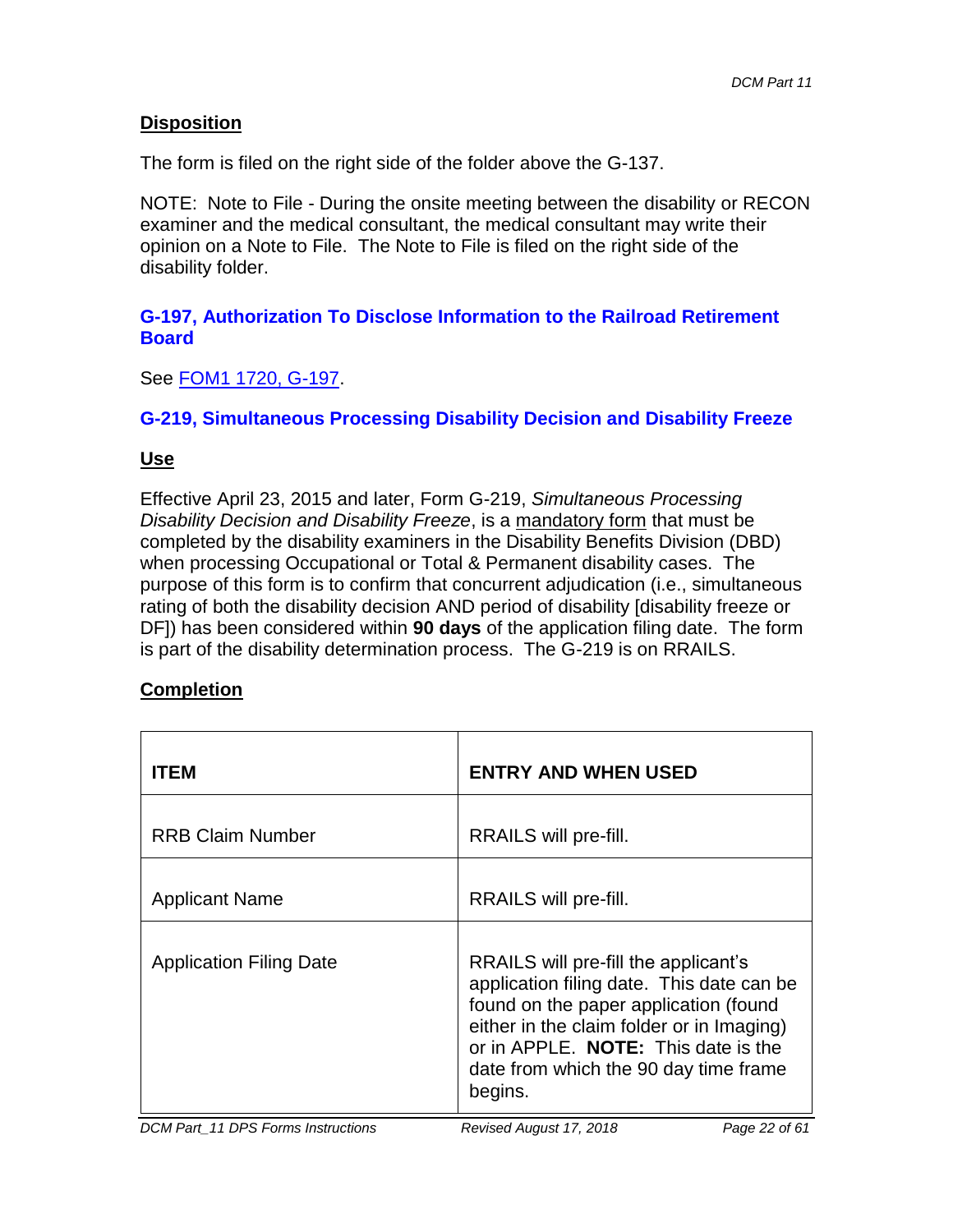| <b>SECTION 1</b>                                                                                             | This section is divided into three parts:<br>Occupational Decision; Total &<br>Permanent Decision; and Other.                                                                                                                                                                                                                    |
|--------------------------------------------------------------------------------------------------------------|----------------------------------------------------------------------------------------------------------------------------------------------------------------------------------------------------------------------------------------------------------------------------------------------------------------------------------|
| Check the appropriate box:                                                                                   | The disability examiner must select<br>(check) only one of the following eight<br>reasons to describe the status of the<br>disability case as shown below and<br>then print the G-219 for signature.<br>Examiners need to decide if the case is<br>either Occupational, Total & Permanent<br>or Other before selecting a reason. |
| Occupational decision - Evidence<br>is not sufficient to complete the<br>concurrent decision                 | Self-explanatory.                                                                                                                                                                                                                                                                                                                |
| Occupational decision - Evidence<br>is sufficient for concurrent decision,<br><b>Single Freeze completed</b> | Self-explanatory.                                                                                                                                                                                                                                                                                                                |
| Occupational decision - Evidence<br>is sufficient for concurrent decision,<br><b>Joint Freeze completed</b>  | Self-explanatory.                                                                                                                                                                                                                                                                                                                |
| Occupational decision - Evidence<br>is sufficient for concurrent decision,<br><b>Joint Freeze deferred</b>   | Self-explanatory.                                                                                                                                                                                                                                                                                                                |
| Total & Permanent decision -<br>Concurrent decision, Single<br><b>Freeze completed</b>                       | Self-explanatory.                                                                                                                                                                                                                                                                                                                |
| Total & Permanent decision -<br>Concurrent decision, Joint Freeze<br>completed                               | Self-explanatory.                                                                                                                                                                                                                                                                                                                |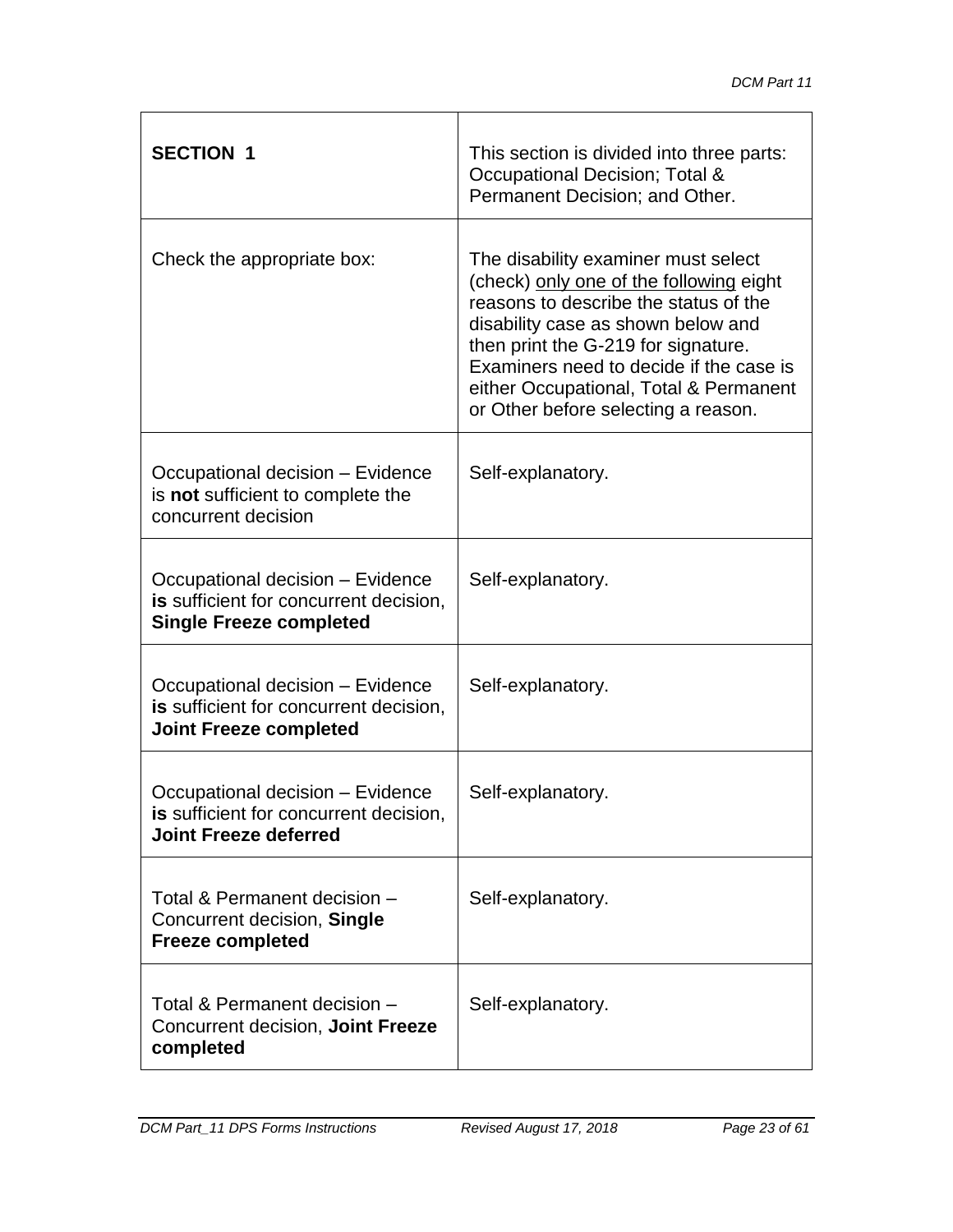| Total & Permanent decision - Joint<br><b>Freeze deferred</b> | Self-explanatory.                                                                                                                                                                                                                                                                                                                                                                                                                                |
|--------------------------------------------------------------|--------------------------------------------------------------------------------------------------------------------------------------------------------------------------------------------------------------------------------------------------------------------------------------------------------------------------------------------------------------------------------------------------------------------------------------------------|
| Other $-$                                                    | Select this box item for those disability<br>cases that will be deferred for any other<br>reason(s) not stated above such as a<br>disability freeze earnings denial; and/or<br>1974 Act Medicare; and/or Financial<br>Interchange (FI). Be very specific as to<br>the reason why you are checking this<br>box item. Type or write the reason in<br>the space provided.                                                                           |
| <b>SECTION 2</b>                                             | This section only contains the<br>Comments box item.                                                                                                                                                                                                                                                                                                                                                                                             |
| Comments                                                     | The examiner and/or authorizer must<br>enter any comments or information that<br>they may have to document specific<br>notes or actions concerning the case for<br>future case adjudicative action(s) and/or<br>reference (documentation). Examiner<br>and/or authorizer must enter claim file<br>(case) status and any next steps to take<br>in order to complete case adjudication.<br>Type or write the information in the<br>space provided. |
| <b>Examiner Name and Date</b>                                | Self-explanatory.                                                                                                                                                                                                                                                                                                                                                                                                                                |
| <b>Authorizer Name and Date</b>                              | Self-explanatory.                                                                                                                                                                                                                                                                                                                                                                                                                                |

# **Disposition**

The disability examiner prints out a copy of the G-219, then signs and dates, and sends an electronic copy of the form to the review folder. Upon receipt of the G-219, the disability authorizer confirms that the examiner checked the appropriate box during the authorization process. After the review is completed, the authorizer signs and dates, and sends the electronic copy of the G-219 to

*DCM Part\_11 DPS Forms Instructions Revised August 17, 2018 Page 24 of 61*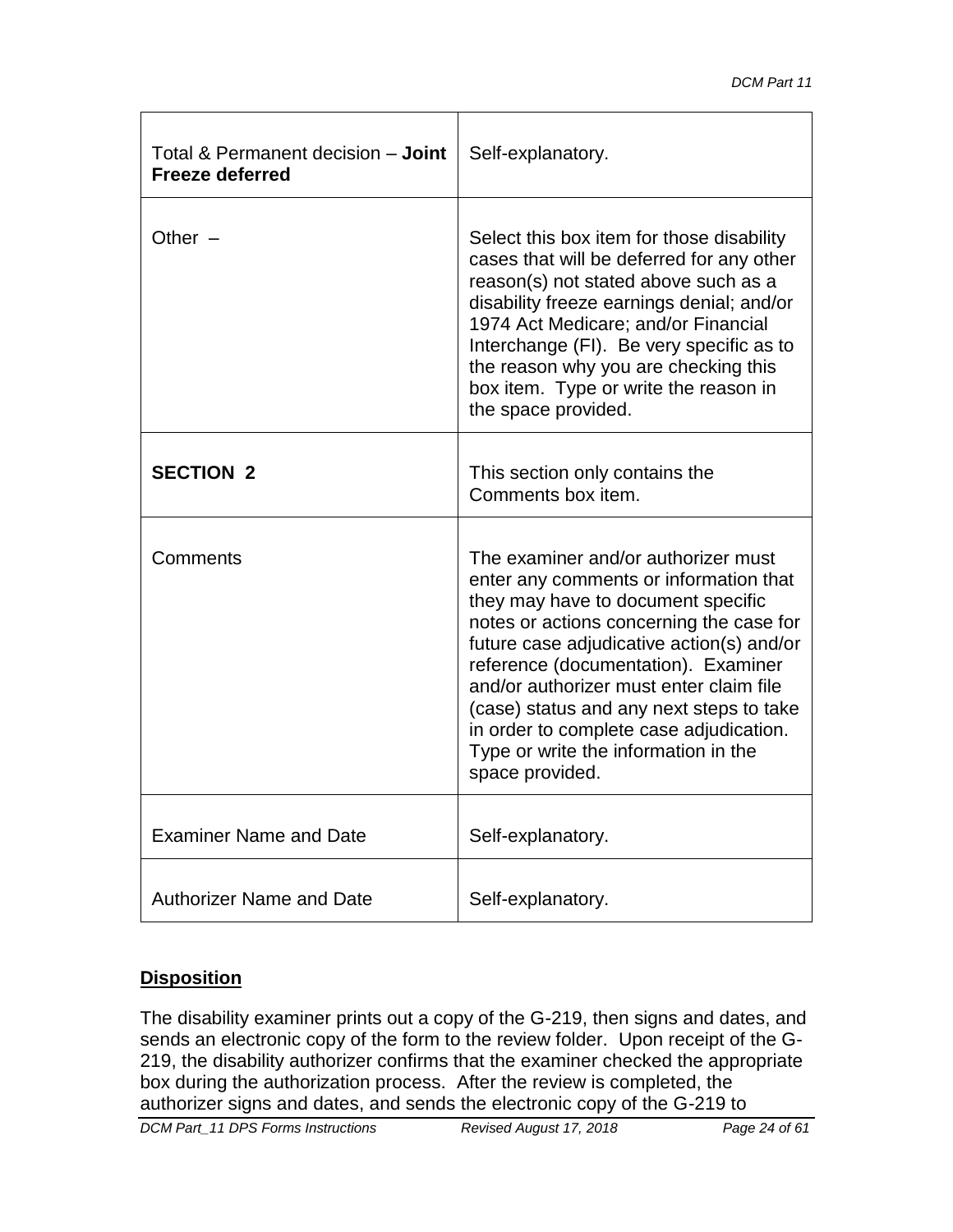Imaging for electronic documentation. The paper G-219 is filed down on the right side of the folder.

# **G-226, Disability Customer Service Time Lapse Exclusion Case**

# **Use**

Form G-226, *Disability Customer Service Time Lapse Exclusion Case*, is used by the Disability Benefits Division examiner when extenuating circumstances exist that cause a delay in the disability decision. It is essential to exclude these types of cases from the timeliness statistics in order to accurately reflect the agency's performance in rating disability cases. Form G-226 must be completed by the initial examiner prior to sending the case to authorization. The form should only be approved by the Disability Director, supervisors, lead examiners, or an individual(s) designated by a management official. See DCM 4.3.9 for guidance on when the exclusion applies.

# **Completion**

| <b>Field</b>                | <b>ENTRY AND/OR WHEN USED</b>                                                                                                                                                                      |
|-----------------------------|----------------------------------------------------------------------------------------------------------------------------------------------------------------------------------------------------|
| <b>RRB Claim Number</b>     | RRAILS will pre-fill.                                                                                                                                                                              |
| <b>Applicant Name</b>       | RRAILS will pre-fill.                                                                                                                                                                              |
| <b>Official Filing Date</b> | Enter the actual or protected filing date.<br>This date can be found on the application or<br>on APPLE PF24 screen.                                                                                |
| <b>Reason for Exclusion</b> | This section is divided into six parts with<br>check boxes to designate a selection.                                                                                                               |
| <b>Claimant Delay</b>       | Check this box if a <b>timely</b> ordered<br>consultative examination was excluded<br>from the Consultative Medical Examination<br>timeliness requirements due to one of the<br>following reasons: |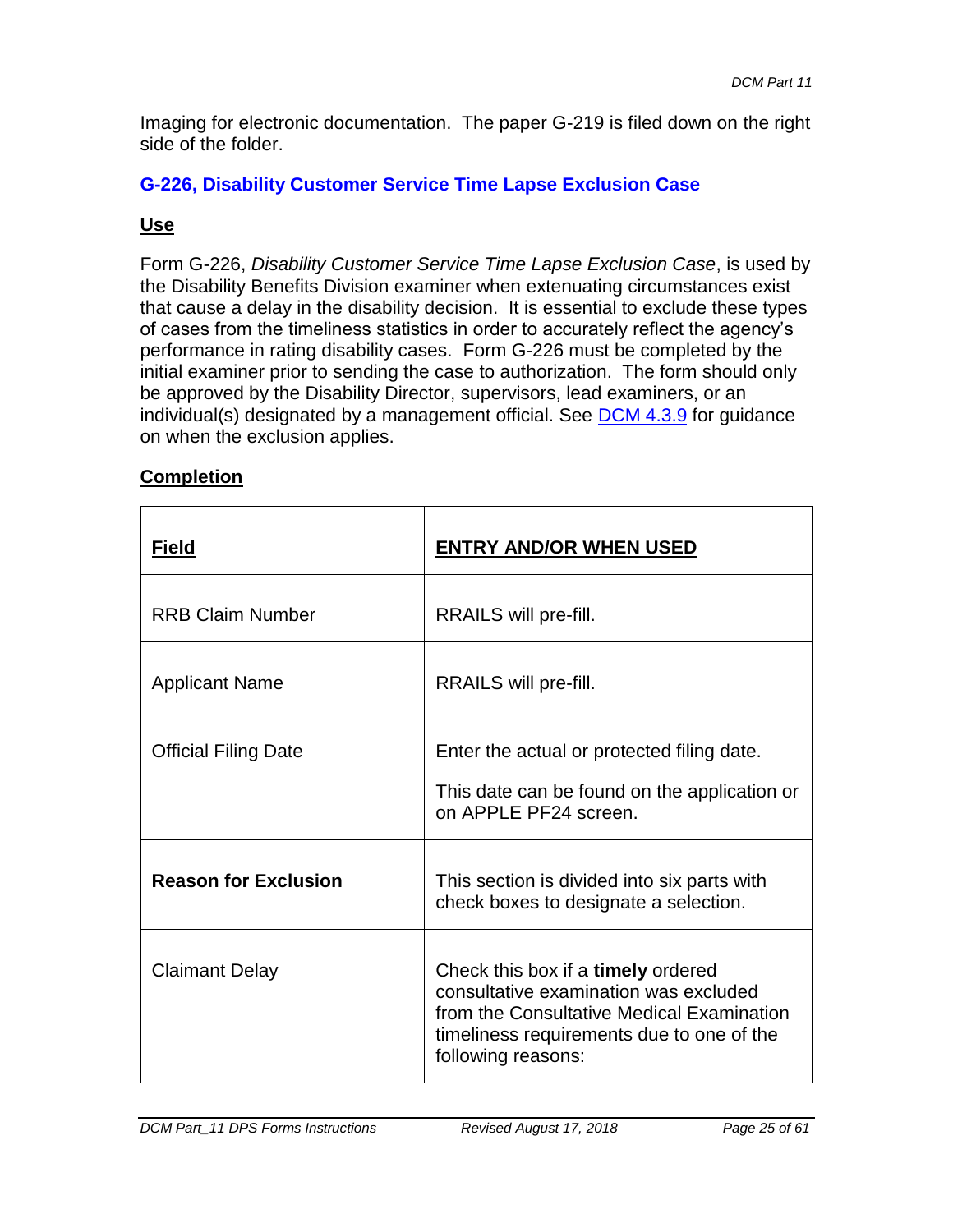|                       | Claimant was a "no-show" for a<br>scheduled examination appointment.<br>Claimant requested that the location or<br>date of a scheduled appointment be<br>changed.<br>The RRB requested that the location or<br>date of a scheduled appointment be<br>changed.<br>The contractor was unable, through no<br>$\bullet$<br>fault of its own, to contact the claimant in<br>a timely manner.<br>See <b>DCM 4.3.9.1A</b> for examples of when to<br>use this reason code. |
|-----------------------|---------------------------------------------------------------------------------------------------------------------------------------------------------------------------------------------------------------------------------------------------------------------------------------------------------------------------------------------------------------------------------------------------------------------------------------------------------------------|
| <b>Recovery Delay</b> | Check this box if a medical assessment<br>was delayed due to the recovery period<br>status post (s/p) treatment or surgery.<br>Be sure to enter the type of<br>treatment/surgery and the date of the s/p<br>treatment/surgery that caused the delay.<br>See <b>DCM 4.3.9.1B</b> for examples of when to<br>use this reason code.                                                                                                                                    |
| <b>Evidence Delay</b> | Check this box if required evidence was not<br>submitted timely and list the required<br>evidence in the Remarks section of this<br>form.<br><b>Note:</b> This can be medical or non-medical<br>evidence that caused the delay.<br>See <b>DCM 4.3.9.1C</b> for examples of when to<br>use this reason code.                                                                                                                                                         |
| <b>Filing Delay</b>   | Check this box if the case has a protected<br>or deterred filing date. Fill in the actual<br>physical date the form was completed in the<br>first date field and the date the form was                                                                                                                                                                                                                                                                              |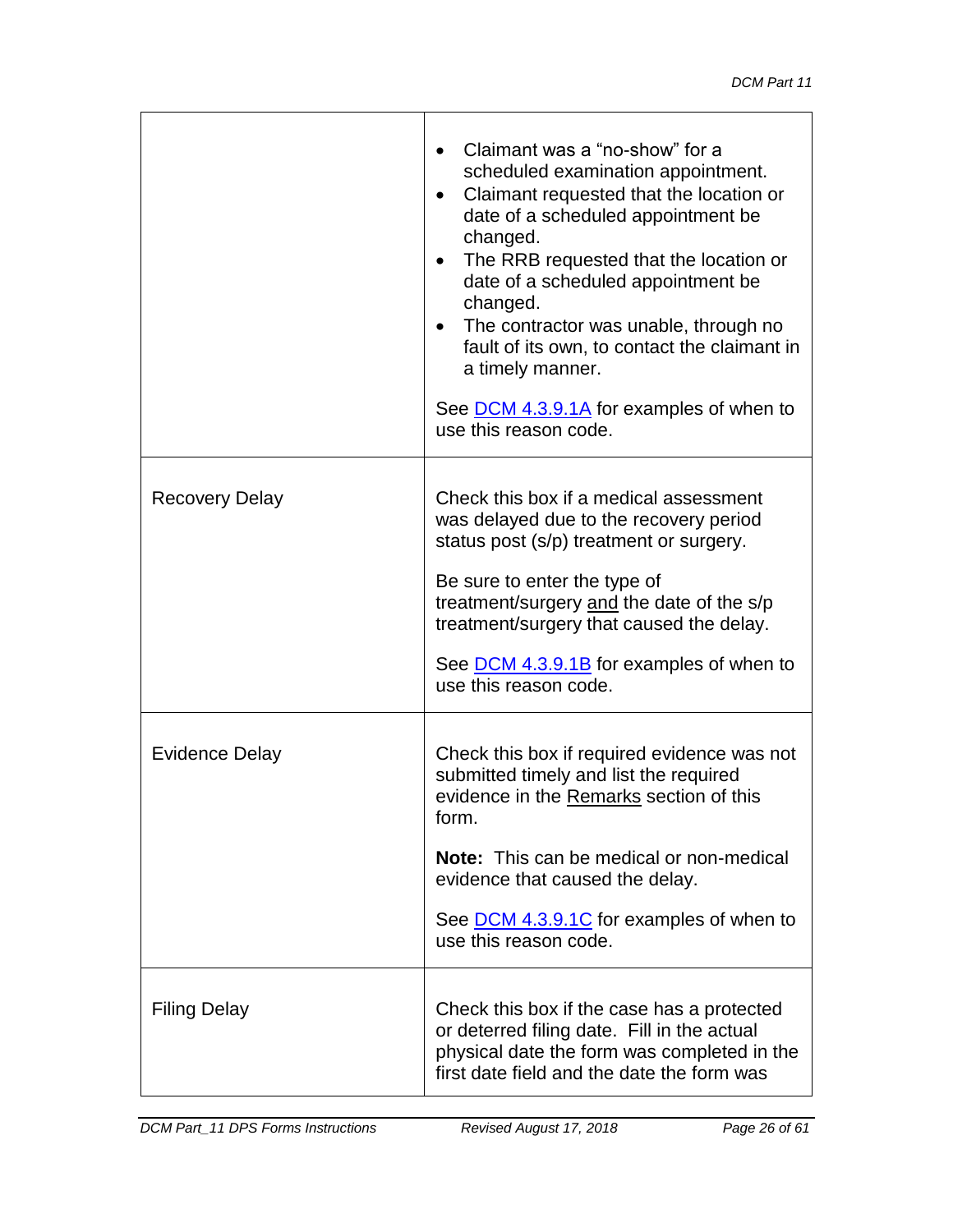|                          | either received or scanned into imaging in<br>the second date field.                                                                                                                                                                                                                                                                               |
|--------------------------|----------------------------------------------------------------------------------------------------------------------------------------------------------------------------------------------------------------------------------------------------------------------------------------------------------------------------------------------------|
|                          | See <b>DCM 4.3.9.1D</b> for examples of when to<br>use this reason code.                                                                                                                                                                                                                                                                           |
| <b>Confinement Delay</b> | Check this box if the applicant was confined<br>to a correctional institution during the case<br>development which caused a delay.                                                                                                                                                                                                                 |
| <b>Other Delay</b>       | Check this box, if the examiner feels that<br>the case should be excluded for a reason<br>not covered by the guidelines listed above.<br>Be sure to give a detailed explanation on<br>why you feel the case should be excluded<br>in the Remarks section of this form.<br>See <b>DCM 4.3.9.1F</b> for examples of when to<br>use this reason code. |
| Remarks                  | Use the remarks section for additional<br>comments or as a continuation of<br>explanations for the reasons for exclusions<br>listed above.<br><b>Note:</b> Selecting "Evidence Delay" or "Other<br>Delay" as a reason code requires entries to<br>be made in the Remarks section.                                                                  |
| <b>Examiner Name</b>     | This field is prefilled from RRAILS with the<br>name of the examiner initially opening the<br>form.                                                                                                                                                                                                                                                |
| Date                     | This field is prefilled from RRAILS with the<br>date the examiner initially opens the form.                                                                                                                                                                                                                                                        |
| Approved                 | The Disability Director, supervisors, lead<br>examiners, and individual(s) designated by<br>a management official are authorized to                                                                                                                                                                                                                |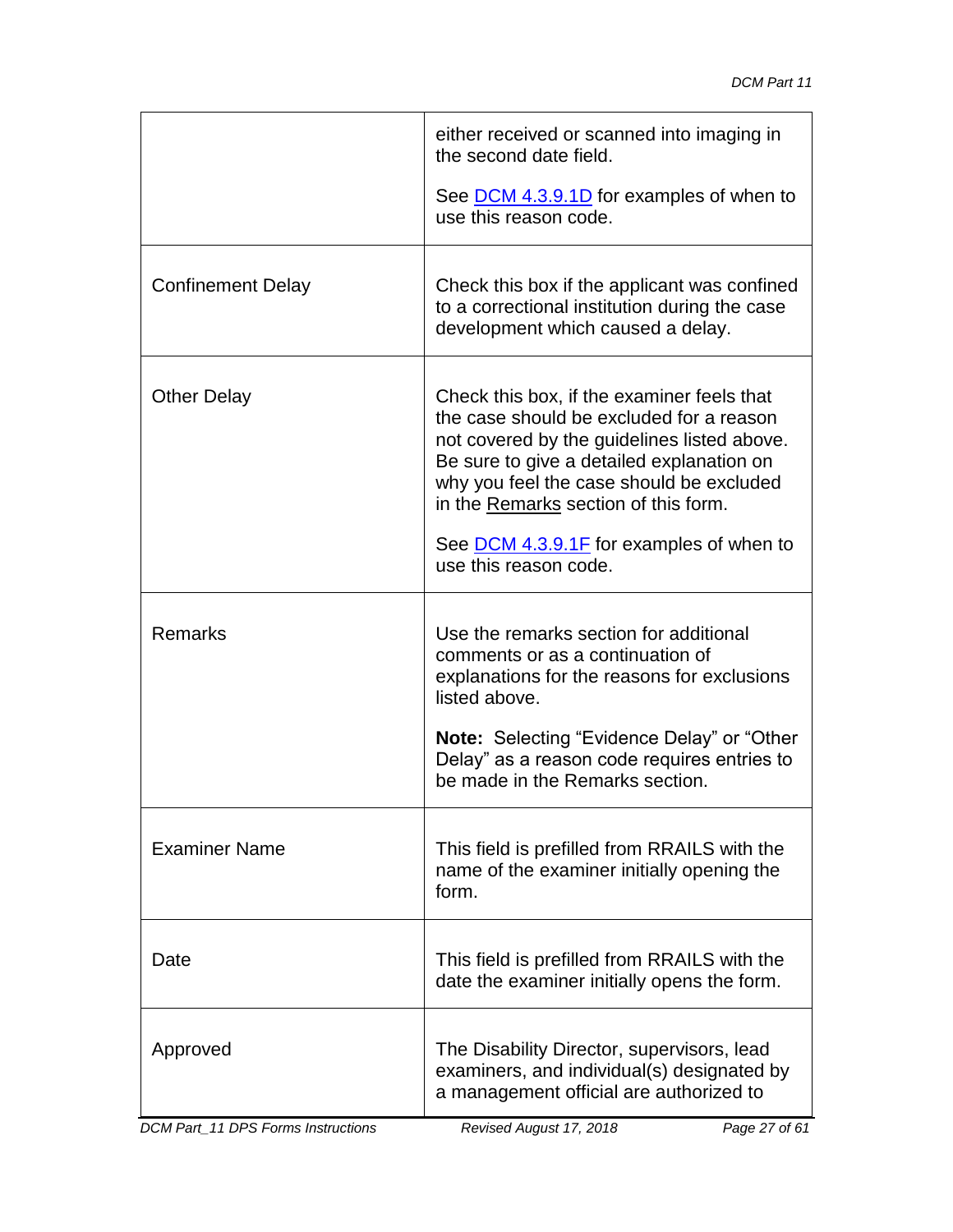|                                    | check this box if they agree with the time<br>lapse exclusion reason.                                                                                                                                                                                                                                                                                                                                                                                                                                                                                                                                                                                                                                                 |
|------------------------------------|-----------------------------------------------------------------------------------------------------------------------------------------------------------------------------------------------------------------------------------------------------------------------------------------------------------------------------------------------------------------------------------------------------------------------------------------------------------------------------------------------------------------------------------------------------------------------------------------------------------------------------------------------------------------------------------------------------------------------|
| Denied                             | The Disability Director, supervisors, lead<br>examiners, or individual(s) directed by a<br>management official are authorized to<br>check this box if they disagree with the time<br>lapse exclusion reason.                                                                                                                                                                                                                                                                                                                                                                                                                                                                                                          |
| <b>Authorized Official Name</b>    | The Disability Director, supervisor, lead<br>examiner, or individual directed by a<br>management official who is approving or<br>denying the exclusion will type or print their<br>name after checking either the "Approved"<br>or "Denied" box.                                                                                                                                                                                                                                                                                                                                                                                                                                                                      |
| <b>Authorized Official User ID</b> | This field is prefilled from RRAILS with the<br>user ID of the individual who is signed on to<br>RRAILS at the time either the Approved or<br>Denied box is checked.<br><b>Note:</b> Make sure to review this under your<br>own sign in name as it is not possible to<br>change this field once either the "Approved"<br>or "Denied" box is checked. This field<br>should also match with the name that is<br>typed or printed in the above mentioned<br>Authorized Official Name field.<br>If this form is completed manually, then this<br>field should contain the signature of the<br>Disability Director, supervisor, lead<br>examiner, or individual directed by a<br>management official who reviews the form. |
| Date                               | This field is prefilled from RRAILS when the<br>either the "Approved" or "Denied" box is<br>checked.<br><b>Note:</b> If this form is completed manually,<br>then the Disability Director, supervisor, lead                                                                                                                                                                                                                                                                                                                                                                                                                                                                                                            |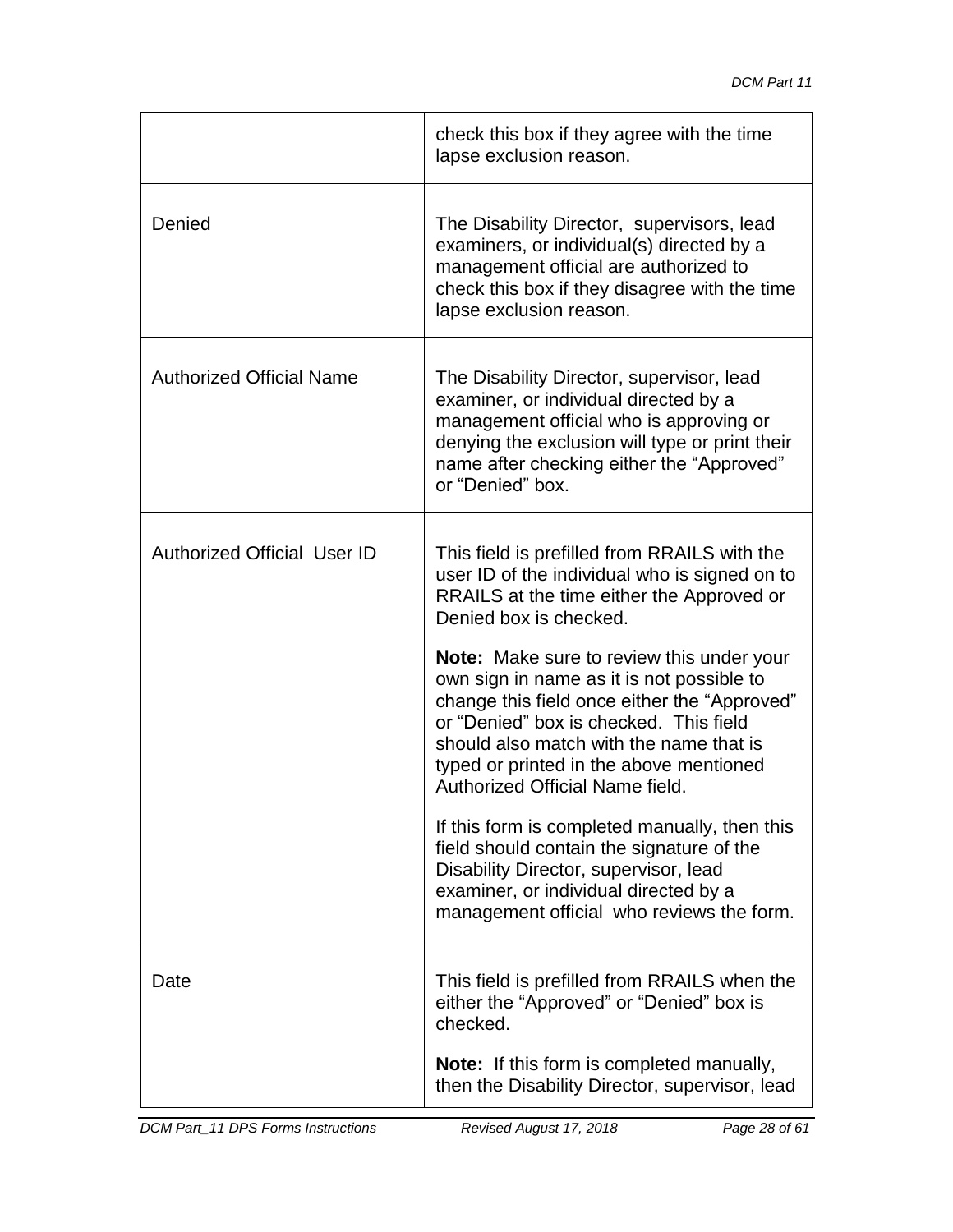#### **Disposition**

#### **Examiner**:

After completing Form G-226, the examiner must send the form to the *Disability Initial Authorization* folder. Then the examiner must also send an email to the Disability Initial supervisor with a cc to the Disability Post supervisor, Disability Director, Initial and Post lead examiners, and individuals designated by a management official to review the form. In this email, indicate that there is a G-226 in the *Disability Initial Authorization* folder for claim number xxx-xx-xxxx (enter the RRB claim number in place of the x's) which needs to be reviewed and approved.

#### Approved:

If the exclusion is approved, the examiner will receive email notification from the authorized individual stating that the form was approved and is on Imaging.

#### Denied:

If the exclusion is denied, the examiner will receive email notification from the authorized individual that the exclusion was denied. The examiner is then to update DBrief and/or OLDDS to reflect that the case was not excluded from timeliness.

See DCM 4.3.9.2A for further details.

#### **Supervisor**:

Only the Disability Director and Supervisors are authorized to approve Form G-226. After receiving an email from an examiner that a G-226 is in the *Disability Initial Authorization* folder, the director or supervisor will review the form and either approve or deny the exclusion.

#### Approved:

If the exclusion is approved, the director or supervisor will release the form to imaging and send an email back to the examiner advising that the exclusion was approved and imaged.

#### Denied:

If the exclusion is denied, the director or supervisor will send an email to the examiner with the reason for the denial.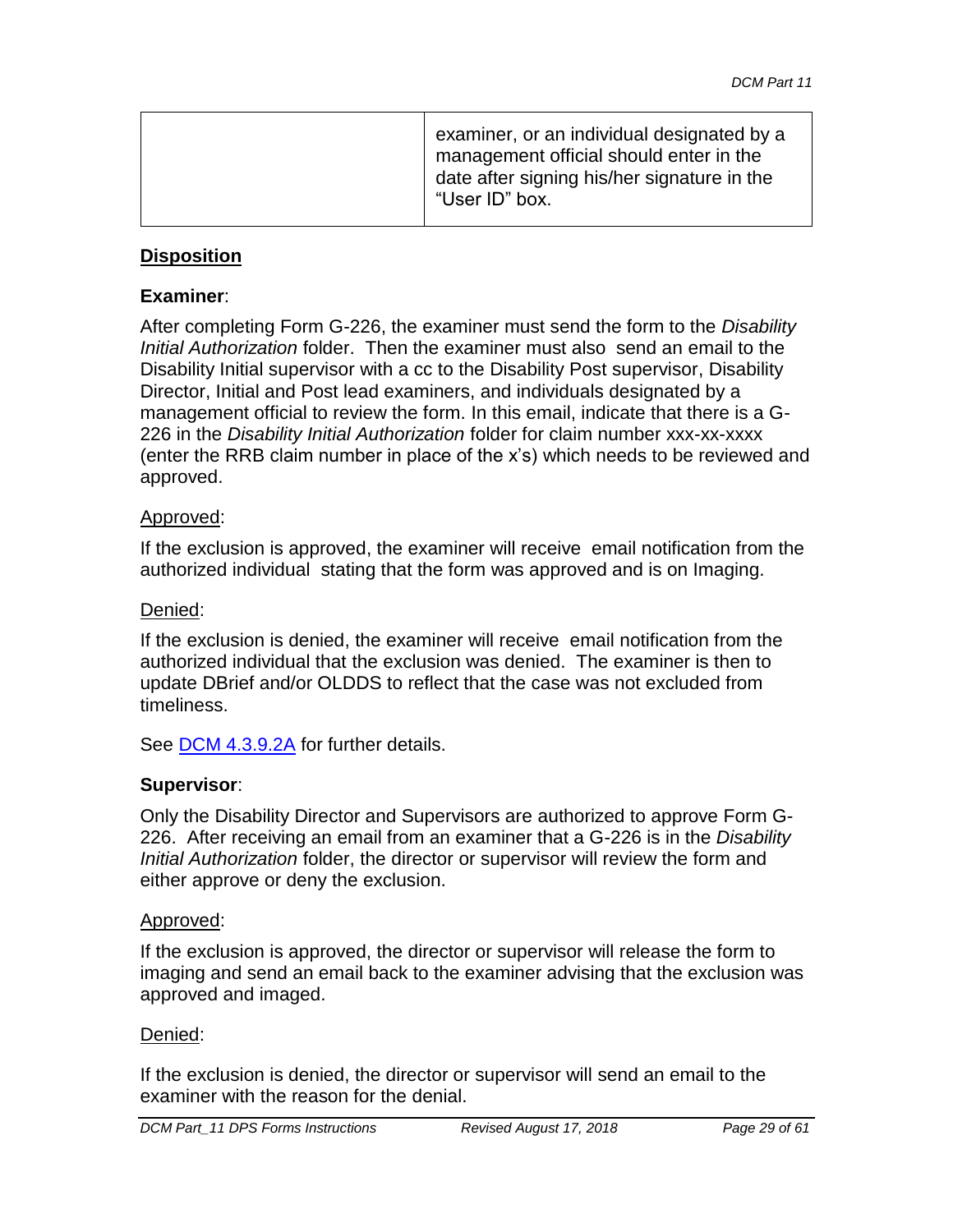See DCM 4.3.9.2B for further details.

## **G-250, Medical Assessment**

See FOM1 1720, G-250.

# **G-250A, Medical Assessment Of Residual Functional Capacity**

See FOM1 1720, G-250A.

#### **G-250(sup), Request For Medical Information From Treating Source In Cardiovascular Cases**

#### **Use**

Form G-250(sup) should be included with all G-250's sent to treating physicians whenever a cardiovascular impairment is claimed by the applicant. This includes cases where the cardiovascular problem is not the primary impairment.

#### **Completion**

Prepare an original only. Send each form with each G-250 being sent to each treating physician.

#### **Disposition**

Mail the forms directly to the treating physician. As in all cases where development action is being initiated by headquarters, coordination between headquarters and the field office is necessary.

### **G-251, Vocational Report**

G-251\_Vocational\_Report

### **Use**

Form G-251, Vocational Report, is given to railroad employees who are applying for a disability annuity, a period of disability (disability freeze) and/or early Medicare. It is also given to a legal widow(er), a surviving divorced spouse, or a remarried widow(er) who is applying for a disability annuity and/or early Medicare, provided they have had some railroad or nonrailroad employment. It should not be routinely furnished to disabled children. However, there may be an occasional request from the Disability Benefits Division (DBD) to obtain a G-251 for a specific disabled child case.

It is not necessary to furnish Form G-251 for employees filing for a period of disability and/or early Medicare if they have previously filed a G-251 and have not worked since they last filed for disability.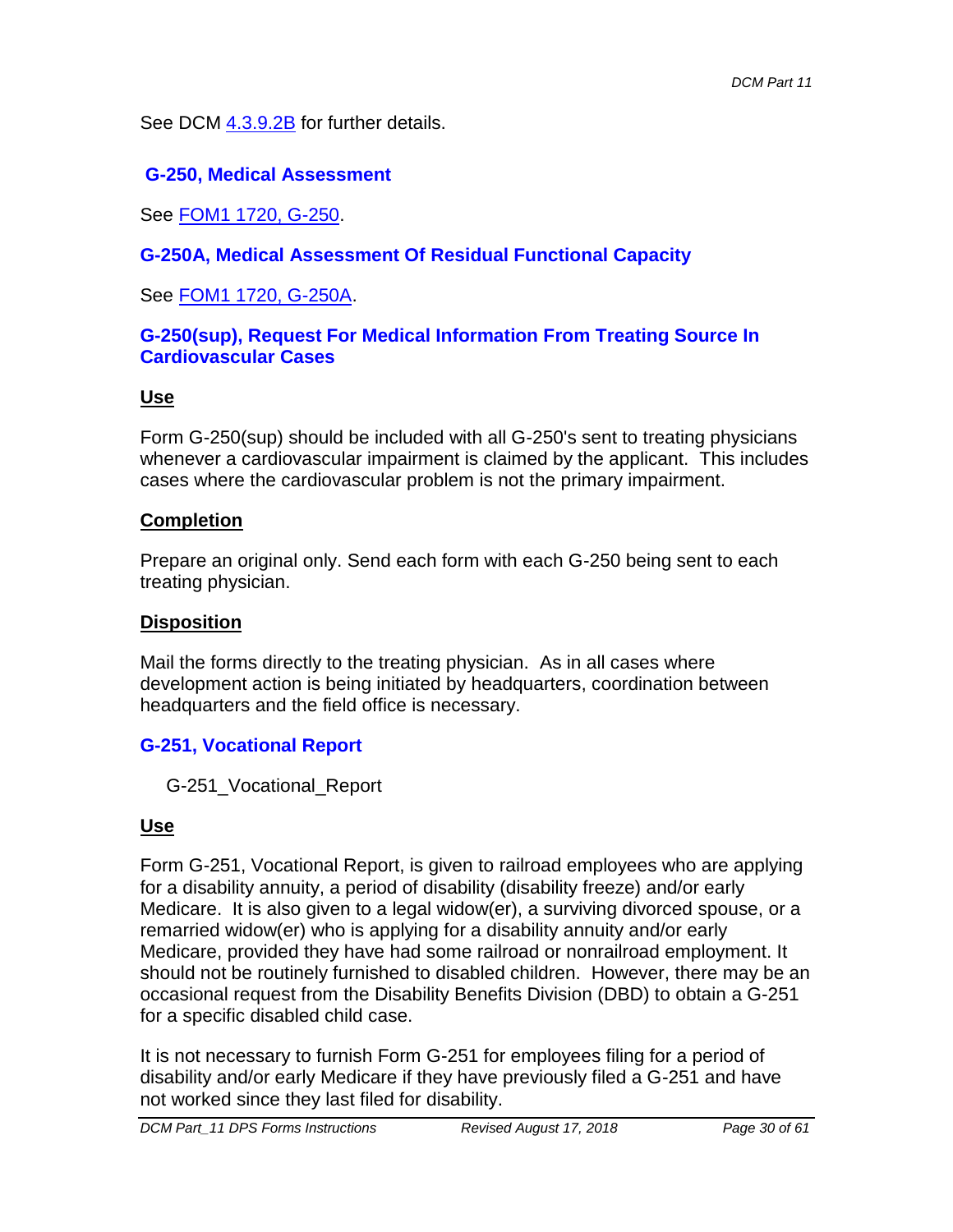### **Completion**

See FOM1 1720 "G" Forms for more information on how Form G-251 should be completed.

### **Adjudication**

Form G-251, Vocational Report, should be completed so that the last 15 years of work (from the date the form is completed) is reflected on the form. The DBD examiner will use several evidence sources to compare information, such as employment dates, job duties, hours worked, etc., that are provided by the applicant on Form G-251. The DBD examiner will also compare the information provided on Form G-251 to other source documents in file, including, but not limited to; Form AA-1D, *Application For Determination of Employee's Disability*; Form G-626A, *Field Office Personal Observation Record*; wage records; Activities of Daily Living Report (ADL); and references to work in the medical evidence of record.

For employee Occupational cases, the DBD examiner will compare the information provided by the employee on Form G-251 with the employer's description of the physical requirements and environmental factors as indicated on Form G-251A, Railroad Job Information (for more information on Form G-251A, see DCM 11.2, G-251A, [Railroad Job Information\)](http://rrbsharepoint/sites/Pub/DisMan/DCM/Documents/DCM_Part_11.pdf#SEARCH=G-251A_Railroad_Job_Information_Form). If there are material inconsistencies that may impact the outcome of the decision, the DBD examiner must resolve the inconsistencies. Actions to resolve include, but are not limited to:

- contacting the employee and reviewing the information provided on Form G-251; and/or
- contacting the employer and reviewing the information provided on Form G-251A. The employer should only be contacted for clarification, if after discussion with the employee material inconsistencies still exist.

After discussing the details of the job description in question, if the discrepancy between the employee and employer's job descriptions cannot be resolved, use OccuBrowse or other sources of job information for the job duties in question.

**NOTE:** All conversations with the employee and the railroad employer must be documented and imaged.

The G-251 asks for information regarding essential job duties. An essential job duty is a key function of employment that is unique to that job position. Without the function, the position would not exist. For example, the essential job duty for a locomotive engineer would be to confer with the conductor or traffic control

.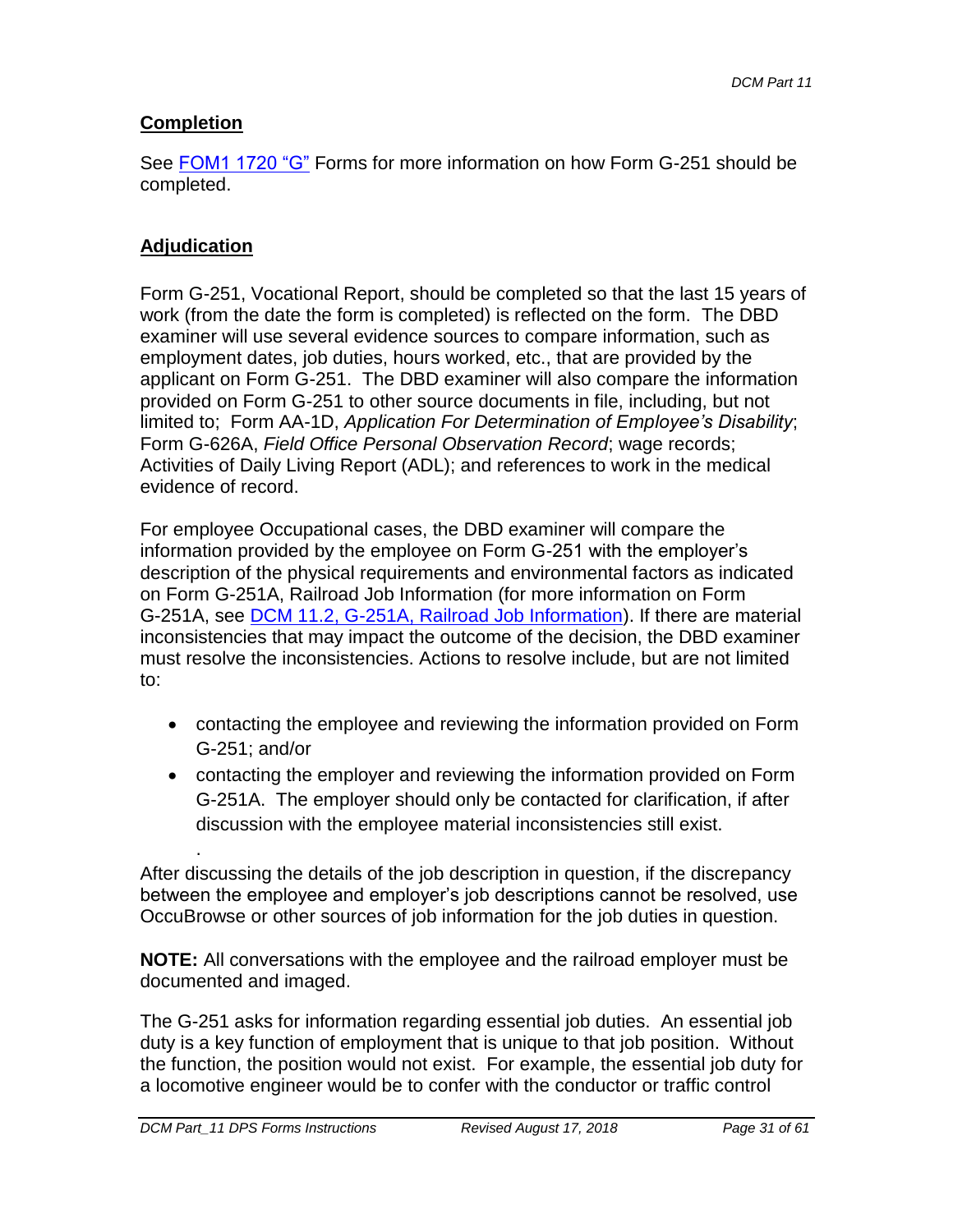center personnel via radiophone to issue or receive information or instructions concerning stops, delays, or oncoming trains. Essential job duties for a locomotive engineer would not include compiling payroll data, such as hours worked, taxes and employee identification number, from time sheets and other records.

The DBD examiner must consider the employee's essential job duties when assessing his/her functional capacity for work activities.

The G-251 also asks for information regarding permanent accommodations for the employee's regular railroad job. A permanent accommodation from railroad work is defined as changes in work at the request of the employer that impact the essential functions of the occupation for at least a 5 year period. The permanent accommodations listed are: Job Duties, Work Schedule, Overtime Schedule, Attendance Schedule, and Other. Dates are also requested regarding when the restriction began and ended.

- Review Items 15, 19, and 23 of the G-251 carefully to ensure the permanent accommodation for railroad work was in place for at least 5 years.
- If a G-251A response was received, compare the information provided on the employee's G-251 to be sure that the information pertaining to permanent restrictions is consistent. (See above concerning how to resolve inconsistencies).

# **Examples of Permanent Accommodations are as Follows:**

- **Job Duties –** A 55-year old brake repairer files for an occupational disability annuity in December 2016 on the basis of degenerative disc disease of the lumbar spine. A 50-pound lifting restriction has been placed on him by his treating physician. His railroad employer has provided him with a permanent accommodation of no lifting of objects weighing over 50 pounds. His team of co-workers handles heavy lifting duties during his shift. The accommodation was place in June 2010 through the present.
- **Work Schedule –** A 48-year old ticket agent files for a total and permanent disability annuity in October 2016. She is status post cancer resection surgery. She experiences fatigue related to her ongoing cancer treatment since September 2011. Her employer has provided a permanent accommodation in work schedule, allowing her to go for treatments and doctor appointments since September 2011.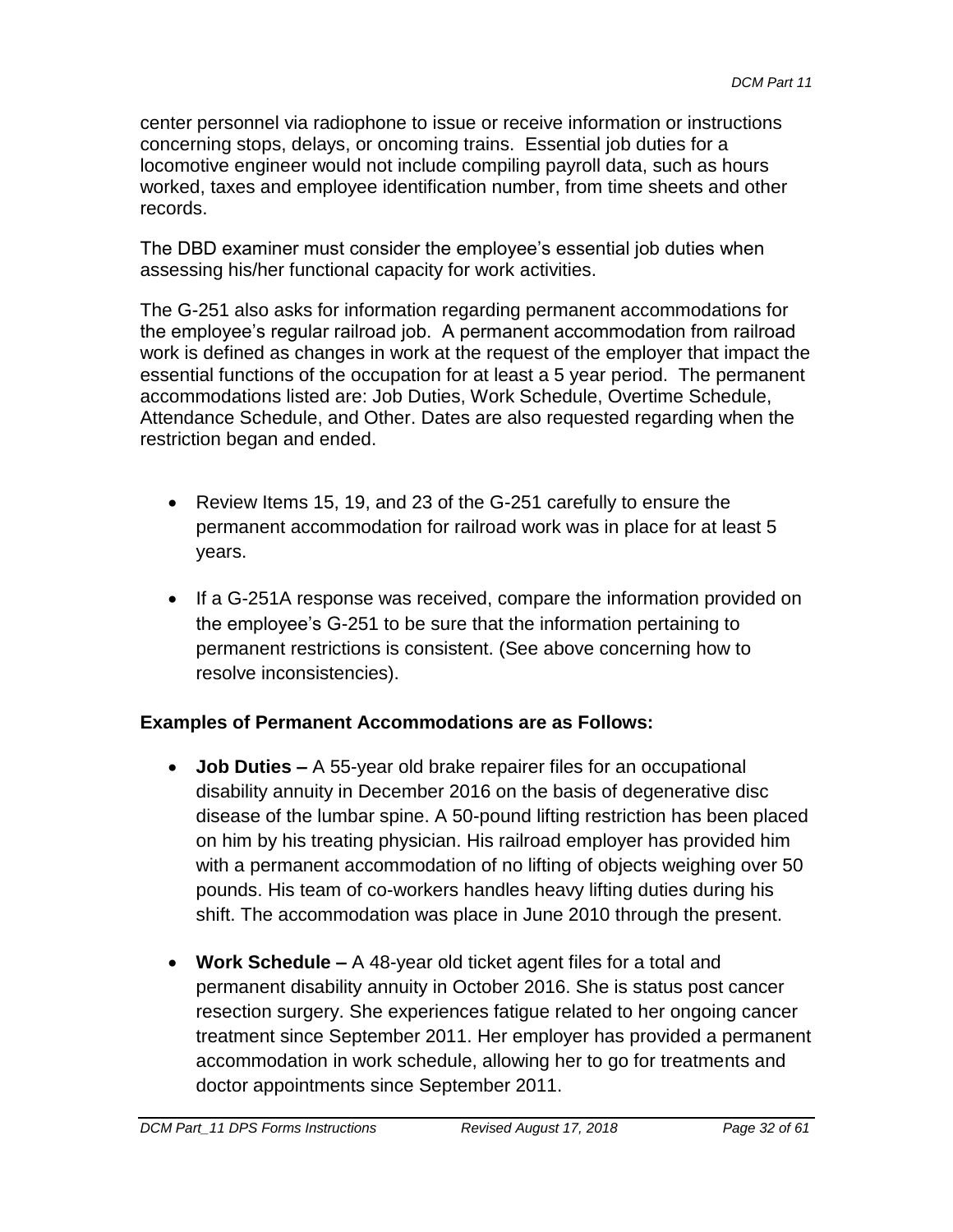- **Mandatory Overtime –** A 50-year old railroad locomotive engineer files for an occupational disability annuity in April 2016. His job requires mandatory overtime as the need arises. The requirement has been in place since he started in January 1996.
- **Non-Mandatory Overtime –** A 47-year old locomotive engineer is an "extra board" hire since March 2009. Depending on the assignment and the shift he receives, he may be required to work overtime hours.
- **Attendance Schedule –** A 57-year old conductor with chronic kidney disease, who does not require treatment with dialysis, files for an occupational disability annuity in December 2015. His railroad employer has given him a permanent accommodation in his attendance schedule due to his symptoms. He is allowed to work a part-time schedule of 4 days a week. This accommodation has been in place since September 2010.

For Occupational disability cases, the employee may work over 40 hours per week, which may include mandatory overtime. Consider this in the evaluation. For Total and Permanent disability cases, work must be evaluated using a 40 hour workweek, as it is commonly done in the national economy.

The DBD examiner must consider the employee's permanent job accommodations when assessing his/her functional capacity for work activities.

# **Disposition**

The DBD examiner will explain how the applicant's job duties impacted the disability decision in D-Brief. The form should be imaged.

# **G-251A, Railroad Job Information Form**

G-251A\_Railroad\_Job\_Information\_Form

# **Use**

Form G-251A is completed at the time of filing by the field office and released to the employee's railroad employer when an employee is eligible for an occupational disability annuity. By completing the form, the railroad employer is given the opportunity to provide job information about the employee to the Railroad Retirement Board. Effective April 3, 2017, the Railroad Retirement Board (RRB) introduced a revised Form G-251A in accordance with the Disability Program Improvement Plan that will ask railroad employers to provide job information about applicants who apply for an occupational disability benefit under Section 2 (a)(1)(iv) of the Railroad Retirement Act (45 U.S.C. §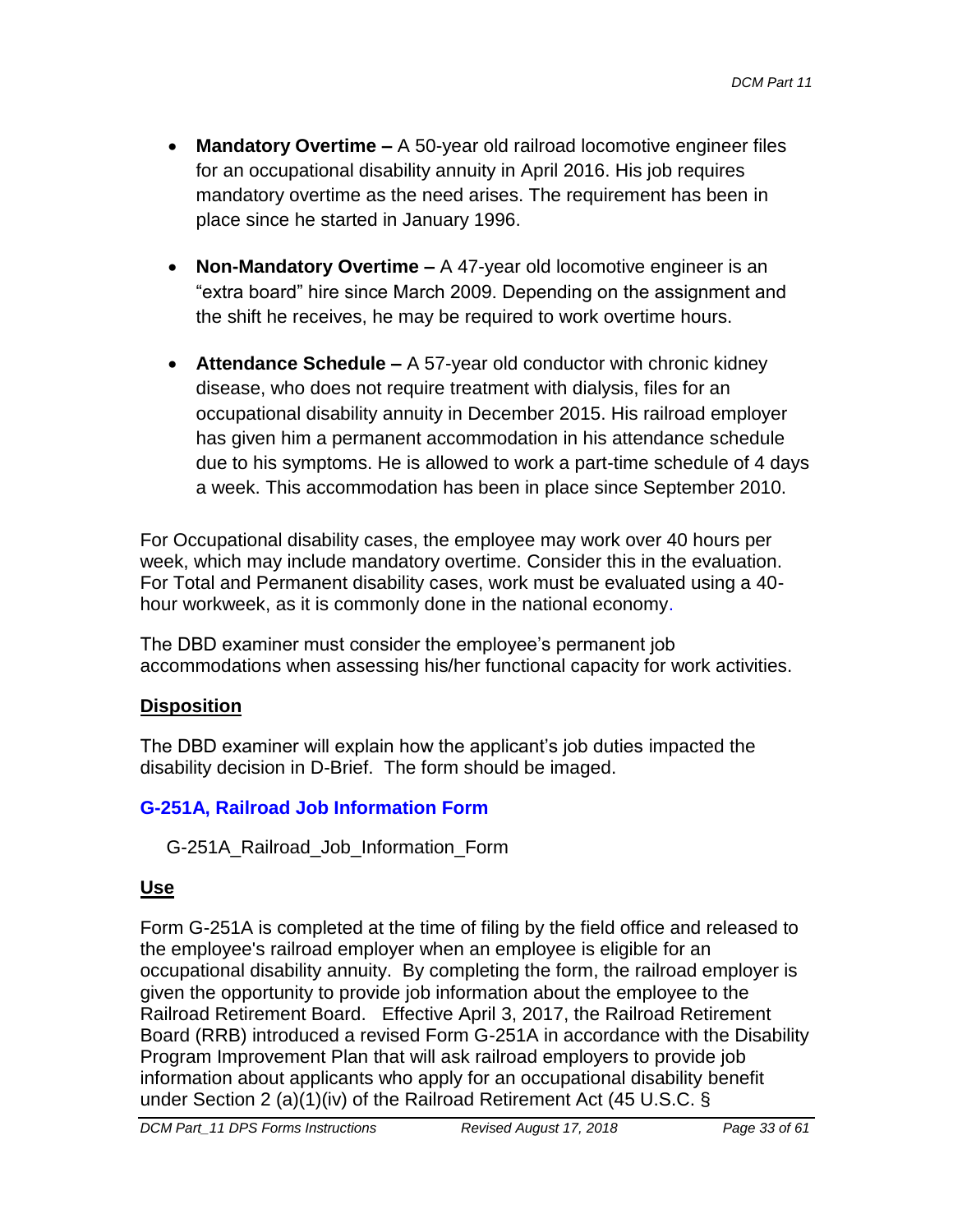$231a(a)(1)(iv)$ . Collection of job information from the employers will assist the disability examiner with making an accurate disability determination. Prior to this date, the RRB used Form G-251a and G-251b Job Information reports to collect this information. Form G-251a was released to employers for employees with a generic job description attached. Generic job descriptions were used for a select number of railroad occupations and were some of the more common types of railroad jobs. The generic job description described how select occupations were generally performed in the railroad industry for employees. Form G-251b was released to employers for employees who did not have a generic job description.

## **Completion**

See FOM 1720 "G" Forms for more information on how Form G-251A should be completed.

## **Adjudication**

The disability examiner must wait 30 days from the original date the G-251A was released before adjudicating the claim.

In instances where the disability examiner determines that the employee's regular railroad occupation differs from the one entered on Form G-251A, the disability examiner should request that the field office release a new G-251A with the correct regular railroad job entered. If the request is made to the field office at least 30 days after the original G-251A was released, it is not necessary to wait an additional 30 days for receipt of the corrected form. For information on determining the employee's regular railroad occupation, see [DCM 3.2.2.](http://rrbsharepoint/sites/Pub/DisMan/DCM/Documents/DCM_Part_3.pdf#SEARCH=3.2.2)

For employee Occupational cases, the DBD examiner will compare the information provided by the employer on Form G-251A with the employee's description of the physical requirements and environmental factors as indicated on Form G-251, Vocational Report (for more information on Form G-251, see DCM [11.2, G-251, Vocational Report\)](http://rrbsharepoint/sites/Pub/DisMan/DCM/Documents/DCM_Part_11.pdf#SEARCH=G-251_Vocational_Report). If there are material inconsistencies that may impact the outcome of the decision, the DBD examiner must resolve the inconsistencies. Actions to resolve include, but are not limited to:

- contacting the employer and reviewing the information provided on Form G-251A; and/or
- contacting the employee and reviewing the information provided on Form G-251. The employee should only be contacted for clarification, if after discussion with the employer material inconsistencies still exist.

After discussing the details of the job description in question, if the discrepancy between the employer and employee's job descriptions cannot be resolved, use OccuBrowse or other sources of job information for the job duties in question.

.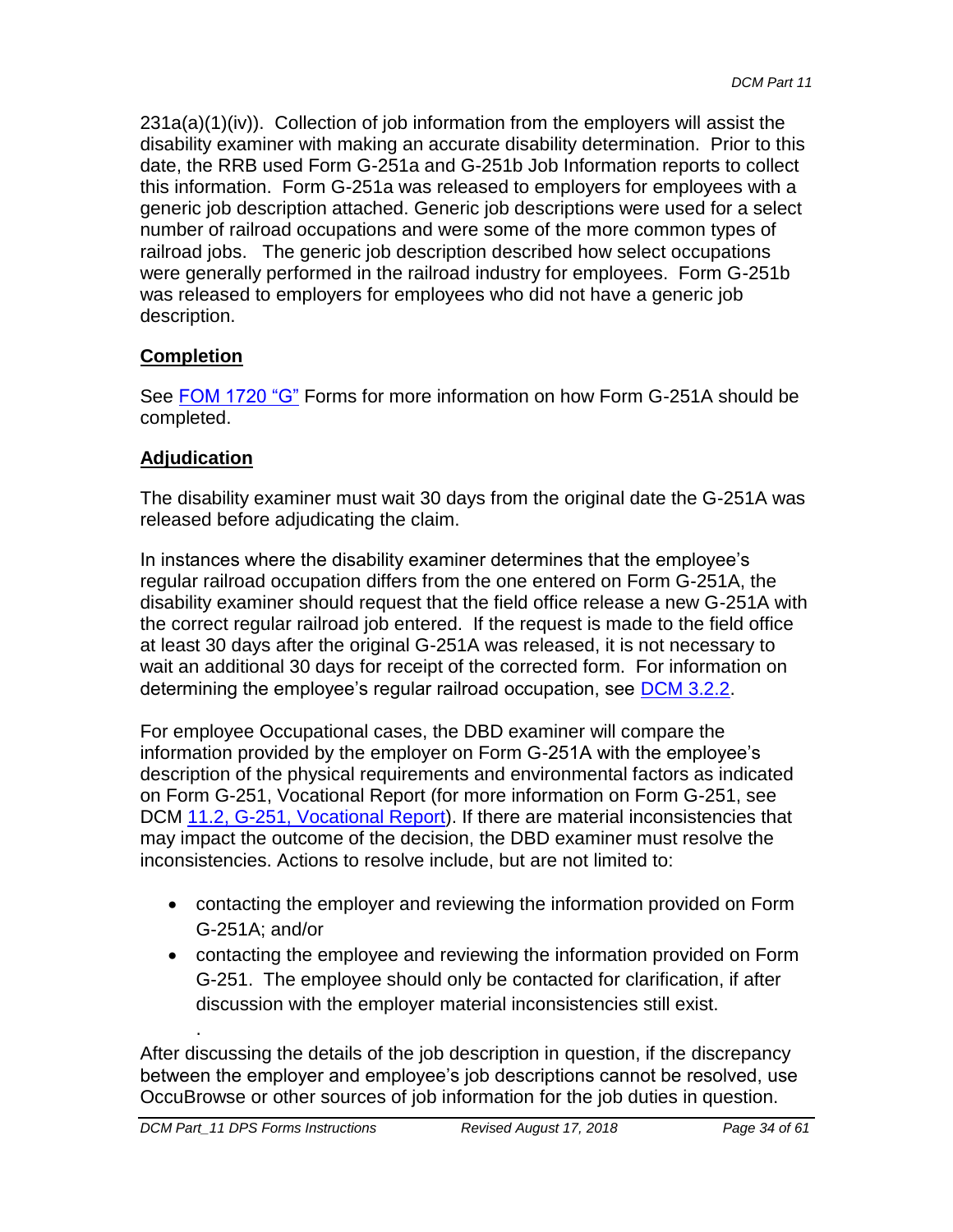**Section 1,** *Completion Instructions -* The disability examiner should verify that the information on the upper right side on page 1 of the form, including if the regular railroad job determination is correct. It is acceptable for Form G-251A to be handwritten or typed by the field office.

**Section 2,** *Disqualification Information -* The disability examiner should check to see that a G-3EMP was released by the field office if the employer indicates the employee was disqualified. If the G-3EMP was not released to the railroad, contact the field office to have them release the form.

**Section 3,** *Summary of Duties -* This information should be compared to the job duties listed on Form G-251 by the disability examiner to verify that there is consistency between the employee and employer's descriptions.

**Section 4,** *Machinery, Tools, Equipment -* The disability examiner should verify that there is consistency between the employee provided the same information on Form G-251 regarding the use of machinery, tools, and equipment.

**Section 5,** *Environmental Conditions -* These conditions listed by the employer should be compared to the G-251 job description by the disability examiner to verify there is consistency between the railroad description and the employee's description.

**Section 6,** *Job Accommodations -* The disability examiner should compare the information provided by the employer and employee to verify there is consistency, and investigate if there is a discrepancy.

**Section 7,** *Sensory Requirements -* This should be compared to Form G-251 to verify consistency between the railroad description and the employee's description.

**Section 8,** *Physical Actions -* This must be compared to the G-251 job description provided by the employee to verify there is consistency between the railroad description and the employee's description. .

**Section 9,** *Remarks -* Provides space for continuation of answers that pertain to the various job actions.

**Section 10,** *Employer Certification -* Requests an employer certification. The disability examiner should check to verify that all items in this section are completed.

# **Disposition**

The disability examiner will explain how employee's job duties for his/her regular railroad job as described on Form G-251 compares with the employer's description of the employee's G-251A in D-Brief. If the outcome of the decision is impacted by material discrepancies between the employee and employer job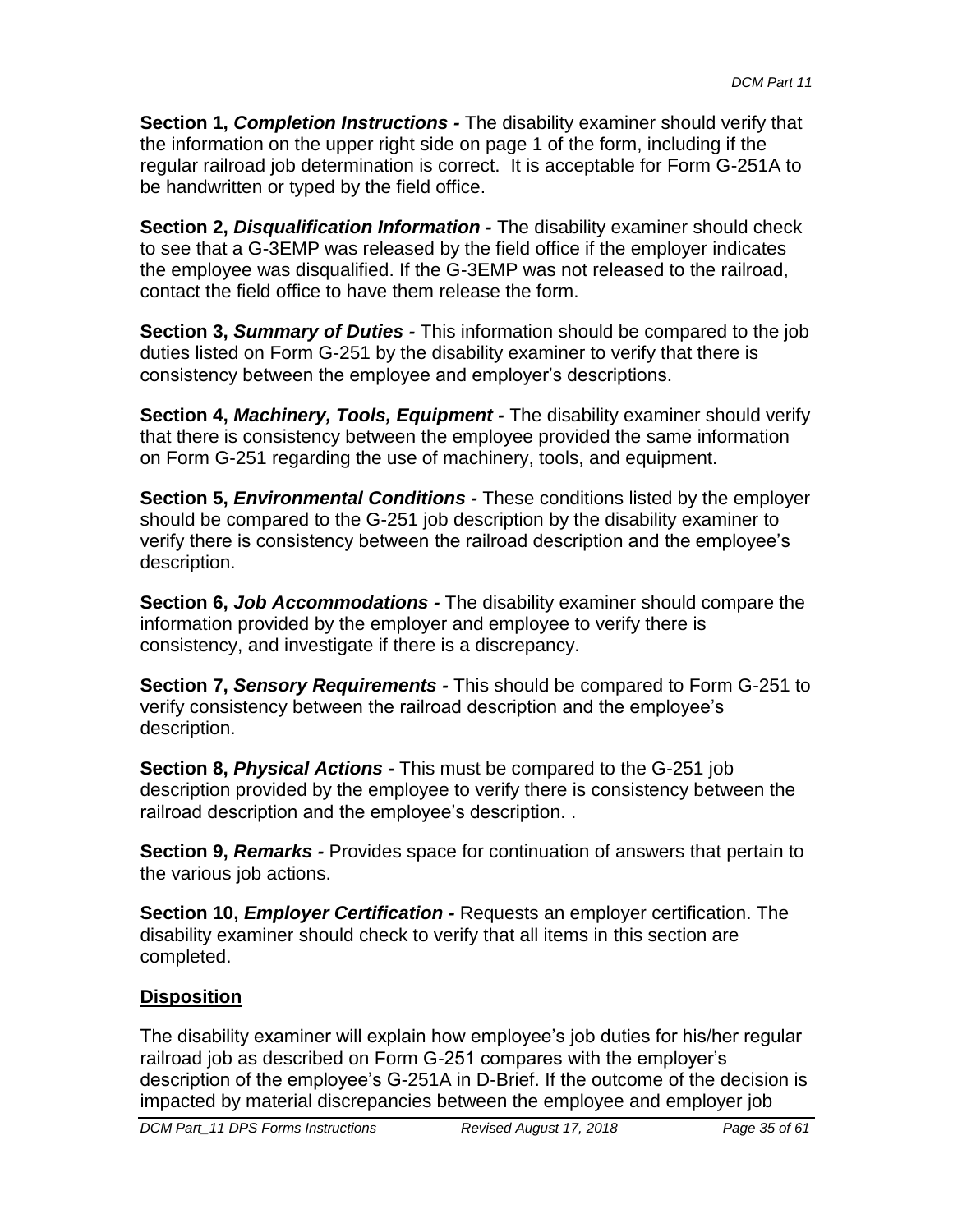description, an explanation as to how the conflicting information was resolved should be indicated in D-Brief. (See **DCM 12.5.5.2** for additional information on D-Brief.) The form should be imaged.

# **G-252, Self-Employment/Corporate Officer Work and Earnings Monitoring**

# **Use**

Form G-252 should be used in disability cases in which the disability claims examiner has questions concerning the annuitant's claim of self-employment and/or work as a corporate officer. It will be used when the information contained on the AA-4, Self-Employment and Substantial Service Questionnaire, and within the file, do not provide sufficient information regarding the annuitant's claims. It will be released by the Disability examiner. Refer to DCM 8.5.14, Using Form G-252, Self-Employment/Corporate Officer Work and Earnings Monitoring.

## **Access**

The form is on RRAILS only.

## **Completion**

Prepare an original only. The examiner is to complete Items 1-6, and 11-12.

Items 11-12 – The disability claims examiner will need to enter the year(s) being requested. Box items are shown for two years worth of information. If there are three or more years needed, the annuitant can enter those years in Section 7 – Remarks and/or on a separate sheet of paper (see Note below).

In some situations, the annuitant may need to show their work and earnings information from their ABD based on conflicting, confusing and/or discrepant information from other sources (i.e., AA-4, G-254, letters, or questionnaires, etc.). This means that the annuitant may need to show more than 2 years worth of information based on what the disability examiner determines is necessary (i.e., specific year(s) or period in question, or all year(s) from annuitant's ABD).

**NOTE**: If the information being requested in items 11-12 are for the same year as the information included in an AA-4 that has already been submitted, check the box prior to item 11. This will prevent the annuitant from completing duplicate information.

# **Disposition**

After completion of the necessary items, print the form from RRAILS. The form is to be released with Form RL-252, Cover Letter for Form G-252, and a return envelope. An e-mail should be released to the corresponding field office group mailbox informing them of the release of these forms and the years entered in items 11 and 12.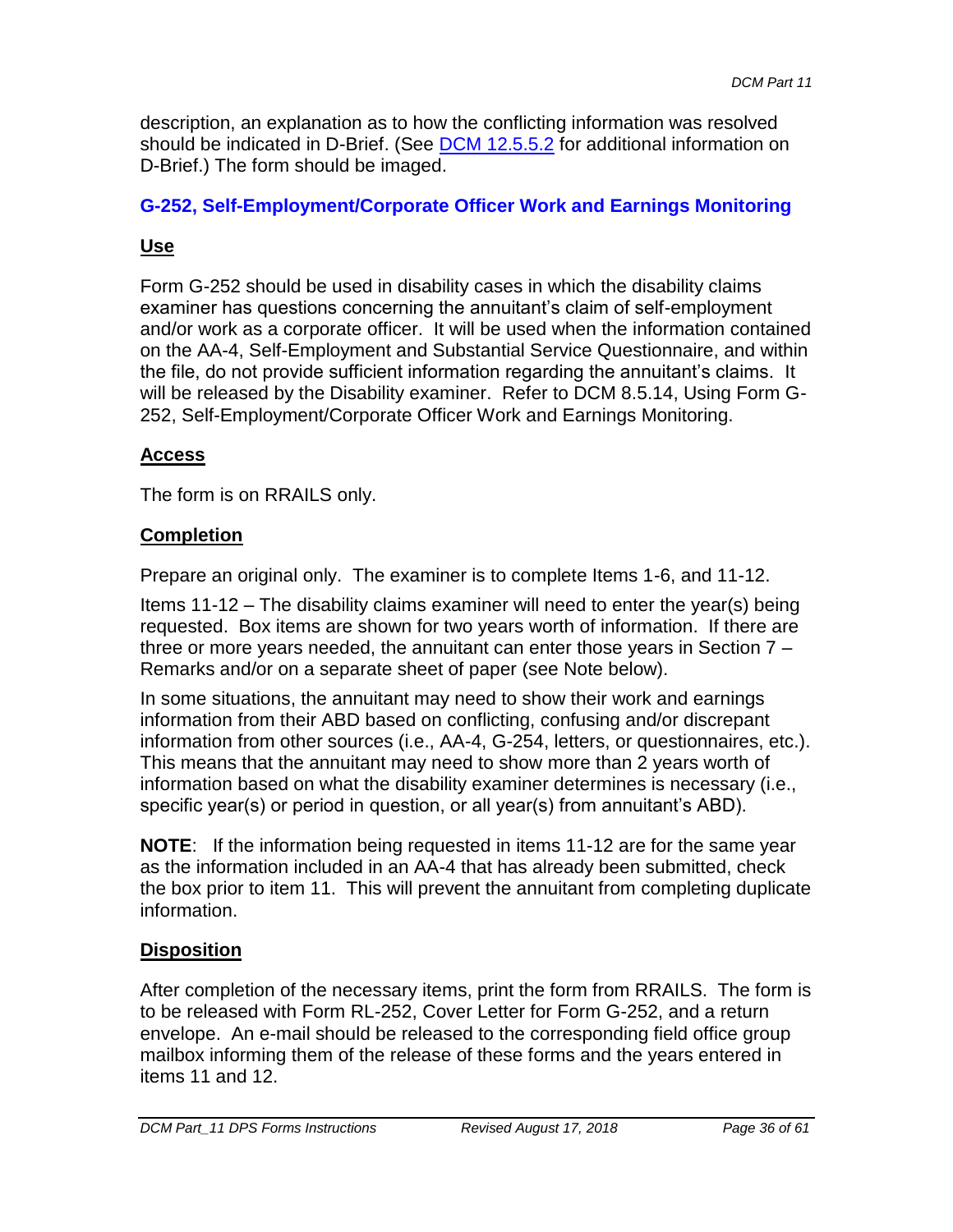# **G-254, Continuing Disability Report**

## **Use**

Form G-254, Continuing Disability Report, is released to disability annuitants by the field office, at the request of the Disability Benefits Division (DBD). The Disability Benefits Division (DBD) will request the field office to secure Form G-254 when:

- 1. Determining if a disability annuitant continues to meet the requirements for a disability annuity prior to full retirement age; or
- 2. A report of work or a change in physical condition is received in headquarters, and the issue of continuing disability must be resolved. For Example: EDP policing, self-reporting, or third party reporting.

# **Completion**

See FOM 1720, G-254.

## **Adjudication**

DBD examiners must compare the information provided on the G-254 to all relevant sources in file, including recent medical evidence submitted with the G-254, and information from employers regarding dates worked/earnings breakdowns. If there are material inconsistencies on the G-254 that may have an impact on the decision, the disability examiner must resolve the discrepancies.

NOTE: If any suspicious patterns or inconsistencies are noted, such as the use of technical/descriptive terms or copied dialogue that cannot be resolved while examining the disability claim, the disability examiner should notify their lead examiner or supervisor as soon as possible. For more information on the elements of fraud, refer to [DCM 8.8.](http://rrbsharepoint/sites/Pub/DisMan/DCM/Documents/DCM_Part_8.pdf)

**Section 1, General Instructions:** The date entered in Section 1 is provided by the disability post examiner handling the continuing disability review (CDR) development. The examiner should consider the annuitant's onset date, ABD, and date of any prior G-254.

**Section 2, Identifying Information:** will prefill from RRAILS.

**Section 3, Information about Your Work for an Employer:** This section contains information about the annuitant's employment after the date provided in Section 1. The disability examiner should consider the relevant factors in assessing the nature, intensity, persistence, and the limiting effects of the individual's symptoms. In addition, the examiner should consider:

• Item 7: Consider all sources pertaining to work activity, such as the Detailed Earnings Query (DEQY), The Work Number (TWN), self-reported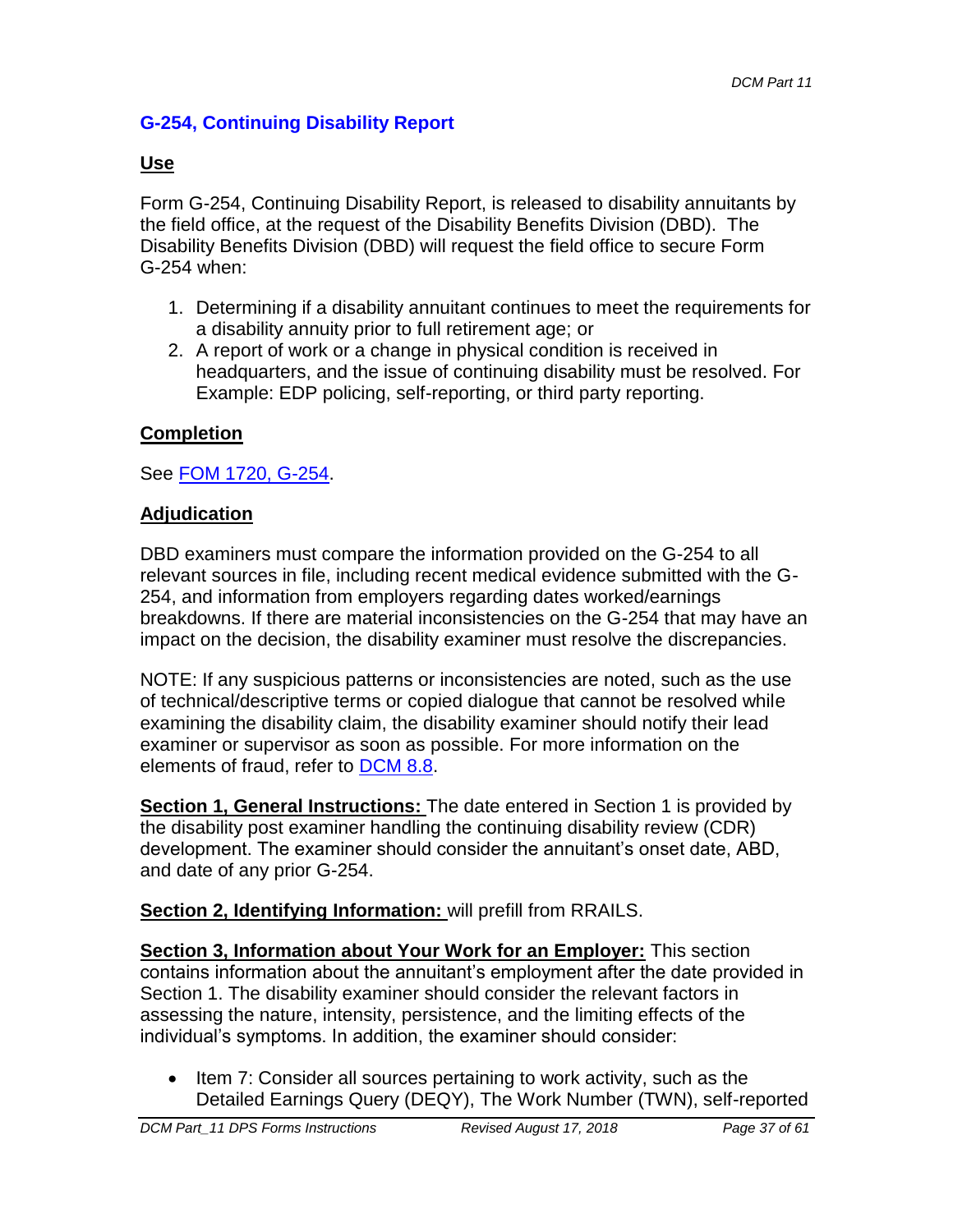work, and any work report(s) from a third party. Make sure the annuitant provides information regarding the details of this work.

- Item 11: When the entry is "Yes" in regard to returning to work with the same hours, duty and pay as the annuitant had before their disabling conditions began, possible medical improvement should be considered as part of the CDR decision. An example would be an occupational case in which the employee was able to return to his regular railroad job.
- Items 12 and 13: Consider whether the work was done under special conditions, such as a sheltered. For more information, refer to CFR 404.1573 or [DCM 5.2.12.](http://rrbsharepoint/sites/Pub/DisMan/DCM/Documents/DCM_Part_5.pdf#SEARCH=5.2.12)
- $\bullet$  Item 14: If the annuitant does not list any impairment-related work expenses (IRWE), review Section 5 item 27 for possible M.D. co-pays and item 28 for possible prescription co-pays. When the employee earns over the annual Disability Work Deduction (DWD) amount, additional verification may be needed to determine if IRWE can be used to reduce the countable earnings for work deduction purposes. [FOM I 1125.5.2](http://rrbsharepoint/sites/Pub/FOM/Art11/Documents/FOM1_1125.pdf#SEARCH=1125.5.2) provides a chart with yearly DWD amounts. For development of IRWE, refer to [DCM 10.8](http://rrbsharepoint/sites/Pub/DisMan/DCM/Documents/DCM_Part_10.pdf#SEARCH=10.8) and [FOM I 310.55.1](http://rrbsharepoint/sites/Pub/FOM/Art3/Documents/FOM1_310.pdf#SEARCH=310.55.1) for more information.

**Section 4, Information about Self-Employment:** If the annuitant reports working in self-employment, the disability examiner should:

 Determine whether an AA-4, Self-Employment and Substantial Service Questionnaire, and possible G-252, Self-Employment/Corporate Office Work and Earnings Monitoring, should be developed for review. Refer to [DCM 10.4.5](http://rrbsharepoint/sites/Pub/DisMan/DCM/Documents/DCM_Part_10.pdf#SEARCH=10.4.5) for more information on self-employment determinations.

### **Section 5, Information about Your Condition before Full Retirement Age:**

Consider what the annuitant claims about their current medical condition(s) and review the following items listed below to determine if there is possible medical improvement:

- Types of treatment
- Medications
- Restrictions in Activities of Daily Living
- Whether a doctor has released the annuitant to return to work
- Report of recent higher education and how it might affect the disability annuity. Did the annuitant receive a degree since their disability annuity was awarded? Have they received any special training since their disability annuity was awarded? Refer to [DCM 5.4](http://rrbsharepoint/sites/Pub/DisMan/DCM/Documents/DCM_Part_5.pdf#SEARCH=5.4) for educational consideration and **DCM 3.6.1** under step 5 of the sequential evaluation process. In addition, please refer to Form AA-1d Section 5 instructions in [DCM 11.2](http://rrbsharepoint/sites/Pub/DisMan/DCM/Documents/DCM_Part_11.pdf#SEARCH=11.2) for more information on the effects of recent education and/or vocational training received to determine if this affects the employee's ability to perform work.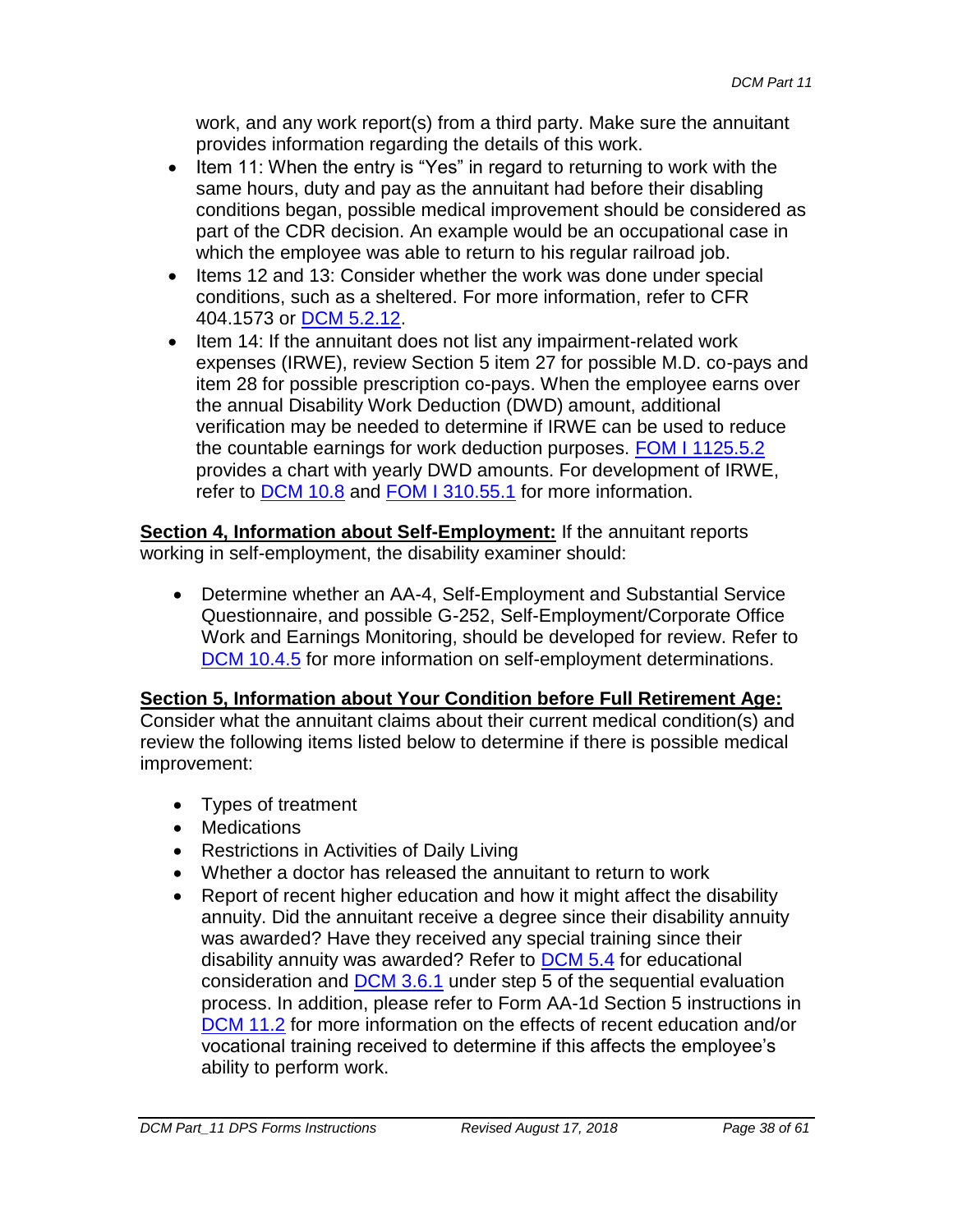**Section 6, Continuation and Remarks: Review this section for any additional** details regarding the information provided in the other sections of the G-254.

**Section 7, Authorization and Certification:** Identify who the report was completed by and verify the form is signed and dated.

### **Disposition**

The Disability Post Section (DPS) examiners will review the G-254, along with all the other documentation needed for the CDR process, and prepare a decision for review, which will be authorized by another DPS examiner. The form should be imaged.

### **G-260, Report Of Seizure Disorder**

See FOM1 1720, G-260.

## **G-321, Employee Initial Rating Checklist**

### **Use**

Form G-321 is used by initial disability examiners as a job aid to evaluate items for consideration or action when processing employee disability claims. This is an optional use form.

### **Access**

The form is on RRAILS only.

### **Completion**

Items 1-43 of Form G-321 are completed by the disability examiner if the employee disability claim is for an occupational disability. Items 1-32 and 44-56 are completed by the disability examiner if the employee disability claim is for a total and permanent disability.

### **Disposition**

After completion of the necessary items, print the form from RRAILS. File the form on the left side of the folder. The form is not imaged. The form may be discarded after review.

### **G-321a, Widow/Child Information Checklist**

### **Use**

Form G-321a is used by initial disability examiners as a job aid to evaluate items for consideration or action when processing widow and children disability claims. This is an optional use form.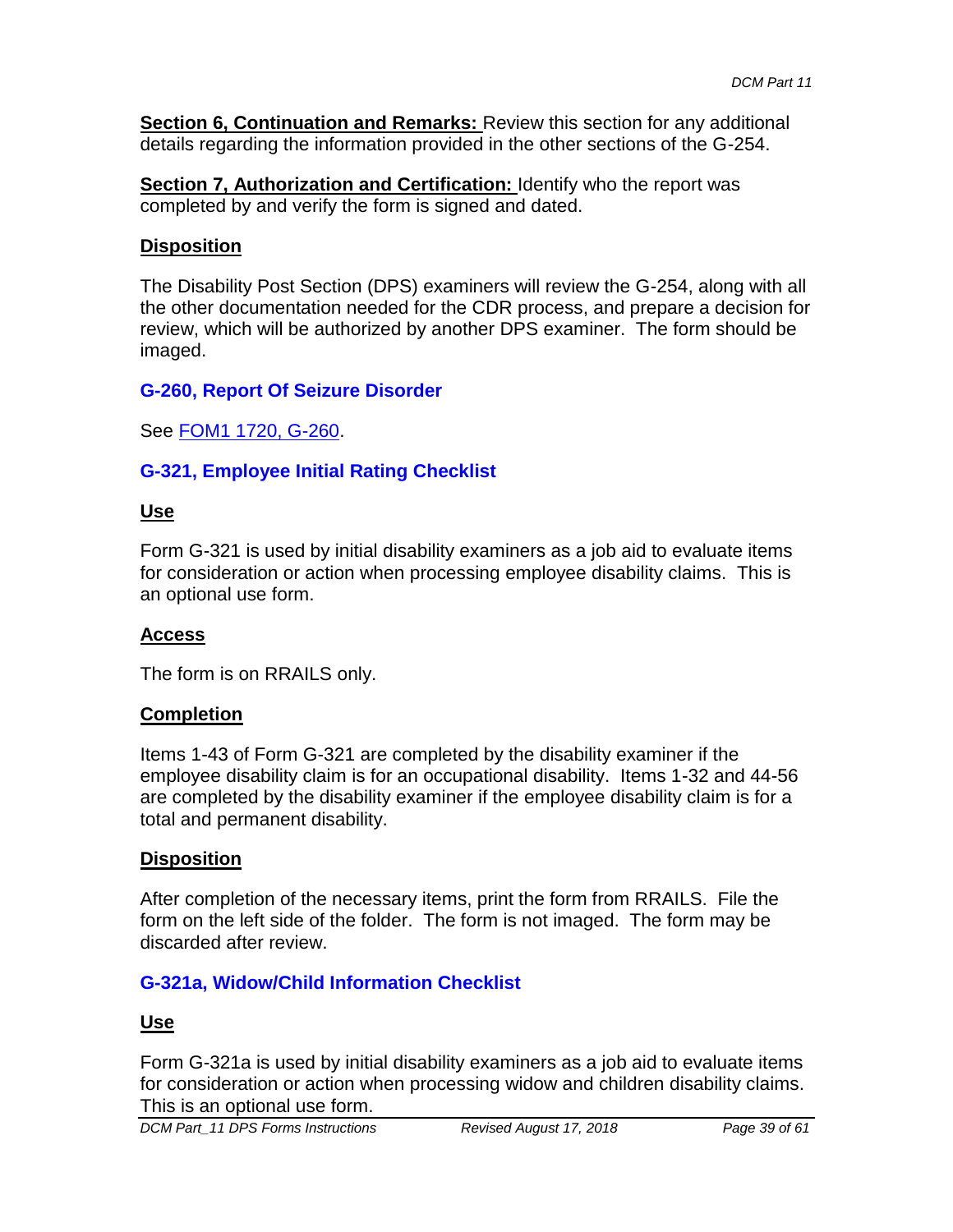# **Access**

The form is on RRAILS only.

### **Completion**

Items 1-7, 9, 10 and 12-21 are completed by the disability examiner if the disability claim is for a widow(er). Items 1-17 and 21 of Form G-321a are completed by the disability examiner if the disability claim is for a child.

## **Disposition**

After completion of the necessary items, print the form from RRAILS. File the form on the left side of the folder. The form is not imaged. The form may be discarded after review.

# **G-325.1, Disability Decision Rationale**

### **Use**

Form G-325.1 is used to give rationales and citation of used listings, standards, rules etc. for disability determinations in post entitlement cases.

## **Completion**

Items 1-5 of this form are completed by the disability examiner. Items 6 and 7 are completed by the reviewing disability examiner.

| <b>Item</b> | Entry                                                                                                                                                                                                                                                                                                                                                                                                |
|-------------|------------------------------------------------------------------------------------------------------------------------------------------------------------------------------------------------------------------------------------------------------------------------------------------------------------------------------------------------------------------------------------------------------|
|             | Claimant- Enter the first name of the person for whom the<br>determination is made.                                                                                                                                                                                                                                                                                                                  |
| 2           | RRB Claim No. - Enter the six or nine digit RRB claim number.                                                                                                                                                                                                                                                                                                                                        |
| 3           | Basis for Decision - Show the basis for the decision. Make a<br>statement of causes and effects that documents the considerations<br>and conclusions in reaching the decision. (See DCM 5.1.6 for<br>more detailed information). If you are using a listing in your<br>decision, state whether it is met or equaled. If you are applying a<br>vocational rule as a framework, that should be stated. |
| 4           | Explanation of Actual Onset Date (If Different from Claimed Onset<br>Date) - Complete this item only when the applicant is found<br>disabled and the onset date determined is earlier or later than the<br>onset date shown in the application being adjudicated.                                                                                                                                    |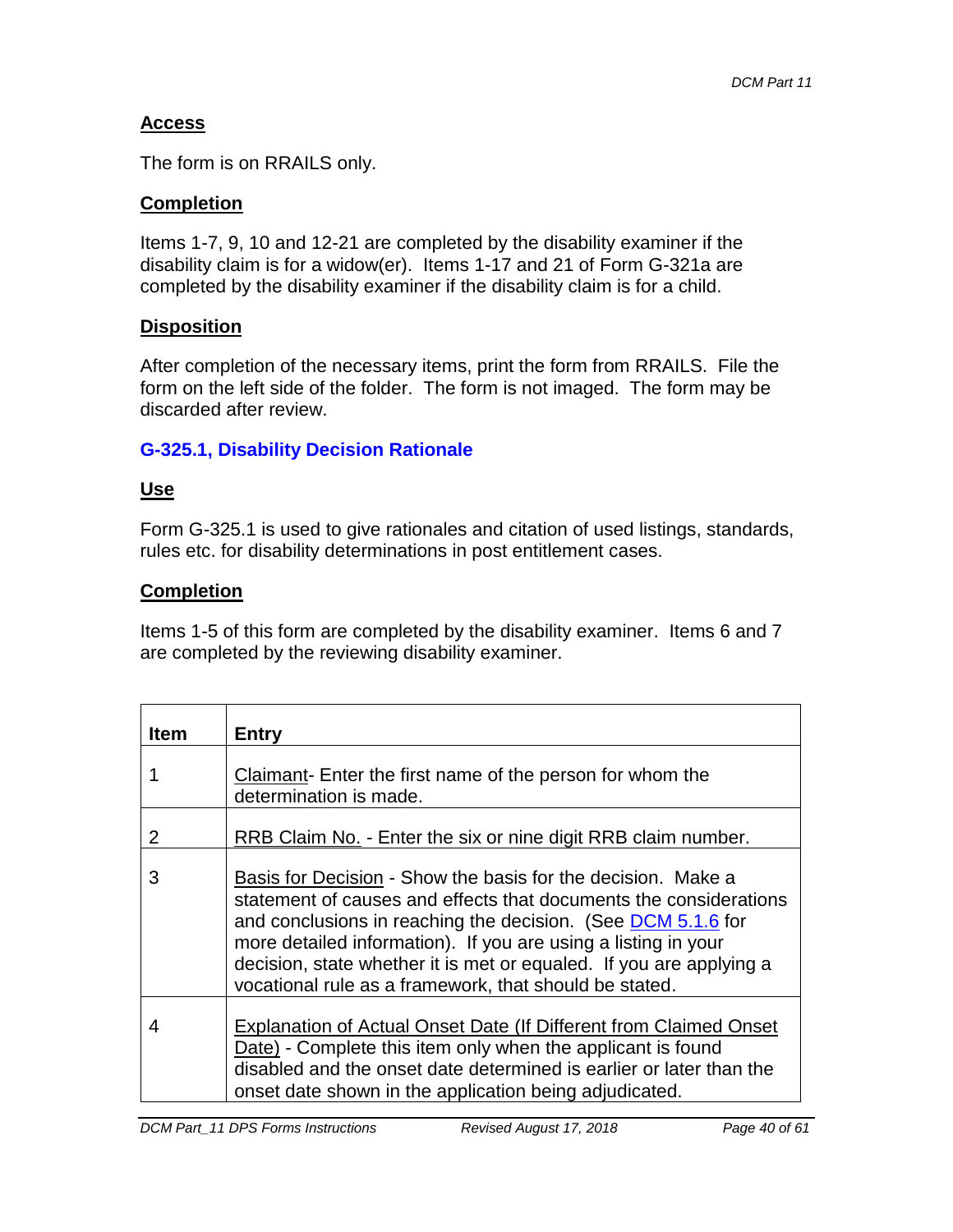| 5 | Signature of Disability Examiner - The name of the disability<br>examiner who completed items 1-4 and the date are entered by<br>RRAILS.                                                                                                                                                                                                                                                                                                                      |
|---|---------------------------------------------------------------------------------------------------------------------------------------------------------------------------------------------------------------------------------------------------------------------------------------------------------------------------------------------------------------------------------------------------------------------------------------------------------------|
| 6 | Any Additional Rationale by Reviewing Examiner - This item is<br>used by the reviewing disability examiner when there is additional<br>rationale to be offered that leads to a similar decision. If there is no<br>additional rationale, leave this item blank.                                                                                                                                                                                               |
|   | Signature of Reviewing Examiner - The reviewing examiner 's<br>name and the date are entered by RRAILS.<br>Citations of Listings Standards, Rules, etc. - Identify any<br>established and published criteria used in reaching the decision.<br>Any published criteria, including manual references, may be<br>entered. Specifically, enter listings (whether met or equaled)<br>and/or vocational rules used (whether applied strictly or as a<br>framework). |

## **Disposition**

File the forms on the left side of the claim folder. In all cases the form must be imaged.

If:

- The case is a "self-auth" case, the examiner sends the form to imaging.
- The case is being reviewed, the examiner sends the form to the post auth folder and the reviewer sends the form to imaging.
- The case is a joint disability freeze case, the form is saved until after SSA signs off on the case and then sent to imaging.

# **G-383, Authorization Return Form**

# **Use**

Form G-383 is used by authorizers to identify adjudicative actions that may be incorrect, inconsistent, or incomplete with current procedure **or** if the authorizer disagrees with the proposed disability rating or continuing disability determination. This form is part of and initiates the reviewer return process (DCM 3.4.303) and is meant to: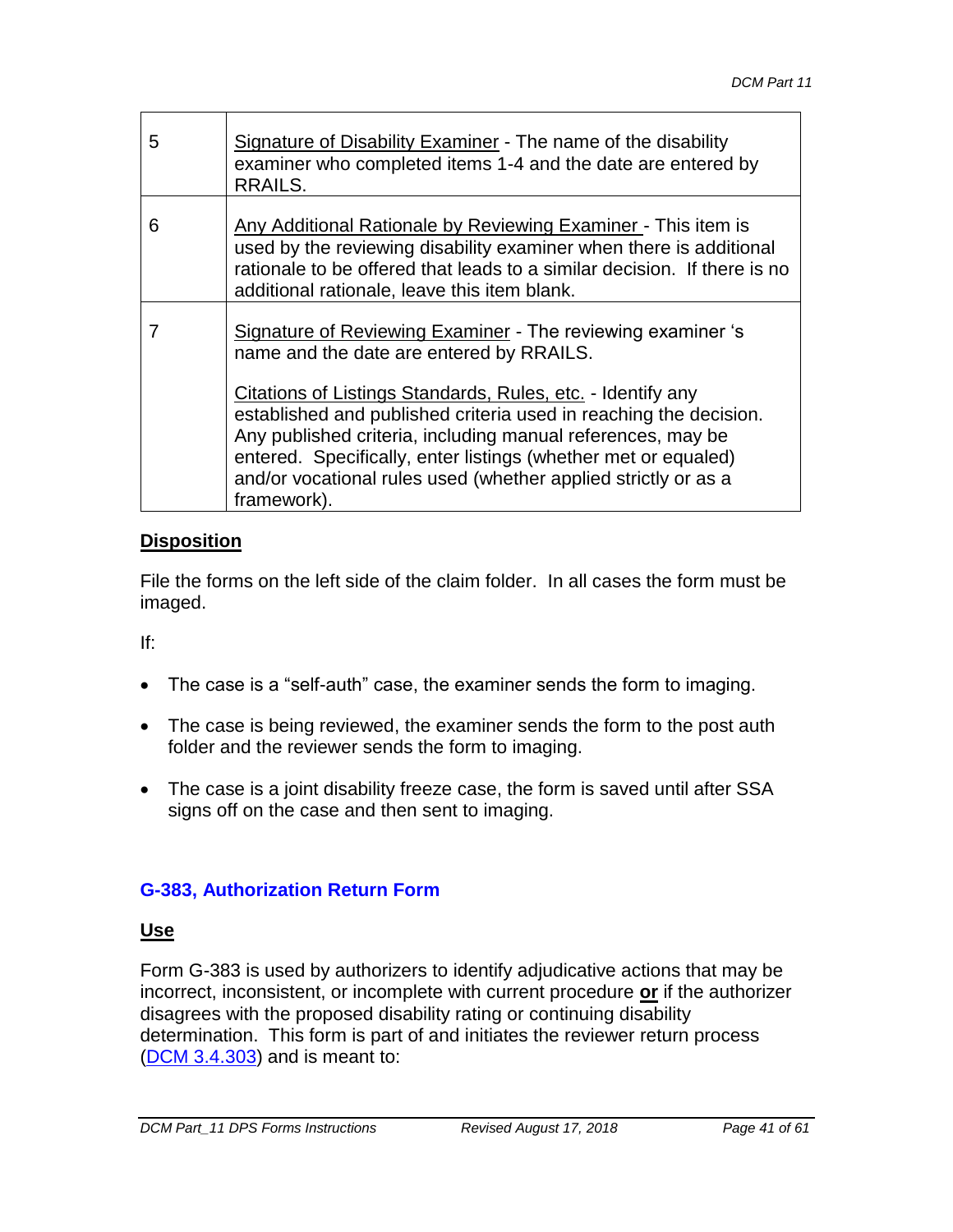- Track adjudicative issues and provide significant data to the Training Section regarding areas that may require additional training or clarification of current procedure, and
- Identify adjudicative issues which should be addressed by the rating claims examiner before a disability determination is authorized.

Form G-383 is a Microsoft Word document.

#### **Access**

Access Form G-383 from the Main Screen for RRAILS. Ensure that the RRAILS Shelf is open.

IMPORTANT: The G-383 is best viewed using a screen resolution of 1024 x 768 pixels. Monitors currently set to a screen resolution of 800 x 600 pixels result in images that appear larger than in other screen resolution settings. As a result, users may have difficulty viewing this form when the screen resolution is set to 800 x 600 pixels.

Adjustments to your monitor's screen resolution are done through the "Control Panel" in Microsoft Windows. In order to change the screen resolution of your monitor, click on the START button and look for "Control Panel."

1. "Control Panel" IS visible

Click on Control Panel / Display (icon) / Settings (tab) / move the slider arrow in the Screen Resolution area to 1024 x 768 pixels using your mouse. Click the APPLY button. After the resolution is temporarily set, click OK to make the resolution change permanent.

To return the screen resolution of your monitor back, follow the same instructions but move the slider arrow to the position that it was in originally.

2. "Control Panel" IS NOT visible

Click on Settings / Control Panel / Display (icon) / Settings (tab) / move the slider arrow in the Screen Resolution area to 1024 x 768 pixels using your mouse. Click the APPLY button. After the resolution is temporarily set, click OK to make the resolution change permanent.

To return the screen resolution of your monitor back, follow the same instructions but move the slider arrow to the position that it was in originally.

### **Completion**

The claim number, prefix, and beneficiary symbol (bene sym) can either be prefilled into the G-383 by downloading it from RRAILS or it can be manually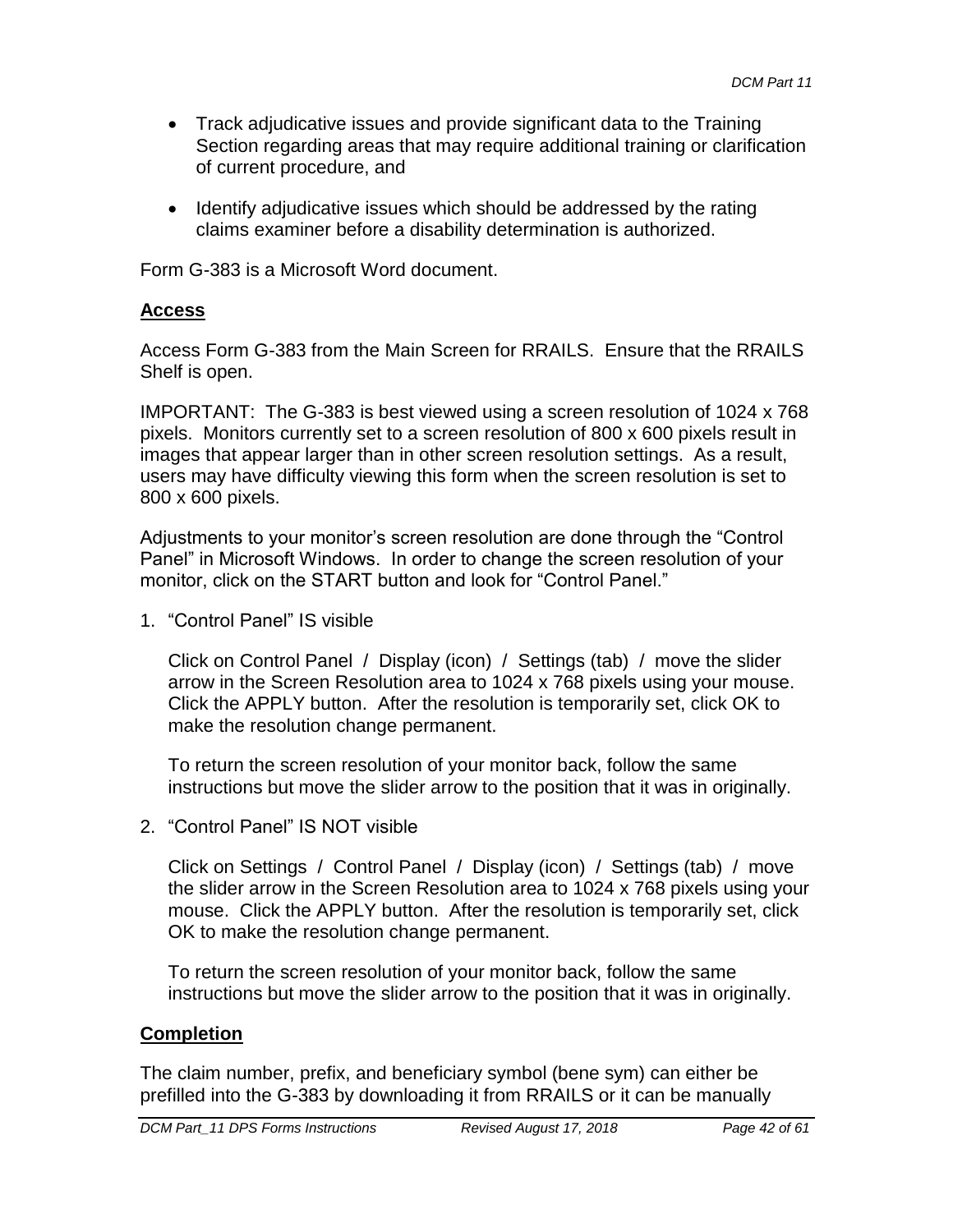typed into the form. See FOM1 1596.20 for instructions how to download information into the G-383 from RRAILS.

Completion of Form G-383 is generally self-explanatory and shall be done using the following steps:

| <b>Ste</b><br>p | <b>Action</b>                                                                                                                                       |
|-----------------|-----------------------------------------------------------------------------------------------------------------------------------------------------|
| 1               | To open Form G-383, either:                                                                                                                         |
|                 | a) Double click on G-383 Authorization Return Form in the RRAILS<br>shelf,                                                                          |
|                 | Or                                                                                                                                                  |
|                 | b) Single click on G-383 Authorization Return Form in the RRAILS<br>shelf AND then click the Open button.                                           |
| 2               | Click on *** Select Type of Case*** or the down arrow.                                                                                              |
|                 | <b>Authorization Return Form</b><br>*** Select Type of Case *** =                                                                                   |
|                 | Click "DISABILITY" from the drop down menu. The image will change<br>to the image shown below.                                                      |
|                 | <b>Authorization Return Form</b><br>DISABILITY ±                                                                                                    |
|                 | Press TAB on the keyboard.                                                                                                                          |
|                 | Then either press ENTER on the keyboard OR use the mouse and click<br>on OK to verify that the Disability version of the G-383 should be<br>opened. |
|                 | You Selected DISABILITY.                                                                                                                            |
|                 | If DISABILITY is correct select OK to proceed.<br>Select Cancel to resume.                                                                          |
|                 |                                                                                                                                                     |
|                 | Cancel<br>ОК                                                                                                                                        |
|                 | <b>NOTE:</b> Clicking on Cancel will disable the rest of the Disability                                                                             |
|                 | programming.                                                                                                                                        |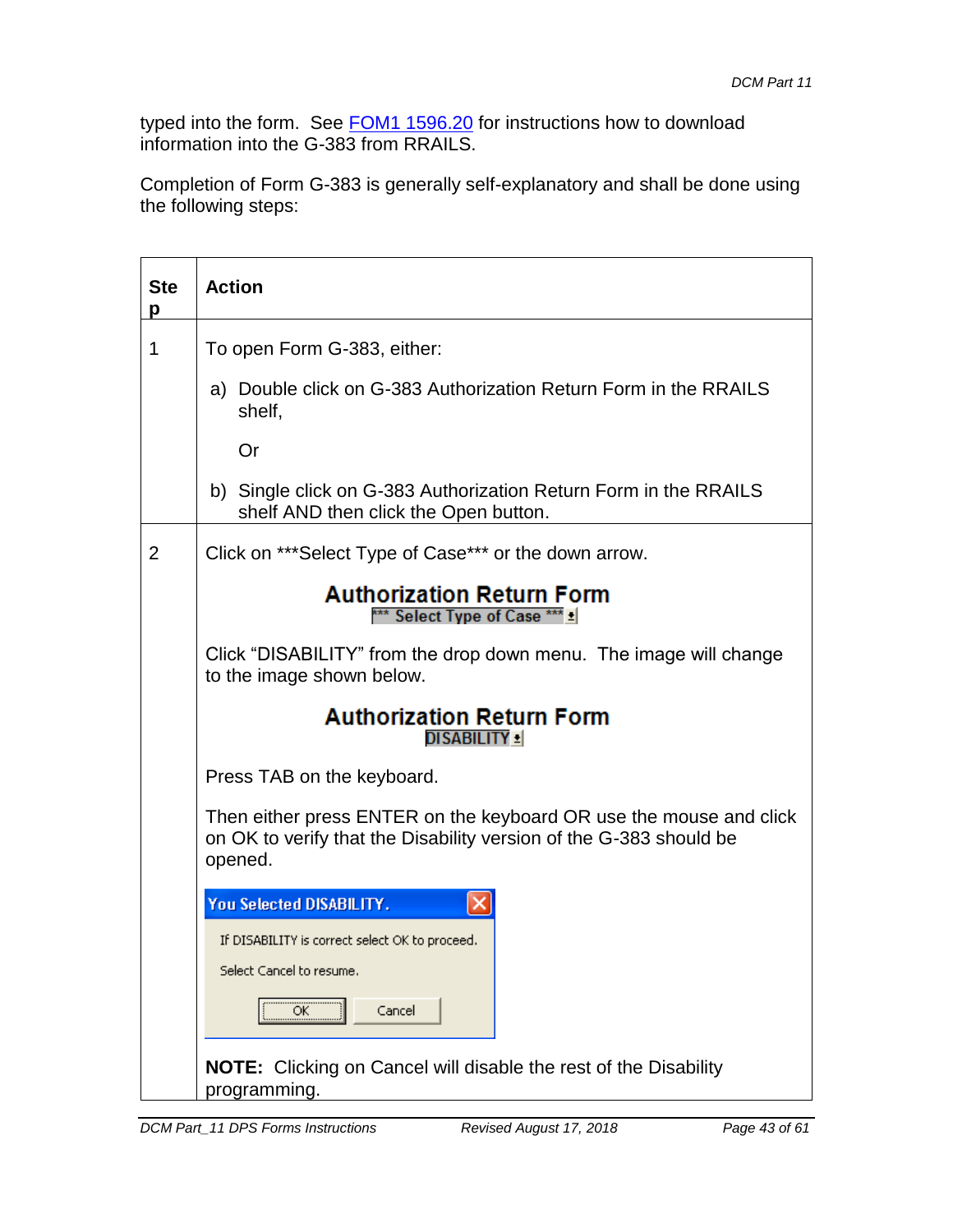|   | Document.                                                                                                                                                                                                                                        | If Disability was inadvertently selected and you wanted to enable the<br>Medicare, Retirement, or Survivor programming instead, click on the<br>word DISABILITY (as shown in the second image above). Then select<br>of the correct version of the form. Otherwise just close the G-383 Word |                                      |                                        |  |  |
|---|--------------------------------------------------------------------------------------------------------------------------------------------------------------------------------------------------------------------------------------------------|----------------------------------------------------------------------------------------------------------------------------------------------------------------------------------------------------------------------------------------------------------------------------------------------|--------------------------------------|----------------------------------------|--|--|
| 3 |                                                                                                                                                                                                                                                  | Type the examiner's name in the large box (REQUIRED) and the<br>examiner's adjudicating unit in the smaller box (OPTIONAL).                                                                                                                                                                  |                                      |                                        |  |  |
|   | Examiner Name / Unit                                                                                                                                                                                                                             |                                                                                                                                                                                                                                                                                              |                                      |                                        |  |  |
|   | to "Authorizer Name / Unit".                                                                                                                                                                                                                     | NOTE: The authorizer's name and RRB unit number are prefilled next                                                                                                                                                                                                                           |                                      |                                        |  |  |
| 4 |                                                                                                                                                                                                                                                  | Select the Type of Action by clicking the appropriate radio buttons.                                                                                                                                                                                                                         |                                      |                                        |  |  |
|   | a) If the "Occupational Only," "T and P Only," "Widow," or "Child" radio<br>button was selected, then also select either the "Allowance" or<br>"Denial" radio button. (REQUIRED)                                                                 |                                                                                                                                                                                                                                                                                              |                                      |                                        |  |  |
|   | Type of Action:<br>C Occupational Only<br><sup>C</sup> SF and/or Medicare Only                                                                                                                                                                   | <sup>C</sup> Occupational and SF<br>$^{\circ}$ CDR                                                                                                                                                                                                                                           | T and P Only<br><b>Widow</b>         | $C$ T and P and SF<br>C Child          |  |  |
|   | C Allowance                                                                                                                                                                                                                                      | C Denial                                                                                                                                                                                                                                                                                     |                                      |                                        |  |  |
|   | b) If the "Occupational and SF" radio button was selected, then also<br>select the "Allowance" (if both disability determinations are<br>allowances), "Denial" (if both are denials), or "Occ. Allowance/SF<br>Denial" radio button. (REQUIRED). |                                                                                                                                                                                                                                                                                              |                                      |                                        |  |  |
|   | Type of Action:<br>Cccupational Only<br><sup>C</sup> SF and/or Medicare Only                                                                                                                                                                     | <b>C</b> Occupational and SF<br>$^{\circ}$ CDR                                                                                                                                                                                                                                               | <sup>©</sup> T and P Only<br>C Widow | <sup>©</sup> T and P and SF<br>C Child |  |  |
|   | C Occ. Allowance/SF Denial<br>C Allowance<br>C Denial                                                                                                                                                                                            |                                                                                                                                                                                                                                                                                              |                                      |                                        |  |  |
|   | If the "T and P and SF" radio button was selected, then also select<br>C)<br>the "Allowance" (if both disability determinations are allowances),<br>"Denial" (if both are denials), or "TP Allowance/SF Denial" radio<br>button. (REQUIRED)      |                                                                                                                                                                                                                                                                                              |                                      |                                        |  |  |
|   | Type of Action:<br><sup>C</sup> Occupational Only                                                                                                                                                                                                | <sup>C</sup> Occupational and SF                                                                                                                                                                                                                                                             | $C$ T and P Only                     | $\lceil \cdot \rceil$ and P and SF     |  |  |
|   | <sup>C</sup> SF and/or Medicare Only                                                                                                                                                                                                             | $C$ CDR                                                                                                                                                                                                                                                                                      | C Widow                              | <sup>O</sup> Child                     |  |  |
|   |                                                                                                                                                                                                                                                  |                                                                                                                                                                                                                                                                                              |                                      |                                        |  |  |

 $\Gamma$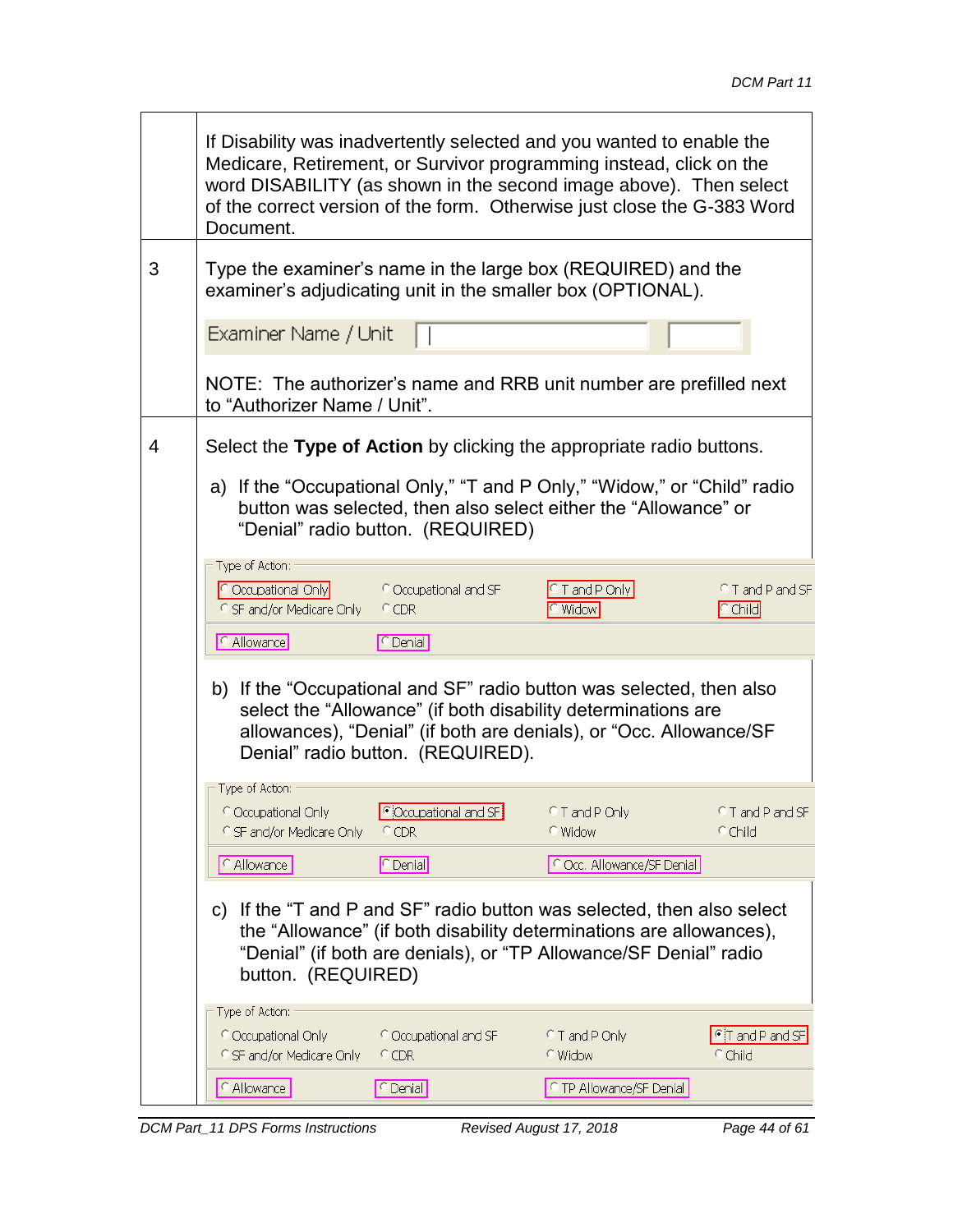|   | d) If the "SF and/or Medicare Only" radio button was selected, then<br>also select the "Allowance" (if both disability determinations are<br>allowances), "Denial" (if both are denials), or "SF Denial/Medicare"<br>(if the single freeze is denied based on earnings but Medicare is<br>allowed based on the 1974 Railroad Retirement Act amendments or<br>government employment) radio button. (REQUIRED) |                                                                     |                                      |                                          |  |
|---|--------------------------------------------------------------------------------------------------------------------------------------------------------------------------------------------------------------------------------------------------------------------------------------------------------------------------------------------------------------------------------------------------------------|---------------------------------------------------------------------|--------------------------------------|------------------------------------------|--|
|   | Type of Action:<br><sup>C</sup> Occupational Only<br><b>F</b> SF and/or Medicare Only                                                                                                                                                                                                                                                                                                                        | <sup>©</sup> Occupational and SF<br>$^{\circ}$ CDR                  | <sup>©</sup> T and P Only<br>C Widow | $C$ T and P and SF<br><sup>O</sup> Child |  |
|   | C Allowance                                                                                                                                                                                                                                                                                                                                                                                                  | C Denial                                                            | SF Denial/Medicare                   |                                          |  |
|   |                                                                                                                                                                                                                                                                                                                                                                                                              | e) If CDR was selected, no other radio button needs to be selected. |                                      |                                          |  |
| 5 | Select the appropriate reference manual(s) by clicking the appropriate<br>box(es) on the left side. (OPTIONAL)                                                                                                                                                                                                                                                                                               |                                                                     |                                      |                                          |  |
|   |                                                                                                                                                                                                                                                                                                                                                                                                              | Procedure References Cited/Dates Issued/Sources                     |                                      |                                          |  |
|   | $\Box$ RCM:                                                                                                                                                                                                                                                                                                                                                                                                  |                                                                     |                                      |                                          |  |
|   | $\Box$ FOM:                                                                                                                                                                                                                                                                                                                                                                                                  |                                                                     |                                      |                                          |  |
|   | $\Box$ DCM:                                                                                                                                                                                                                                                                                                                                                                                                  |                                                                     |                                      |                                          |  |
|   | $\Box$ TOM:                                                                                                                                                                                                                                                                                                                                                                                                  |                                                                     |                                      |                                          |  |
|   | $\square$ POMS:                                                                                                                                                                                                                                                                                                                                                                                              |                                                                     |                                      |                                          |  |
|   | □ Procedure Agenda                                                                                                                                                                                                                                                                                                                                                                                           |                                                                     |                                      |                                          |  |
|   | 口Other:                                                                                                                                                                                                                                                                                                                                                                                                      |                                                                     |                                      |                                          |  |
|   | If a reference manual is selected, then cite the section(s) of the manual<br>by typing it in the space provided on the right side. (REQUIRED)<br>If a reference is not listed, click the "Other" box and type the appropriate                                                                                                                                                                                |                                                                     |                                      |                                          |  |
|   | information in the space provided.                                                                                                                                                                                                                                                                                                                                                                           |                                                                     |                                      |                                          |  |
| 6 |                                                                                                                                                                                                                                                                                                                                                                                                              | Click in the "Save Changes" box OR press ENTER.                     |                                      |                                          |  |
|   |                                                                                                                                                                                                                                                                                                                                                                                                              | All selections and typed information will then fill into the G-383. |                                      |                                          |  |
| 7 | Type in the bene sym, prefix, claim number, and if necessary, the payee<br>code if it was not prefilled into the G-383.                                                                                                                                                                                                                                                                                      |                                                                     |                                      |                                          |  |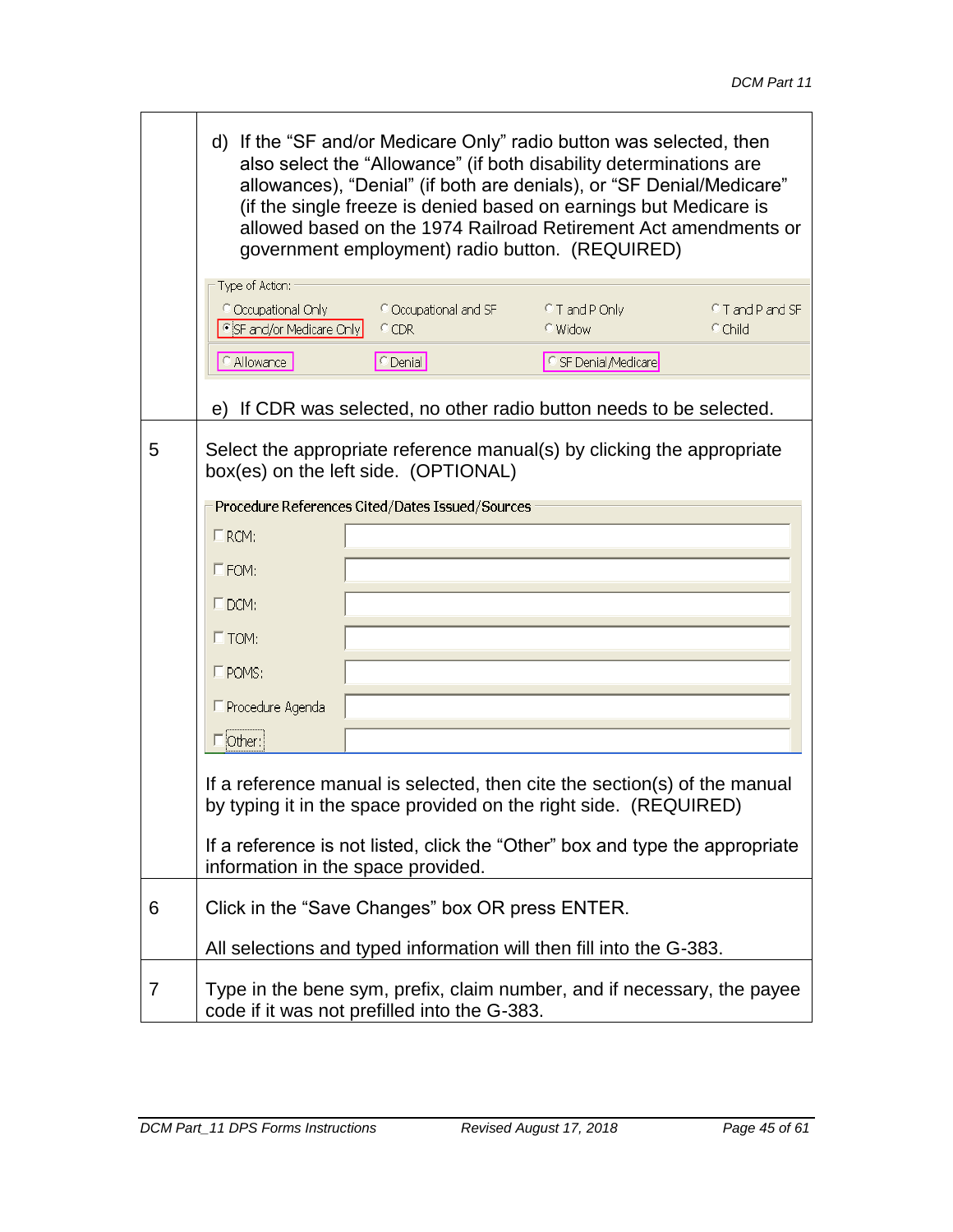

#### **Disposition**

The authorizer will prepare three copies of the G-383. Copies should be distributed to the:

• Rating examiner with the claims folder.

**NOTE:** The authorizer shall log the claim file into the rating examiner's AFCS location and return the claim file to the rating examiner's work station.

- Rating examiner's supervisor, and
- Disability training specialist.

The authorizer shall prepare and distribute a fourth copy of the G-383 for his or her supervisor if the case being returned was completed by an examiner in the Initial Section of the Disability Benefits Division.

See DCM 3.4.303 for additional information about the reviewer return process.

### **G-405, Notice of Medicare Entitlement Action**

See RCM 11\_G405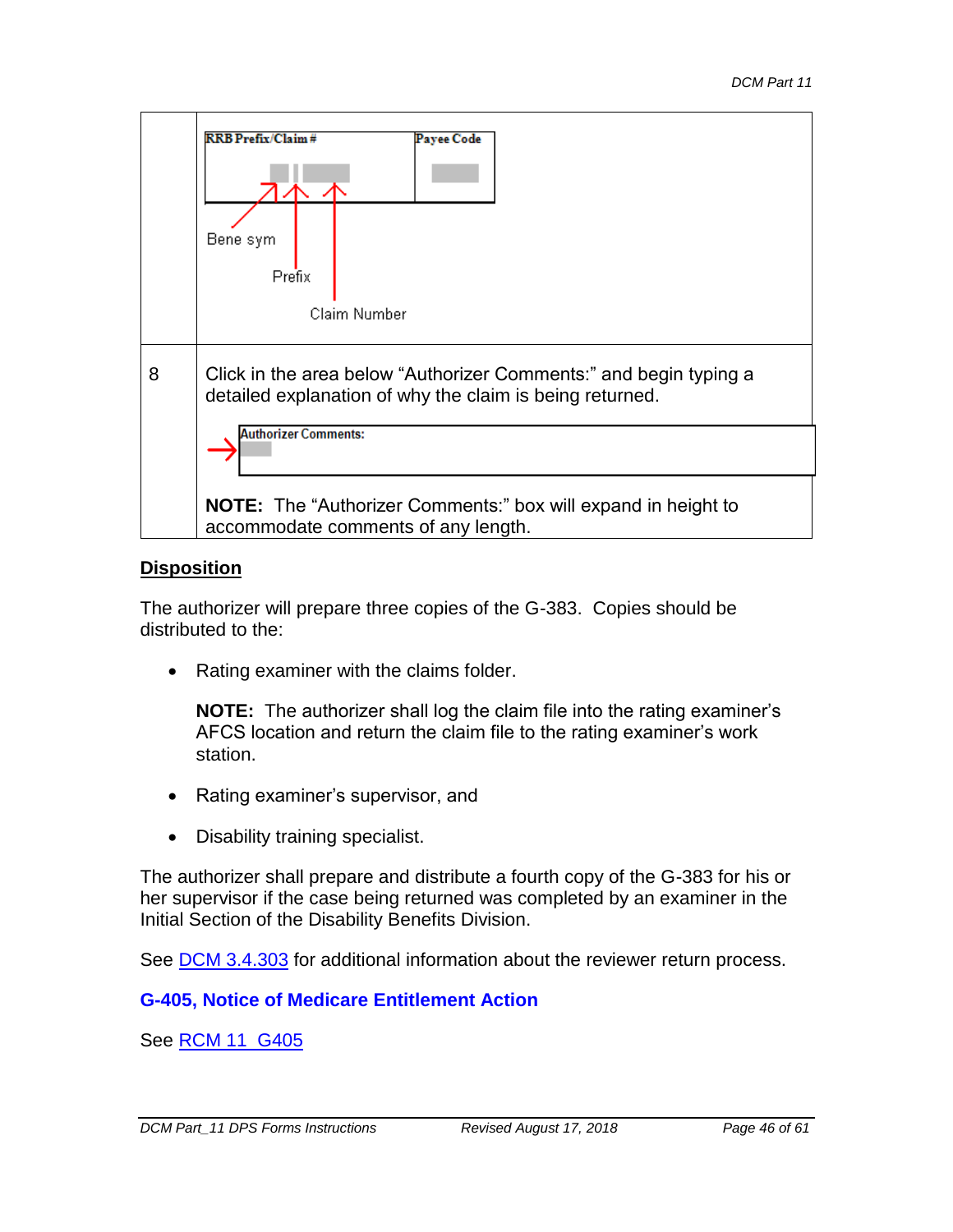## **G-460, Tracing on Request for SSA Medical or Other Evidence**

#### **Use**

This form is to be used when tracing on a Form RR-5 and Form G-26f, or requesting medical evidence or other types of documentation with the Social Security Administration. The form is to be used for the first tracing of those forms.

#### **Access**

The form is on RRAILS only.

#### **Completion**

Complete the form as follows:

| <b>Item</b>                               | <b>Entry</b>                                                                                                                                        |
|-------------------------------------------|-----------------------------------------------------------------------------------------------------------------------------------------------------|
| <b>SSA Claim Number</b>                   | Enter the SS claim number of the applicant.<br>This will usually be a social security number<br>followed by a one or two letter suffix.             |
| <b>RRB Claim Number</b>                   | Enter the RRB claim number of the applicant.<br>This would usually be a social security number<br>preceded by a one, two or three letter prefix     |
| <b>RR Employee's Name</b>                 | Enter the name of the railroad employee                                                                                                             |
| <b>Disabled Person's Name</b>             | Enter the name of the disabled person who is<br>applying for disability benefits                                                                    |
| <b>Disabled Person's Date</b><br>of Birth | Enter the date of birth of the disabled person<br>who is filing for disability benefits                                                             |
| Date of (RR-5/G-26f)<br>Sent to SSA       | Select either RR-5 or G-26f depending on which<br>form you are tracing. After making the selection<br>enter the date the original form was released |
| <b>Remarks</b>                            | Enter any remarks that are pertinent to the case<br>(i.e. congressional or critical case) or that should<br>be known by SSA                         |

Sign and date the form next to the appropriate spaces and print. The bottom half of the form SSA Reply will be completed by SSA.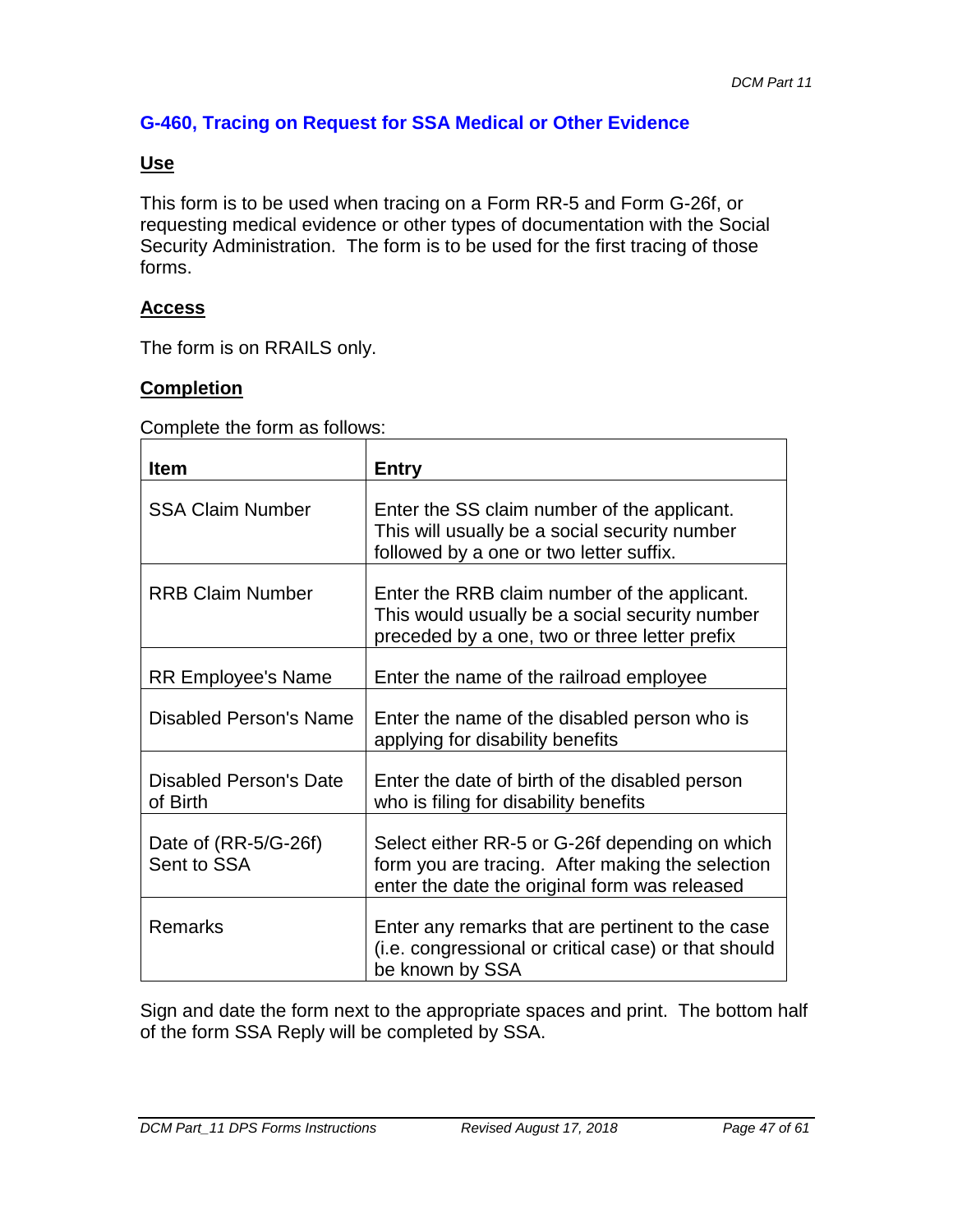## **Disposition**

**1. Email the G-460 document to SSA.** For instructions on scanning and sending the form by email to SSA, click here How To Scan and Email Documents .

# **2. Send the G-460 document to IMAGING.**

### **G-626A, Field Office Personal Observation Record**

See [FOM1 1720, G-626A.](http://rrbsharepoint/sites/Pub/FOM/Art17/Documents/FOM1_1720.pdf#SEARCH=G-626A)

Form G-626A is obtained by the field office for all initial disability applicants to record personal observations. Personal observations may be the result of an inperson or telephone interview. The G-626A must accompany the initial disability application package.

For more information on completion and disposition by the field office, see **[FOM](http://rrbsharepoint/sites/Pub/FOM/Art13/Documents/FOM1_1310.pdf)  [1310](http://rrbsharepoint/sites/Pub/FOM/Art13/Documents/FOM1_1310.pdf)**. For more detail on the high risk questions with examples, see **[FOM1](http://rrbsharepoint/sites/Pub/FOM/Art13/Documents/FOM1_Art13_Appendices.pdf#search=Appendix E)  [Article 13, Appendix E](http://rrbsharepoint/sites/Pub/FOM/Art13/Documents/FOM1_Art13_Appendices.pdf#search=Appendix E)**.

This procedure pertains to examiner handling of Item 1, which lists 5 criteria for possible high-risk scenarios. The five criteria are listed below with guidelines for examiner handling:

- 1. **Prior Earnings Fraud:** The applicant was previously reviewed for earnings fraud due to unreported work activity and such action was determined to be fraudulent. Disability examiners are required to review Contact Log and Imaging for any past history of fraud under the Railroad Retirement Act (RRA) and Railroad Unemployment Insurance Act (RUIA). **Note:** If there is a prior history of fraud under RUIA, there will be a contact alert message that reads "Prior RUIA Fraud G-626A required for Disability EE applicants - see FOM1 Article 13 Appendix E." In addition, check OLDDS to see if Form G-325A has been completed for a Continuing Disability Review (CDR) determination. In these cases, verify whether the CDR action was the result of fraud by the disability annuitant.
- 2. **LAG Earnings Needed:** The applicant needed lag earnings to attain 240 cumulative service months (except for settlement cases) and the employee is under age 51 **or** is entitled to a private pension from the railroad employer and is under age 56. Refer to **[FOM1 209.10](http://rrbsharepoint/sites/Pub/FOM/Art2/Documents/FOM1_209.pdf)** for the definition of Lag. Disability examiners should review the DEQY to determine if a private pension is payable. In addition, the pension is indicated on the APPLE application, and sometimes also in the remarks section of APPLE.
- 3. **Possible Work/Earnings:** The field office staff identifies possible work/earnings from an incorporated business, limited liability corporation or self-employment with reported levels of income below the earnings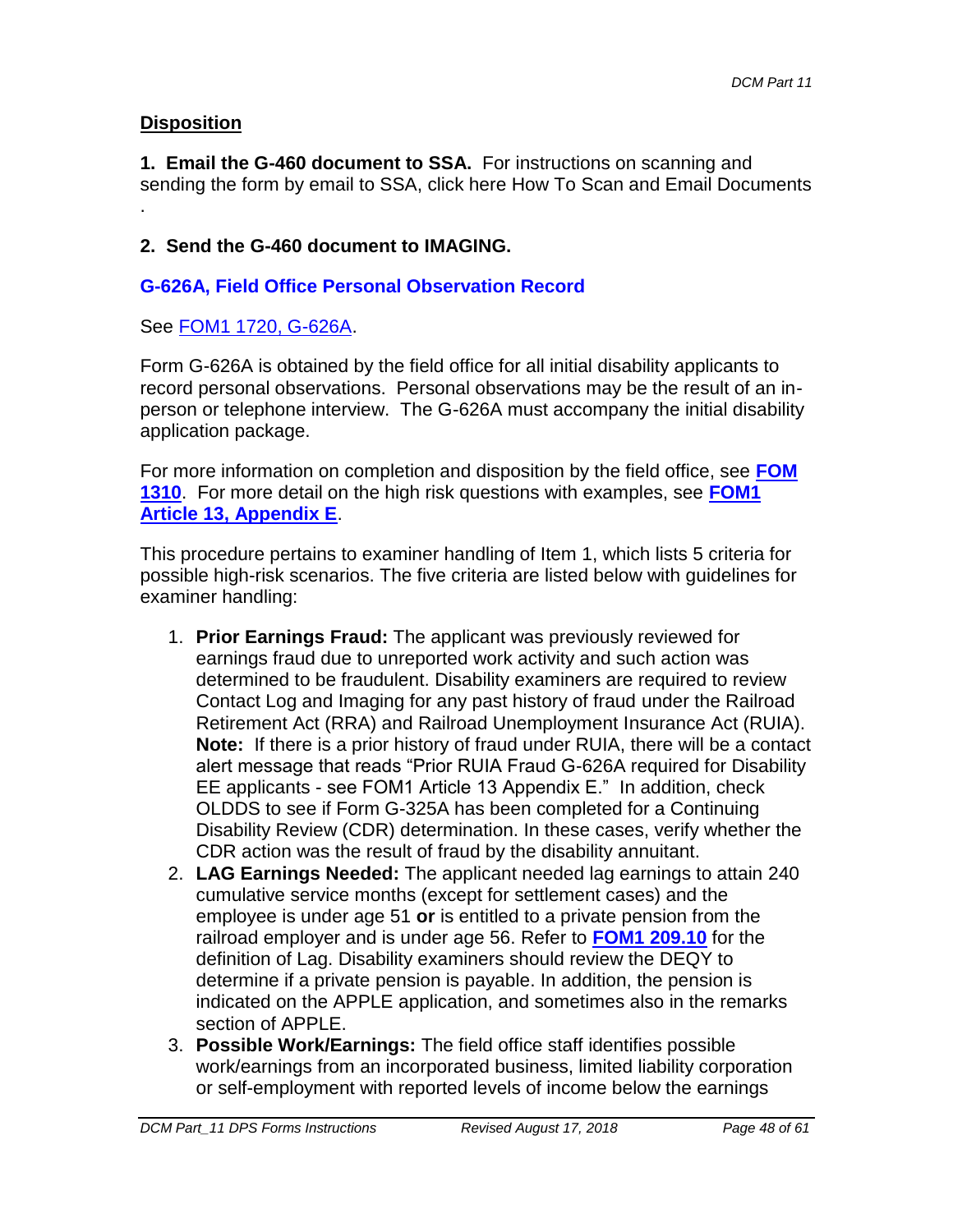limitations established for disability annuitants. Disability examiners should refer to **[FOM1 1125.5.2](http://rrbsharepoint/sites/Pub/FOM/Art11/Documents/FOM1_1125.pdf#search=FOM1_1125.5.2)** for the amount of disability work deductions applicable for a particular year.

- 4. **No Earnings in Last 5 Years:** Examiners can verify this information by checking EDMA, obtaining a DEQY and checking The Work Number to see if the applicant has had earnings in the last 5 years.
- 5. **Uniform Responses/Patterns:** Entries on the disability application are uniform or other material information provided by the applicant appears inconsistent or is in need of further review. If this criteria appears to apply, examiners should review **[DCM 8.8.2](http://rrbsharepoint/sites/Pub/DisMan/DCM/Documents/DCM_Part_8.pdf#search=DCM_Part_8.8.2)**, Elements of Fraud, for further information.

# **G-841C, Background Medical Evidence Transmittal Memorandum**

See FOM1 1720, G-841C.

## **11.3 "RL" Forms**

#### **RL-11, Letter for G-3EMP Disqualification Request for Medical Evidence from Railroad Employers**

See FOM1 1745, RL-11.

### **RL-11B, Letter Requesting A Transcript Of Hospital Records**

See FOM1 1745, RL-11B.

#### **RL-11D, Letter Requesting Medical Records from Worker's Compensation Or Other Agency Or Institution**

See FOM1 1745, RL-11D.

**RL-11D1, Request for Medical Evidence from Employers**

**See FOM1 1745,RL-11D1.RL-27, Notice to Employer of Disability Annuity Application Denial**

#### **Use**

Use the RL-27 to notify railroad employers when an employee disability annuity application is denied. The RL-27 is only released to the railroad employers listed below:

|  | <b>RAILROAD</b> | <b>BA NUMBER</b> |
|--|-----------------|------------------|
|--|-----------------|------------------|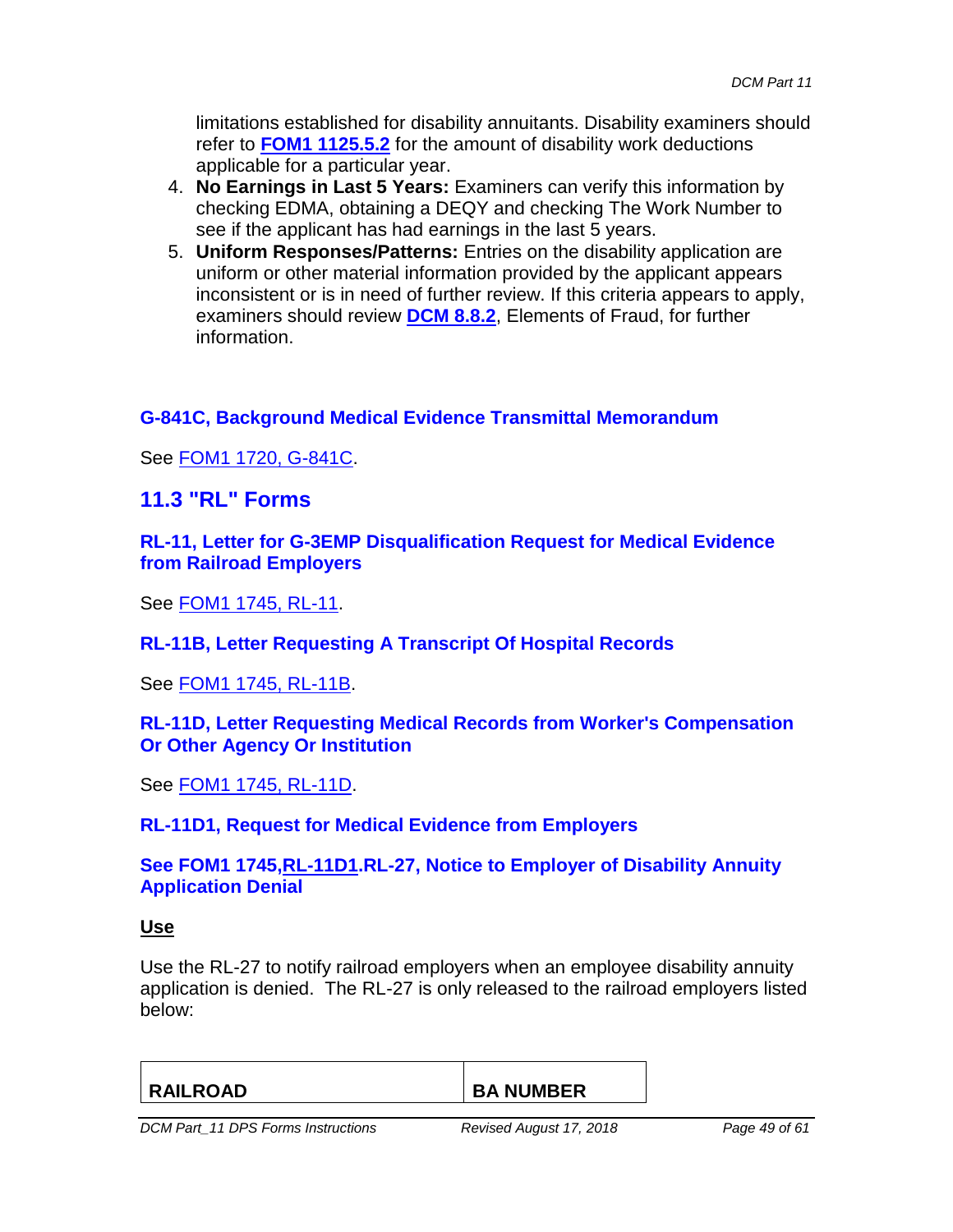| Amtrak                           | 8301 |
|----------------------------------|------|
| Arkansas Midland                 | 3889 |
| <b>Bessemer &amp; Lake Erie</b>  | 1303 |
| <b>Birmingham Southern</b>       | 4507 |
| <b>Florida Central</b>           | 2586 |
| <b>Florida Midland</b>           | 5511 |
| <b>Florida Northern</b>          | 5522 |
| Indiana Harbor Belt              | 4217 |
| Kankakee, Beaverville & Southern | 2337 |
| <b>Lake Terminal</b>             | 4221 |
| <b>McKeesport Connecting</b>     | 4334 |
| <b>Metro North Commuter</b>      | 3345 |
| MG Rail, Inc.                    | 3357 |
| Mid-Michigan                     | 4268 |
| Pinsly RR Co.                    | 7105 |
| Pioneer Valley Co.               | 3113 |
| Pittsburgh & Conneaut Dock       | 4249 |
| <b>Transtar</b>                  | 9237 |
| Union RR Co. (Pitts PA)          | 4351 |

### **Completion**

The RL-27 is available on RRAILS. The initial examiner should complete the RL-27. Enter the BA number in the block on the left side of the form. The BA number and RR employer name can be found on the EMPLOYEE/ SPOUSE WORK INFORMATION screen on APPLE. On that screen the BA number is listed under ER NO. Enter the RRB claim number, name, address, date last worked, occupation, and location on the right side of the form. Send it to the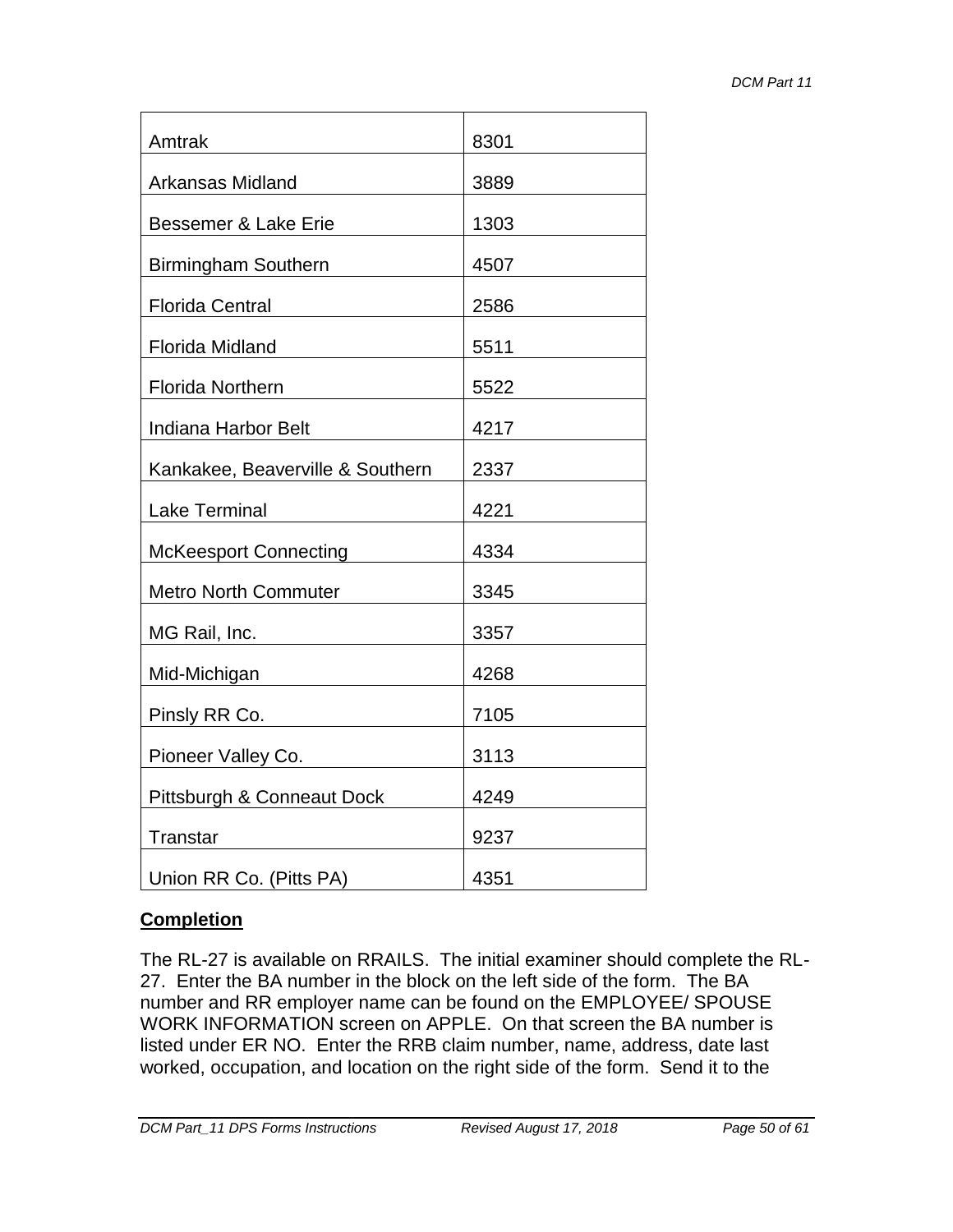imaging folder and notate in "Remarks" on the route slip that a RL-27 was completed.

### **Disposition**

The authorizer should print out one copy of the RL-27 after authorizing the case, send the RL-27 to imaging, and put the printed copy in the outgoing mail tray.

# **RL-69, RRB Medical Consultants for DF/CDR**

## **Purpose**

This letter is used when scheduling examinations for the purpose of a disability freeze (DF) decision or a continuing disability review (CDR). This letter provides information to the annuitant as to whom the RRB contracts with for scheduling exams, and alerts them that the medical provider may be calling them by telephone to schedule an appointment.

## **Completion**

Use RRAILS features as usual to open the letter with annuitant information included. Click on the greeting and then press the tab key. Dialogue boxes will open asking for information to complete the rest of the letter. Enter the requested information and click on "OK".

Completion of the dialogue boxes will provide an explanatory sentence as to whether this is a DF decision or a CDR decision and an explanatory sentence as to why additional medical information is needed.

# **Disposition**

Release original to the annuitant. Make a copy for the file. Send to imaging.

# **RL-121f, Disability Allowance Notice**

# **Purpose**

The RL-121f is a notice to claimants informing them that their claim for a disability has been approved or that additional information has been reviewed in order to determine whether an earlier onset date can be established. The letter is released when the disability rating is approved.

# **Access**

This letter is available on RRAILS

Information regarding the navigation of the RRAILS screens, dialogue boxes, and the text and order of paragraphs on the letter is contained in DCM 12.4.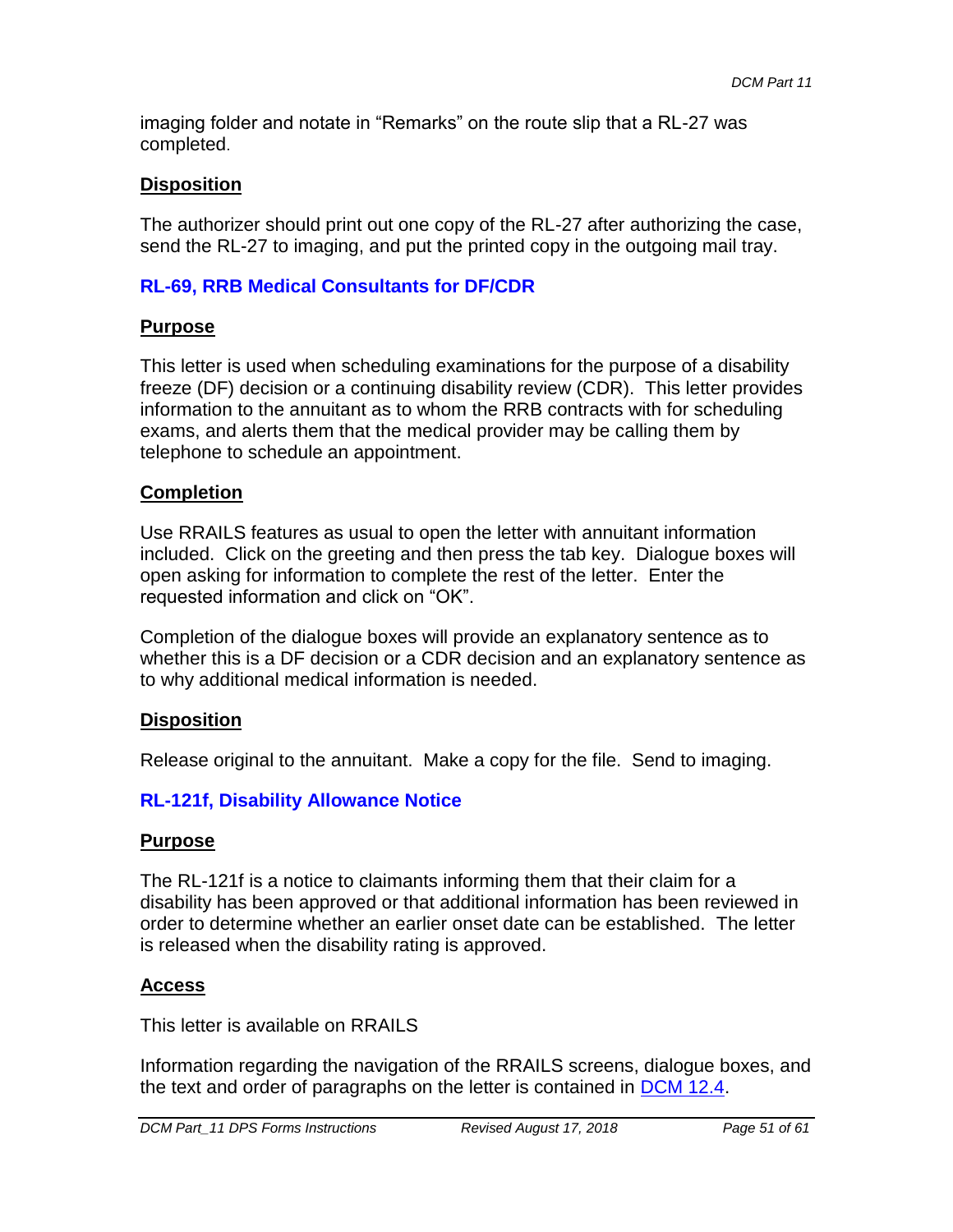### **Completion**

Required entries on the RL-121f are described below.

In all cases:

- Enter the name and address;
- Enter the claim number;
- Enter the disability onset date; and
- Sign the Director of Operations' name above the typed name.

An explanation of how the onset date was determined must always be given in the case of an employee, widow, or survivor child in which the onset date is different from that claimed. Examiners may compose a special paragraph or use a code paragraph. In the following situations, other information will also need to be given.

- The letter must state that the difference between the claimed onset date and the determined onset date has no effect on the ABD, if this is the case.
- The letter must state that additional information is being developed in an attempt to substantiate an earlier onset date, if this is the case.
- The letter must always include the reconsideration paragraph.

Other situations:

- The applicant must be told that the first payment should be received within 45 days of the estimated annuity beginning date if the annuity beginning date is in the future. This could occur in employee and widow cases in which the waiting period has not expired. The estimated annuity beginning date would be a date six months after the disability onset date. In advanced filing dates, the estimated annuity beginning date would be the day after the last day of compensated service. Also, state that the applicant should receive a letter explaining more about the monthly benefits at that time.
- There must be a statement that factors other than the onset date affect the ABD.

In the case of an employee, widow, or survivor child in which a disability annuity is already being paid and additional medical evidence has been requested in order to determine whether an earlier onset date is possible, the type of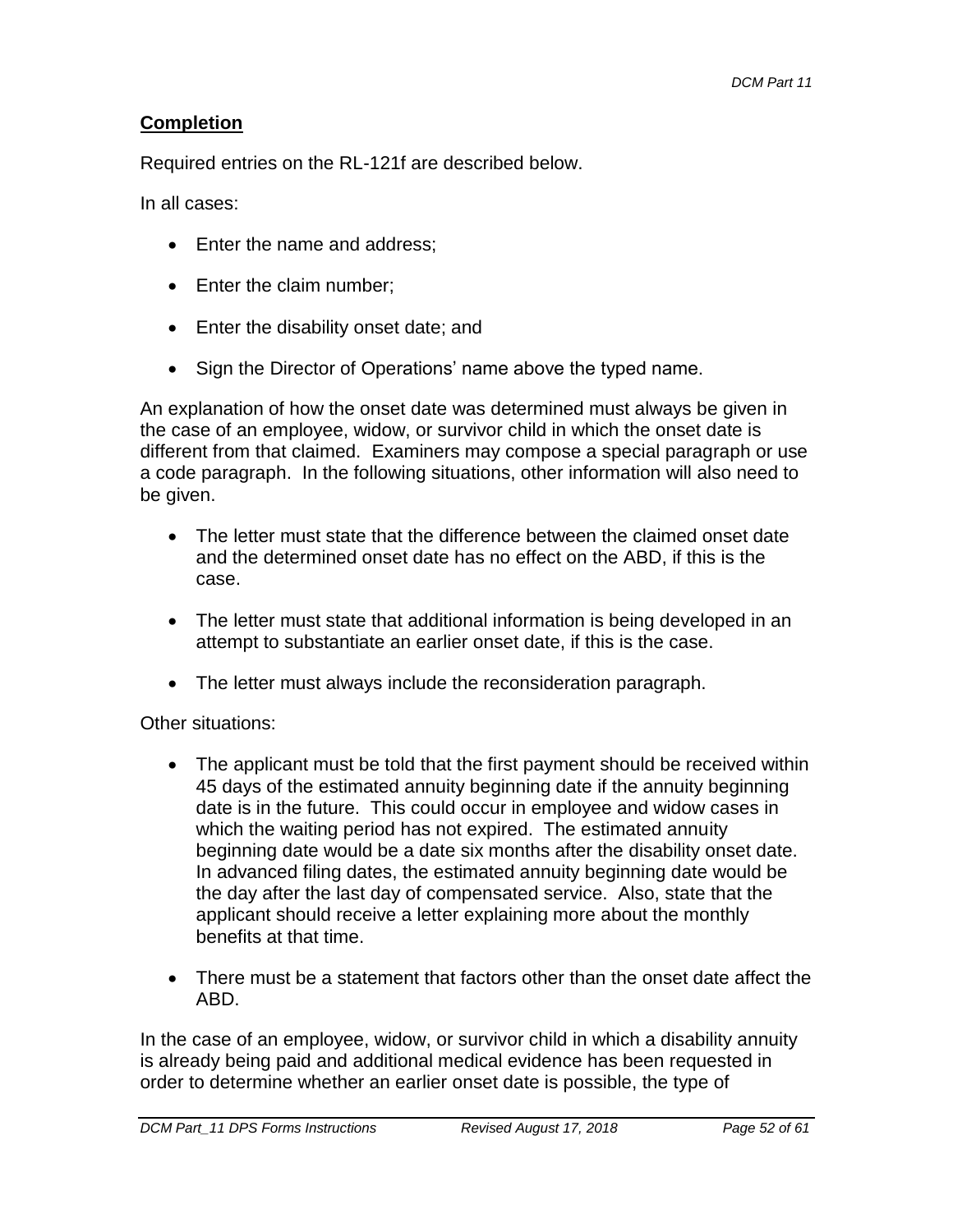information to be included in the letter is determined by the situation, as shown below.

- In cases in which additional information has been requested but has not been received, this must be stated in the letter. Include the statement that there will be no change in the current annuity.
- Give an explanation in cases in which additional information has been received, but there is no change in the onset date. Include the statement that there will be no change in the current annuity.
- The letter must give both the old and the new onset dates in cases in which a new onset date is set as a result of additional information. Explain that another letter will be sent concerning payment adjustments.
- Give an explanation in cases in which an onset date is established that is later than the date claimed.
- Always include the reconsideration paragraph.

### **Disposition**

The original letter, with envelope, is for the annuitant. The initial disability examiner types the letter on RRAILS and sends it to an authorization folder. The authorizer approves the letter, prints out 2 copies, and sends to imaging before releasing one to the annuitant and placing the other in the file.

# **RL-213E, Continuing Disability**

# **Use**

Effective September 25, 2017, Form RL-213E is released by the Disability Benefits Division (DBD) to an employee disability annuitant acknowledging receipt and review of information submitted in response to any of the following forms that were released to them:

- G-254a, Continuing Disability Update Report;
- RL-4, Disability Reminder Notice Retirement;
- RL-5, Disability Reminder Notice Survivor; and
- RL-7, Disability Reminder Notice Under Earnings.

After reviewing the response(s) submitted, DBD will release the RL-213E to the annuitant if it is determined that no other action is necessary. Prior to the above date, the RL-213E was only released in response to the Form G-254a.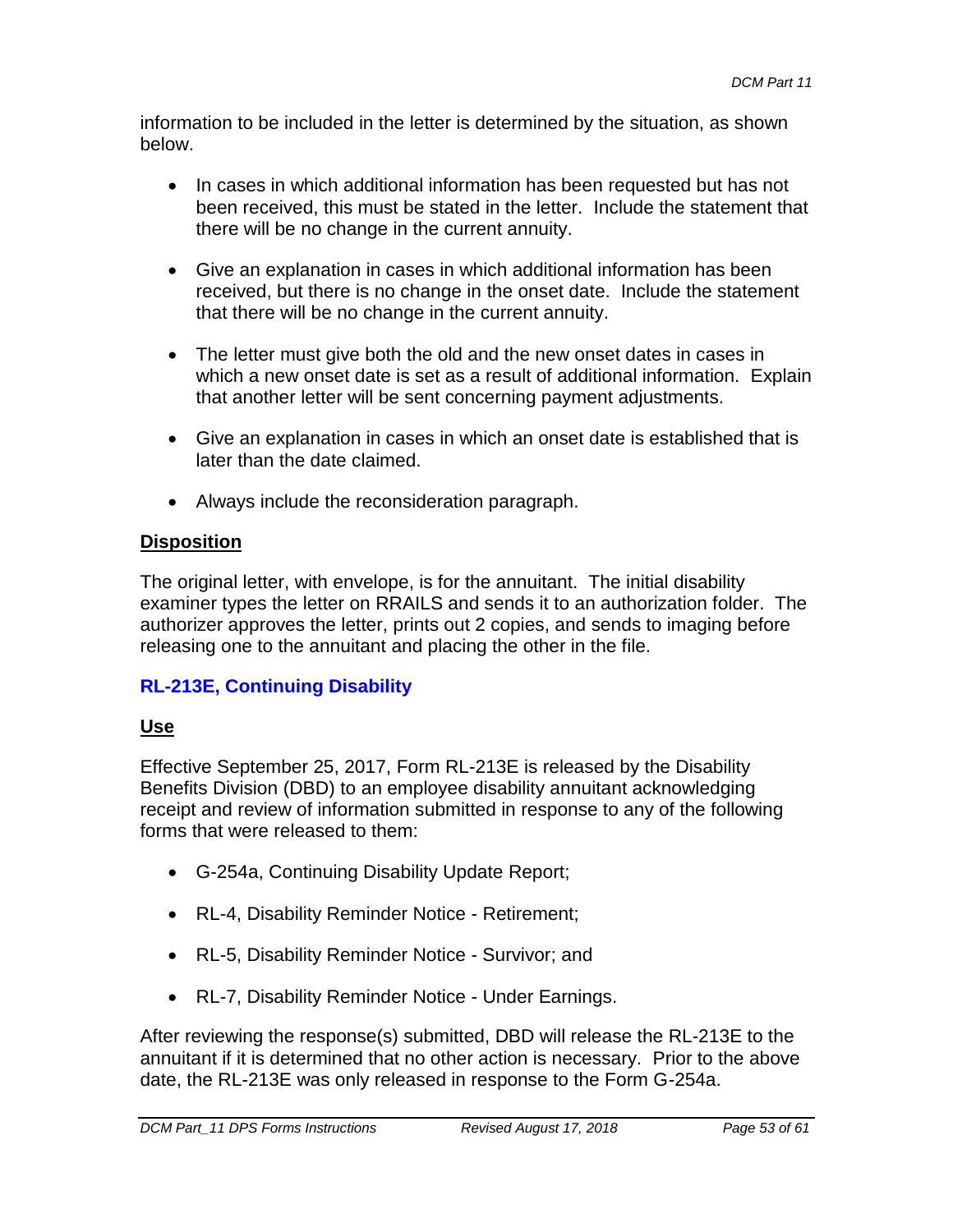### **Completion**

The RL-213E is on RRAILS. RRAILS will prefill the name, address, and claim number. Verify that the entries are correct. The form has two dialog boxes and one drop down menu. In the first dialog box, select whether the form is going to a third party. If "No" is selected, the text prefills with "your condition," etc. If "Yes" is selected, a second dialog box appears that asks if the disabled person is the male or female employee or the male or female annuitant. Select the appropriate gender and status and the verb tense will prefill accordingly throughout the letter. From the drop down menu, select the form type the annuitant responded to.

#### **Disposition**

After completion of the necessary items, print the form from RRAILS and release to the applicant. Image a copy of the RL-213E to WorkDesk via the imaging button in RRAILS.

#### **RL-250, Request for Medical Assessment**

See FOM1 1745, RL-250.

### **RL-252, Cover Letter for Form G-252**

#### **Use**

This form is to be released in conjunction with Form G-252, Self-Employment/Corporate Officer Work and Earnings Monitoring.

#### **Access**

The form is on RRAILS only.

### **Completion**

The name, address and claim number are to be completed. Also select from the drop-down menu, the appropriate response for the second sentence in paragraph one. The dropdown concerns whether the person is self-employed, a corporate officer or both.

#### **Disposition**

Upon completion of the necessary items, print the form. The form should be sent to the addressee along with Form G-252, Self-Employment/Corporate Officer Work and Earnings Monitoring and a return envelope. This form is to be imaged and a paper copy is to be placed on the right side of the folder.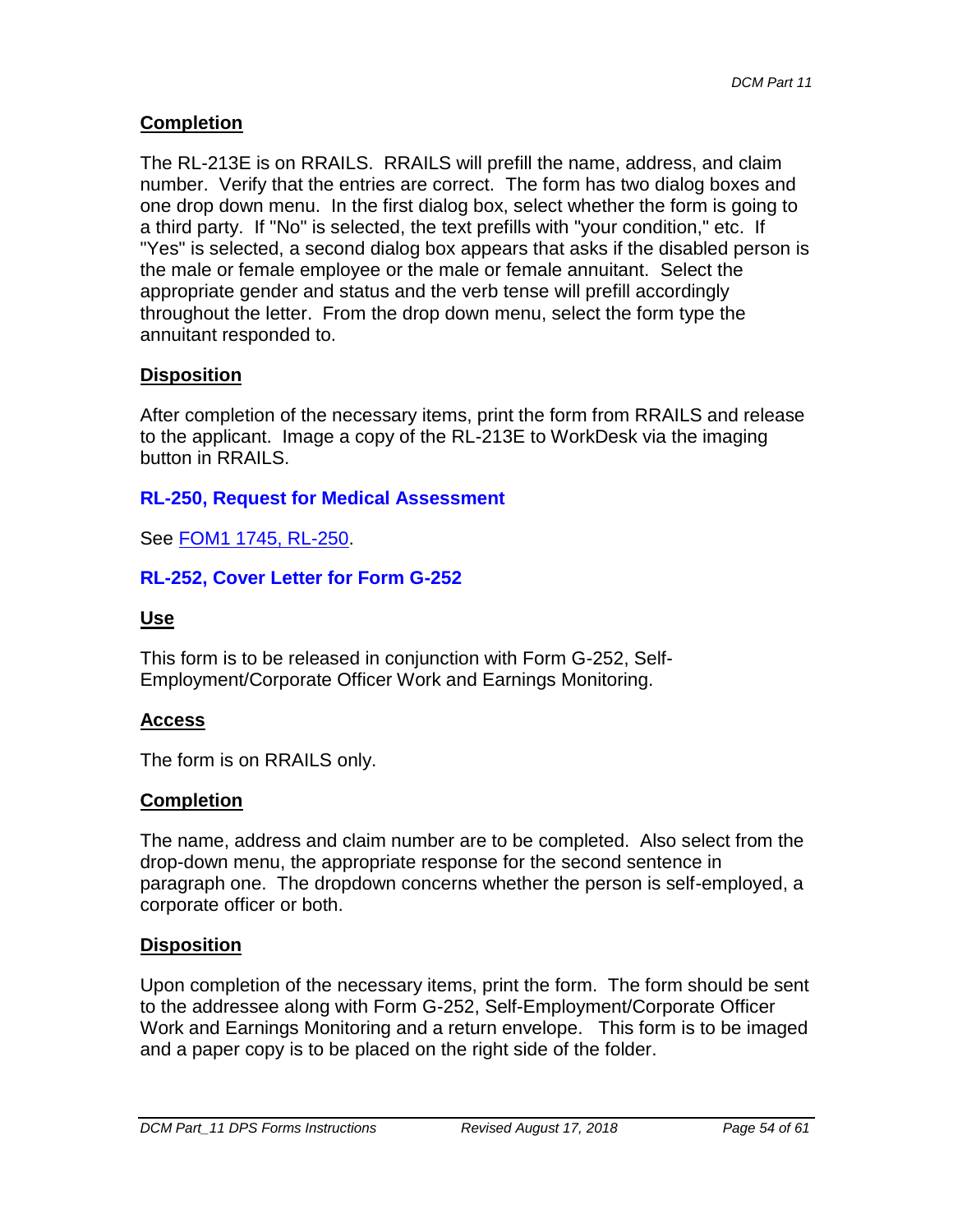### **RL-259 Letter to US Embassy to Request Medical Exam for Applicant**

#### **Use**

Form RL-259, Letter to US Embassy to Request Medical Exam for Applicant, is used by DBD staff to secure a specialized medical examination for an individual residing in a foreign country (other than Canada or, in some situations, Mexico). The form is released to the US Embassy or Consulate that P&S - RAC provided to DBD. (See  $DCM$  4.3.6)

#### **Access**

The form can be found in RRAILS.

### **Completion**

Move through the letter using the TAB button.

The name and address of the embassy or consulate are typed in the area below the RRB seal. Do not use abbreviations unless indicated by P&S - RAC.

The name and claim number of the individual are typed below "In reply refer to".

Ensure that the claimant's name and full address were prefilled in the appropriate area of the body of the letter.

List the names of all of the specialized medical examinations being requested in the \*\*\* Narrative Here \*\*\* area.

Type the total number of specialized medical examinations in the pop-up box that will appear:

| How many exams have you requested? | 0K     |
|------------------------------------|--------|
|                                    | Cancel |
|                                    |        |
|                                    |        |

Type the total cost of all requested specialized medical examinations in the space provided after "\$". The total cost of all specialized medical examinations can be found by accessing the EXMC table of FFS. See DCM 12.2.2 for instructions how to access FFS. After FFS is accessed, access the EXMC table by typing "N" in the ACTION field and then typing "EXMC" in the TABLEID field. (The first 4 characters of your USERID will be shown. Do not change the USERID.) The screen should look like this: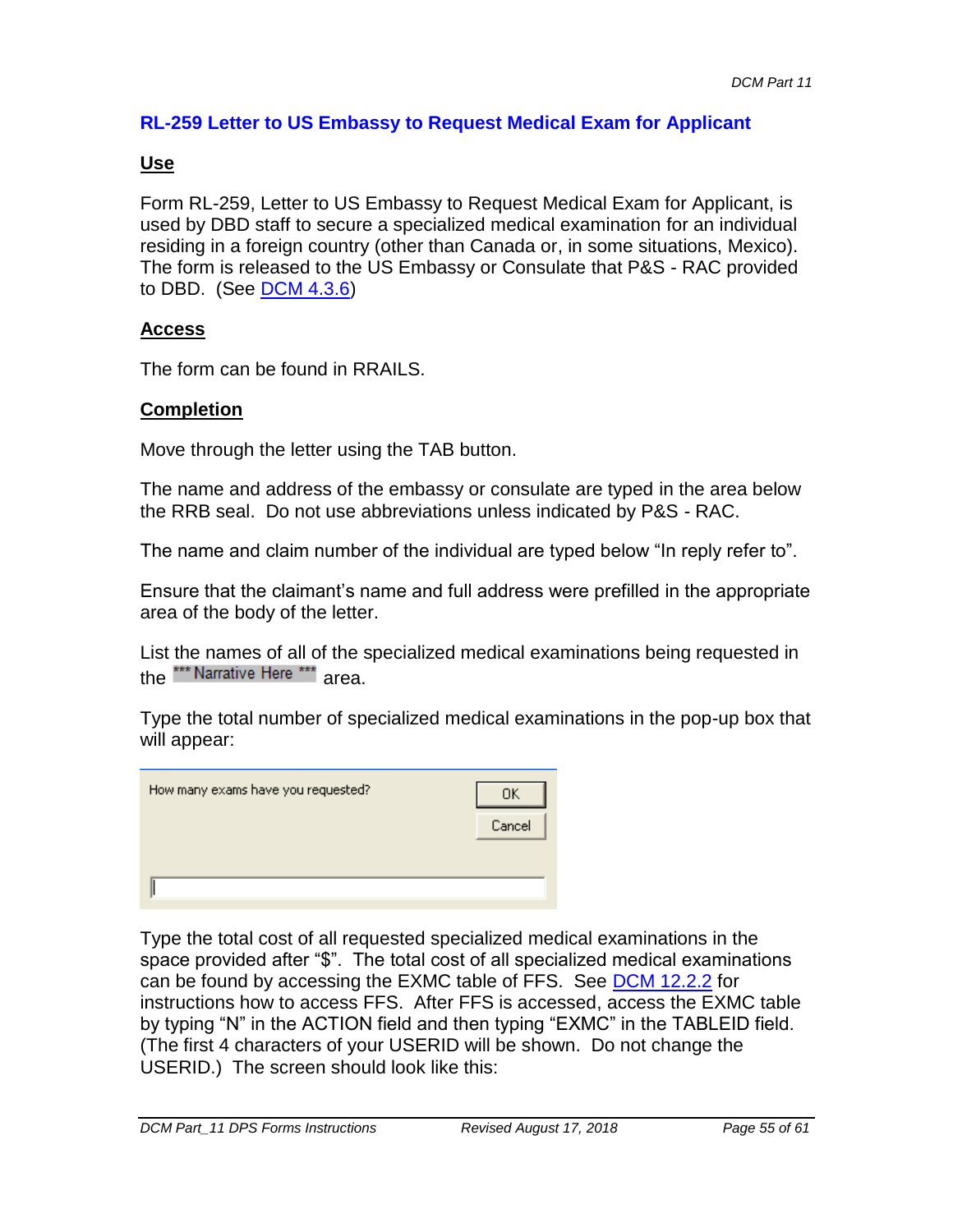```
ACTION: N TABLEID: EXMC USERID: KLOT
1. ENTER 'N' IN THE ACTION FIELD
2. ENTER TABLE ID FOR REFERENCE TABLES
   ENTER 'SUSF' TO CREATE/MODIFY/APPROVE/SCHEDULE DOCUMENTS
COMMON TABLE ACTIONS: N = NEXT TABLE
               S = SCAN (AFTER KEY FIELDS ARE ENTERED)
                    E = ENDCOMMONLY USED REFERENCE TABLES:
        ALLT - STATUS OF ORGANIZATION BUDGET (FUND 8237) / OIG (FUND 8018)
        RQST - STATUS OF REQUISITIONS
        OBLH - OBLIGATION HEADER
         OBLL - OBLIGATION LINE
         DXRF - DOCUMENT CROSS REFERENCE
```
Press ENTER. The screen will look like this:

|        | TABLEID: EXMC USERID: KLOT<br>ACTION: S<br>EXAM COST REFERENCE TABLE<br>KEY IS TRANS CODE, EXAM NUMBER |      |                        |  |                                     |  |
|--------|--------------------------------------------------------------------------------------------------------|------|------------------------|--|-------------------------------------|--|
|        | TRANS EXAM                                                                                             | ---- | COST<br>-------------- |  | <b>DESCRIPTION</b><br>------------- |  |
| $01 -$ |                                                                                                        |      |                        |  |                                     |  |
| $02 -$ |                                                                                                        |      |                        |  |                                     |  |
| $03 -$ |                                                                                                        |      |                        |  |                                     |  |
| $04 -$ |                                                                                                        |      |                        |  |                                     |  |
| $05 -$ |                                                                                                        |      |                        |  |                                     |  |
| $06 -$ |                                                                                                        |      |                        |  |                                     |  |
| $07 -$ |                                                                                                        |      |                        |  |                                     |  |
| $08 -$ |                                                                                                        |      |                        |  |                                     |  |
| $09 -$ |                                                                                                        |      |                        |  |                                     |  |
| $10 -$ |                                                                                                        |      |                        |  |                                     |  |
| $11 -$ |                                                                                                        |      |                        |  |                                     |  |
| $12 -$ |                                                                                                        |      |                        |  |                                     |  |
| $13 -$ |                                                                                                        |      |                        |  |                                     |  |
| $14 -$ |                                                                                                        |      |                        |  |                                     |  |
| $15 -$ |                                                                                                        |      |                        |  |                                     |  |

Press ENTER again and the first page of examinations will be shown. Press ENTER again to page through the list of examinations.

### **Disposition**

Upon completion of the necessary fields and items, print the form and send it to the addressee. This form is to be imaged and a paper copy is to be placed on the right side of the claims folder.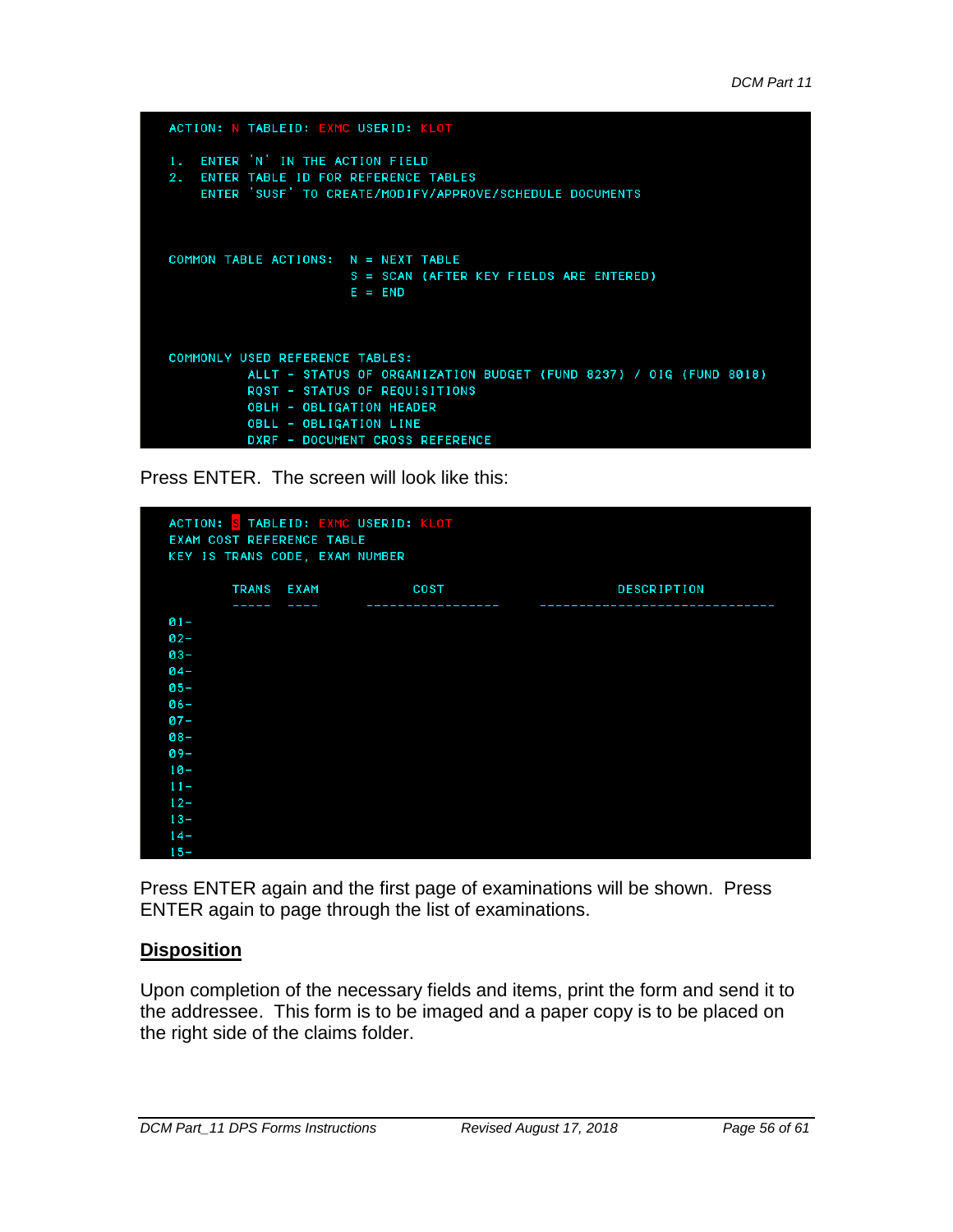# **11.4 "RR" Forms**

### **RR-5, Request for SSA Medical Evidence**

#### **Use**

Form RR-5, Request for SSA Medical Evidence, is used by Field Service and Disability staff to secure medical evidence and the disability decision from SSA when a disability applicant has filed for or is receiving disability benefits under Title II (Disability Insurance Benefit; DIB) or Title XVI (Supplemental Security Income: SSI). It is not needed when, the SSA evidence is in the RRB claim folder. In most cases Field Service will release the form at the time of the applicant's filing. Disability may need to release the form in cases where it is determined the person has filed at SSA after having already filed at RRB.

#### **Access**

The form can be found on RRAILS.

#### **Completion**

Complete the RR-5 as follows:

|    | Item                            | Entry                                                                                                                       |
|----|---------------------------------|-----------------------------------------------------------------------------------------------------------------------------|
| 1. | SS Claim Number(s)              | Enter the social security claim number of<br>the applicant                                                                  |
| 2. | <b>RRB Claim Number</b>         | Enter the RRB claim number of the<br>applicant                                                                              |
| 3. | <b>RR Employee's Name</b>       | Enter the name of the railroad employee                                                                                     |
| 4. | Disabled Person's Name          | Enter the name of the applicant filing for<br>disability benefits                                                           |
| 5. | Filed at SS District Office     | Enter the location of the SS field office<br>where the applicant applied for SS benefits<br>if known. Otherwise leave blank |
| 6. | Disabled Person's Date of Birth | Enter the applicant's date of birth                                                                                         |

At the end of Part I the examiner should ensure the name of the requesting office and the date the form is being released is correct and their name is entered. SSA will complete Part II of the form.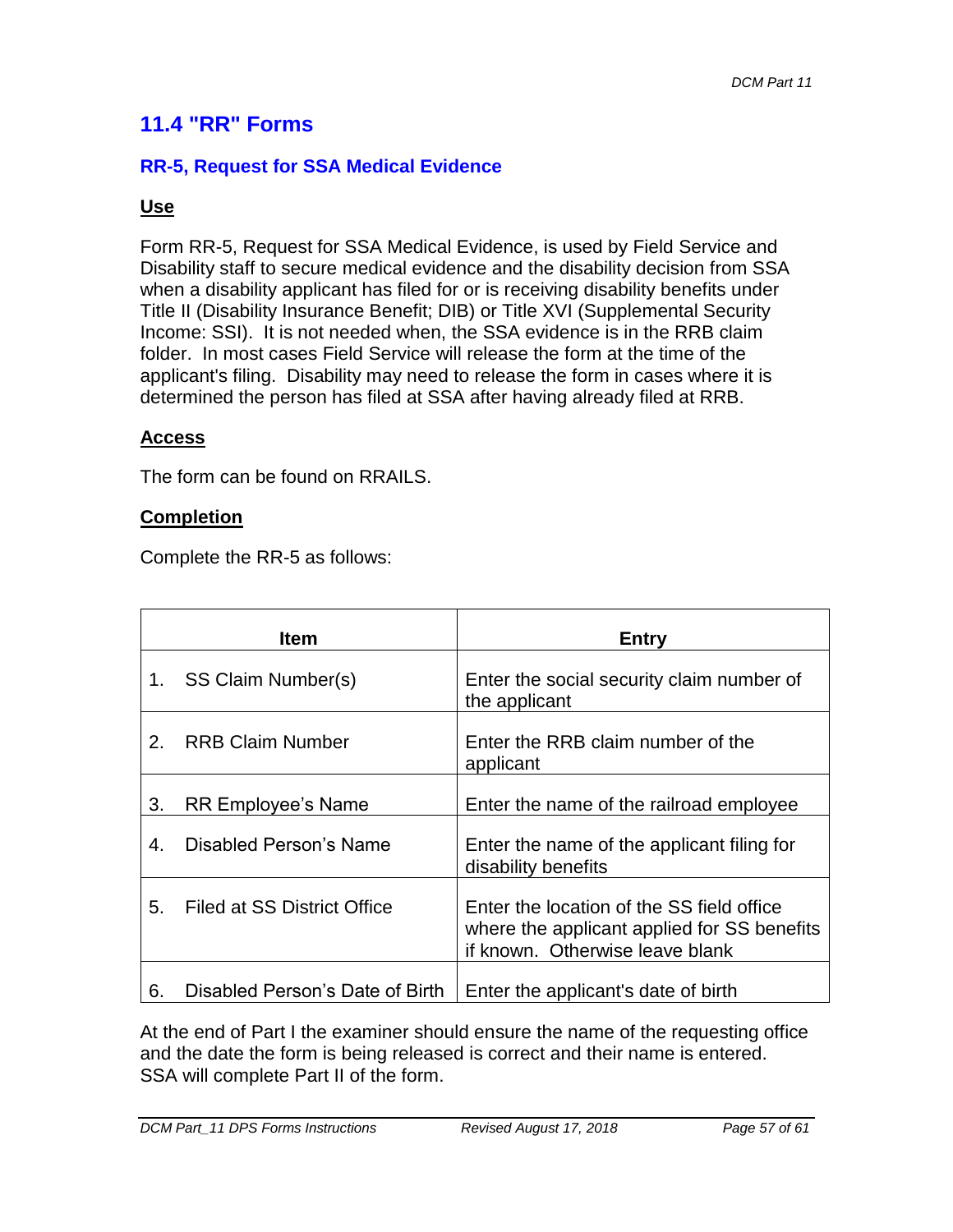### **Disposition**

**1. Email the RR-5 document to SSA.** For instructions on scanning and sending the form by email to SSA, click here: How To Scan and Email Documents.

#### **2. Send the RR-5 document to IMAGING.**

The adjudicating headquarters office is responsible for tracing for Form RR-5. See **DCM 4.3.8C2** for tracing instructions.

# **11.5 SSA Forms**

#### **SSA-831-U3, Disability Determination and Transmittal (Social Security Administration)**

#### **Use**

SSA-831-U3 is used to record joint freeze (JF) and Financial Interchange (FI) disability decisions. It is available on RRAILS. (See DCM 6.7.3 to determine when a JF and FI decision is made.) Instructions for items to be completed by the RRB disability examiner or reconsideration specialist are shown below.

#### **Completion**

RRB entries are 1 - 7, 9, 12, 15 - 16, 19 - 20, 25A, 27 (partial), 28 - 31, and 34

| <b>Item</b> | <b>Entry</b>                                                                                             |
|-------------|----------------------------------------------------------------------------------------------------------|
|             | "DRS" is pre-filled                                                                                      |
| 2           | DDS code "992" is pre-filled                                                                             |
| 3           | Self-explanatory                                                                                         |
| 4           | Enter the employee's SSA number in the block labeled "SSN".<br>Leave the block labeled BIC empty.        |
| 5           | Self-explanatory                                                                                         |
| 6           | Self-explanatory. Entry is only made for a widow or child with<br>claim numbers ending in 30 (FI cases). |
|             | Check the FZ box for employees; check the DWD box for<br>widows; check the CDB-D box for children.       |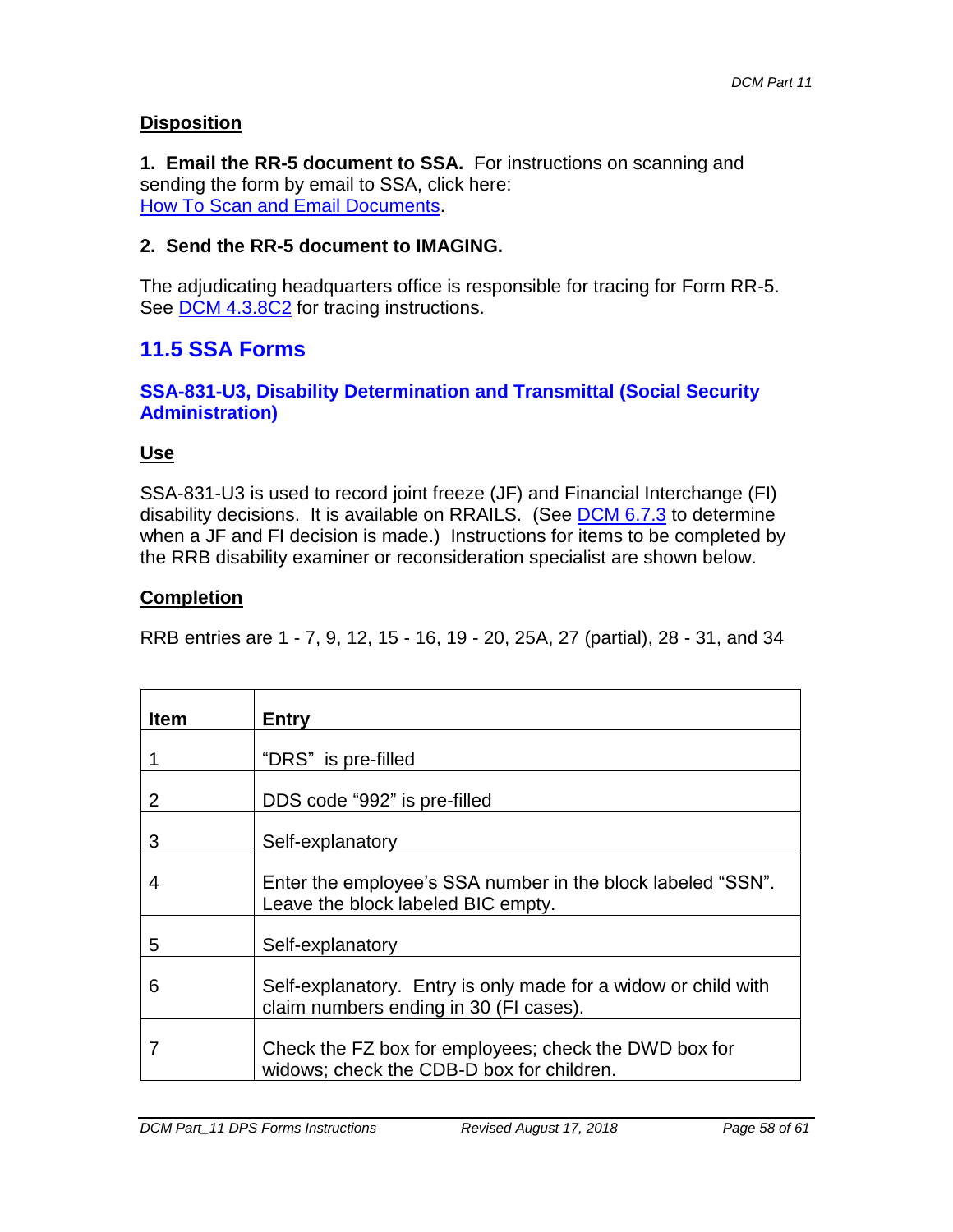| 9         | Self-explanatory                                                                                                                                                                                                                                                                                                   |
|-----------|--------------------------------------------------------------------------------------------------------------------------------------------------------------------------------------------------------------------------------------------------------------------------------------------------------------------|
| 12        | "RRB" is pre-filled                                                                                                                                                                                                                                                                                                |
| 15        | Complete if the decision is a grant and enter onset date. Check<br>and complete Box B if the decision is a closed period of<br>disability and enter the date the disability ceased.                                                                                                                                |
| 16A & 16B | Enter primary and secondary (if any) diagnoses. Leave Body<br>Sys Box Blank. Enter 6-digit diagnostic code in CODE NO box.<br>(See DCM 3, Appendix B for diagnostic codes.)                                                                                                                                        |
| 19        | Complete in denial cases                                                                                                                                                                                                                                                                                           |
|           | Check box A if the railroad employee's DF insured status<br>$\bullet$<br>ends after the date of adjudication and in all widow and<br>child cases.                                                                                                                                                                  |
|           | Check box B where the date that insured status is last<br>$\bullet$<br>met before the date of the current determination and the<br>railroad employee is found not disabled on or before the<br>date last insured (DLI). Enter the DLI after checking this<br>box.                                                  |
| 20        | For employee, enter railroad job title, years of railroad service,<br>and years of education. For widows and children, enter the<br>corresponding information with job title and years of service for<br>last non-railroad job in PRW period, if applicable. In all cases,<br>enter "(91-40)" after the job title. |
| 25A       | Self-explanatory                                                                                                                                                                                                                                                                                                   |
| 27        | Enter RRB letter number to be released (e.g. RL-210 or RL-260<br>for employees, NLN for widow or child) in the far right of the<br>box. SSA fills out the other portions of this item.                                                                                                                             |
| 28A       | Check box for employees and enter first full month of disability<br>above the box.                                                                                                                                                                                                                                 |
| 28B       | Check box only for widows and children with a closed period of<br>disability.                                                                                                                                                                                                                                      |
| 28C       | Check box in all allowances and enter onset date.                                                                                                                                                                                                                                                                  |
| 28D       | Check box for all allowances that are not closed periods.                                                                                                                                                                                                                                                          |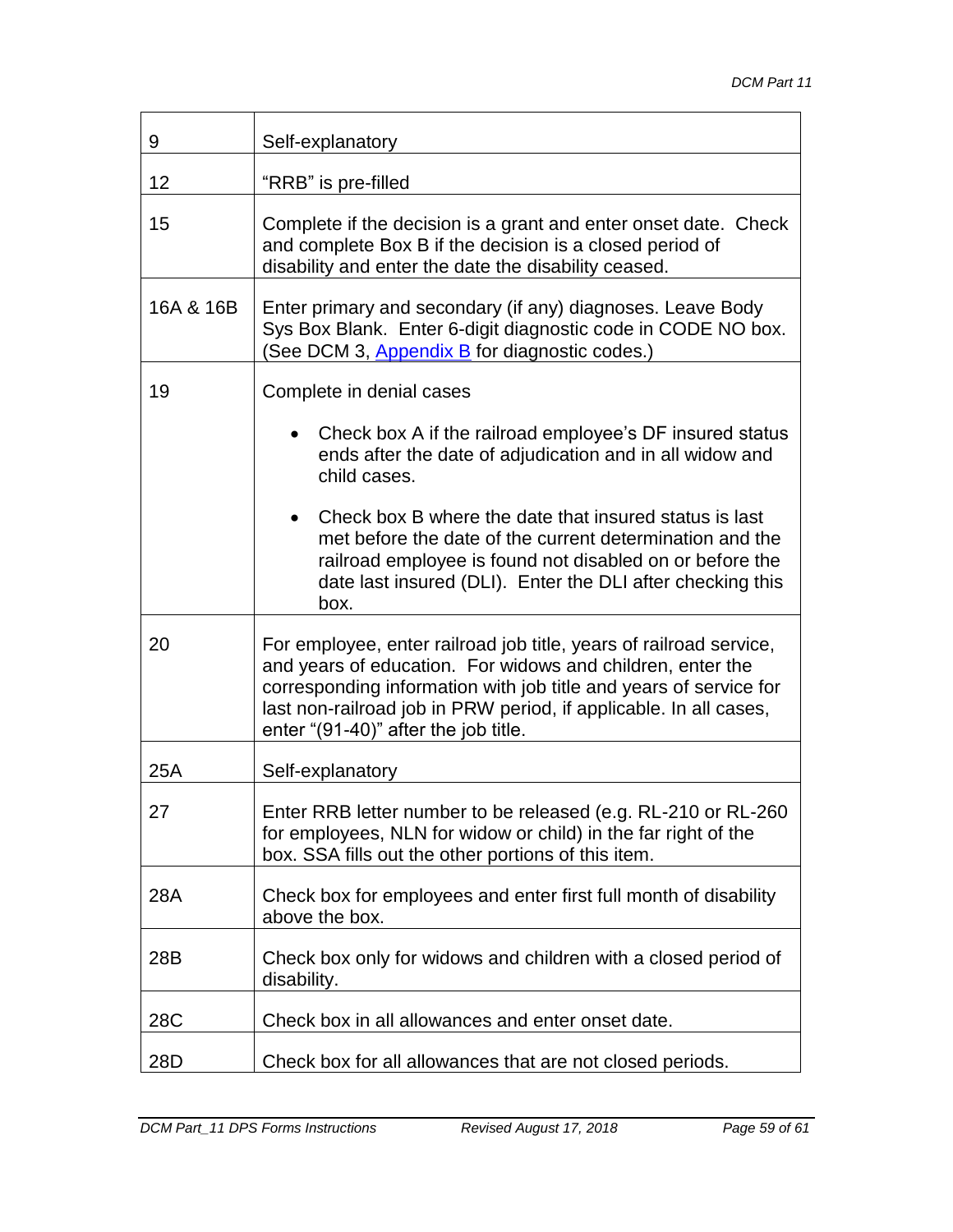| 28E | Check box in all cases that are closed periods of disability and<br>enter the last day of the second month after the disability<br>ceased.                                            |
|-----|---------------------------------------------------------------------------------------------------------------------------------------------------------------------------------------|
| 29  | If the railroad employee is not insured for a SSA Disability<br>Insurance Benefit (DIB; cash annuity), enter the SSA letter<br>number to be released (e.g. "SSA-810" or "SSA 813.1"). |
|     | Enter "NLN" for railroad employees who are insured for a DIB<br>as well as widows and children.                                                                                       |
| 30  | RRAILS should pre-fill your name. All decisions must be signed<br>or initialed.                                                                                                       |
| 31  | Self-explanatory                                                                                                                                                                      |
| 34  | For employees enter onset date and Medicare effective date. If<br>applicable, enter "20/40 insured for DIB".                                                                          |
|     | For widows and children, type "FI#" (FI Number) and<br>"dependent RR annuitant", and enter the claimant's SS# and<br>whether the annuitant is a widow or child.                       |

**NOTE:** The SSA disability examiners will complete items 8, 10-11, 13-14, part of 16, 17-18, 21-24, 26-27, 32-33, 35-38 as appropriate for the type of decision.

# **Disposition**

The form is placed on the left side in the claims folder before sending to SSA for JF or FI decision. Items 32, 33, and 37 will be completed when SSA agrees with the decision proposed by RRB. SSA will make a copy of the SSA-831 for their records. The form remains in the file when returned to RRB.

SSA-2506-BK, Psychiatric Review Technique Form (Social Security Administration)**Use** 

SSA-2506-BK is used by SSA (Disability Determination Services doctors and Administrative Law Judges) in assessing mental impairments. The form is also used by the medical consultants of the Railroad Retirement Board when assessing mental impairments in disability cases. The form is not completed by RRB disability examiners, but is completed and forwarded from the RRB medical consultant in response to the request for G-137 Medical Consultant Opinion.

# **Disposition**

The form is placed on the right side of the folder, usually directly above the G-137 series documents.